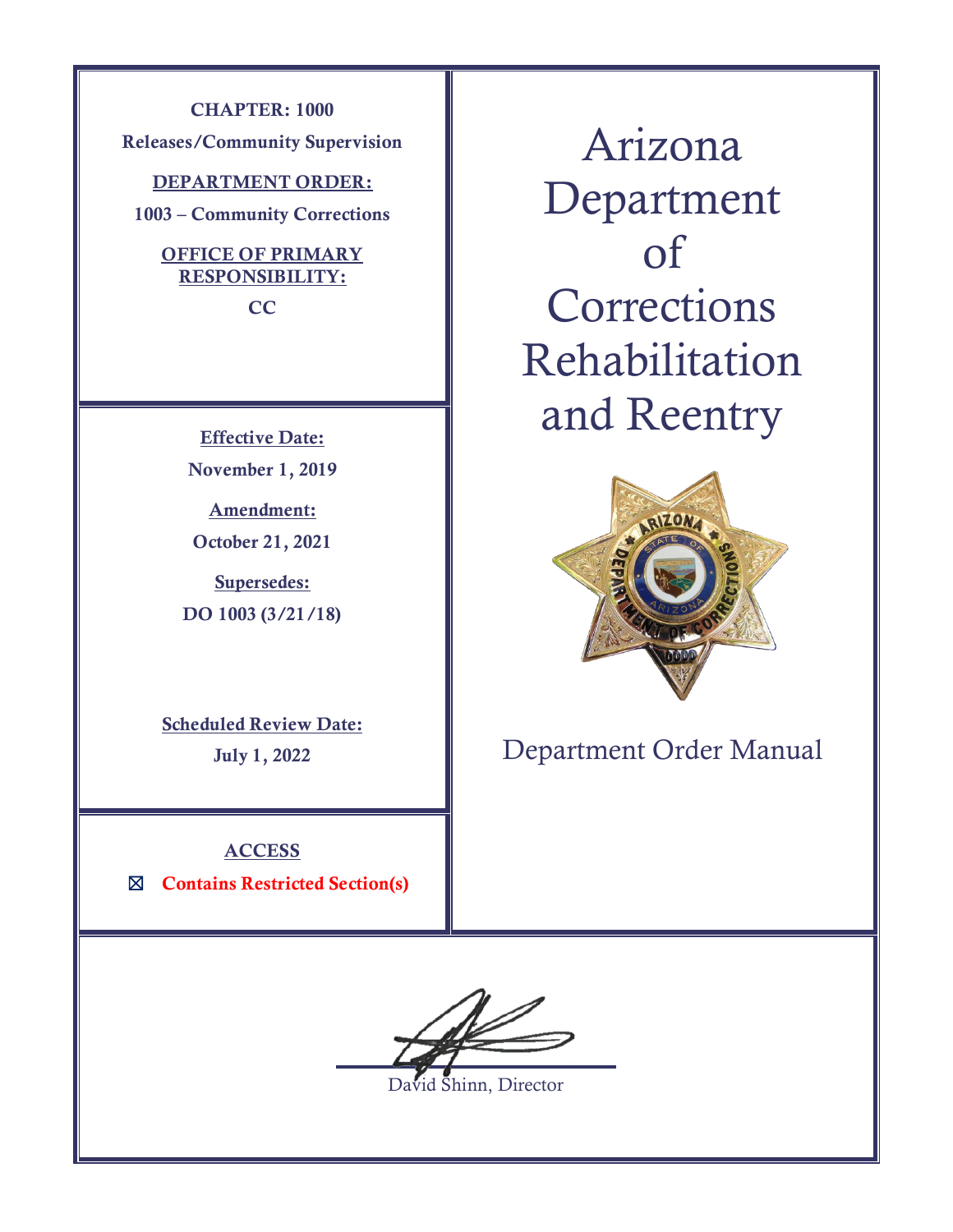# **TABLE OF CONTENTS**

| 1.0  |                                                               |  |  |  |  |  |
|------|---------------------------------------------------------------|--|--|--|--|--|
| 2.0  | DISCLOSURE OF INFORMATION - COMMUNITY AND OUTSIDE AGENCIES 3  |  |  |  |  |  |
| 3.0  |                                                               |  |  |  |  |  |
| 4.0  |                                                               |  |  |  |  |  |
| 5.0  |                                                               |  |  |  |  |  |
| 6.0  |                                                               |  |  |  |  |  |
| 7.0  |                                                               |  |  |  |  |  |
| 8.0  |                                                               |  |  |  |  |  |
| 9.0  |                                                               |  |  |  |  |  |
| 10.0 |                                                               |  |  |  |  |  |
| 11.0 |                                                               |  |  |  |  |  |
| 12.0 |                                                               |  |  |  |  |  |
| 13.0 |                                                               |  |  |  |  |  |
| 14.0 |                                                               |  |  |  |  |  |
| 15.0 |                                                               |  |  |  |  |  |
| 16.0 |                                                               |  |  |  |  |  |
| 17.0 |                                                               |  |  |  |  |  |
| 18.0 |                                                               |  |  |  |  |  |
| 19.0 |                                                               |  |  |  |  |  |
| 20.0 |                                                               |  |  |  |  |  |
| 21.0 |                                                               |  |  |  |  |  |
| 22.0 |                                                               |  |  |  |  |  |
| 23.0 | GLOBAL POSITIONS SYSTEM/ELECTRONIC MONITORING - RESTRICTED 44 |  |  |  |  |  |
| 24.0 |                                                               |  |  |  |  |  |
| 25.0 |                                                               |  |  |  |  |  |
| 26.0 |                                                               |  |  |  |  |  |
|      |                                                               |  |  |  |  |  |
|      |                                                               |  |  |  |  |  |
|      |                                                               |  |  |  |  |  |
|      |                                                               |  |  |  |  |  |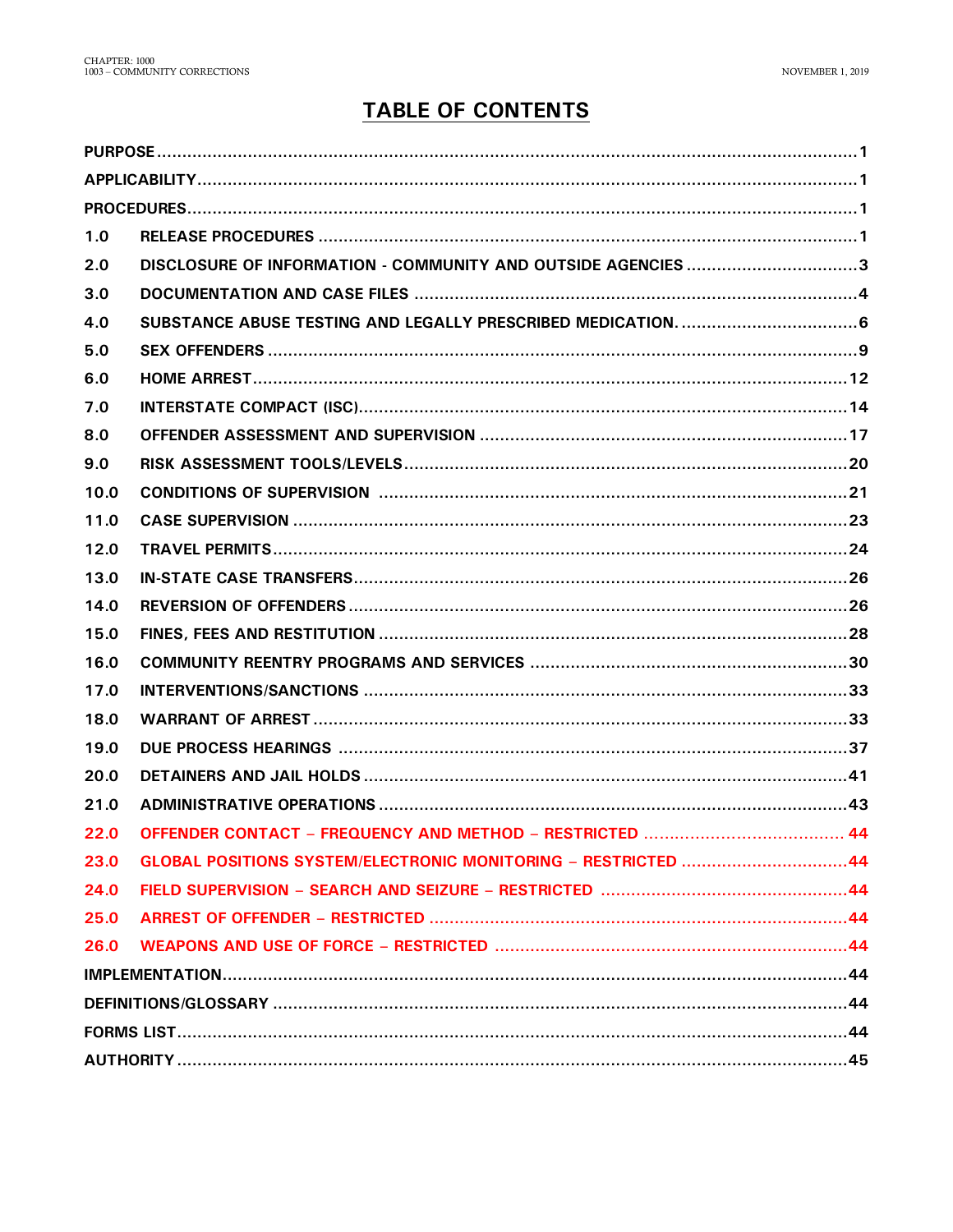# <span id="page-2-0"></span>**PURPOSE**

This Department Order establishes processes and duties for the Community Corrections Bureau, which is to protect the public through community-based supervision of offenders upon release from an institution, and/or accepted under the Interstate Compact (ISC) until expiration of their term of supervision. To assist offenders in successfully transitioning into the community through evidence-based practices, and to provide needed administrative support for those functions to meet statutory mandates.

## <span id="page-2-1"></span>**APPLICABILITY**

This Department Order does not apply to private prisons.

## <span id="page-2-2"></span>**PROCEDURES**

### <span id="page-2-3"></span>**1.0 RELEASE PROCEDURES**

- 1.1 Pre-release Investigations Community Corrections shall conduct pre-release investigations of all proposed community placements for offenders releasing to Department Community Supervision and those requesting Interstate Compact (ISC) to Arizona, under the terms of the ISC for offenders and parolees.
	- 1.1.1 Upon receipt of the pre-release packet prepared by an institution, as outlined in Department Order #1001, Inmate Release System or submitted by the sending state, under the terms of the ISC for offenders and parolees, the Community Corrections Supervisor (CCS)/Community Corrections Officer (CCO) Senior shall ensure all pre-release investigations are reviewed and assigned to the appropriate CCO within three workdays of receipt for completion of the pre-release investigation.
	- 1.1.2 The CCS/CCO Senior shall ensure pre-release investigations are completed in compliance with due dates as follows:
		- 1.1.2.1 Metropolitan offices may be assigned 15 workdays for completion. Extensions may be granted, if applicable.
		- 1.1.2.2 Rural offices may be assigned 30 workdays for completion. Extensions may be granted, if applicable.
	- 1.1.3 Statutory Global Positioning System (GPS)/Electronic Monitoring (EM) Placement for offenders requiring GPS/EM may be available in any geographic area to be determined by current Community Corrections practice and capability.
	- 1.1.4 The CCO shall include Conditions of Supervision and Release, Form 1002-3, specific reporting instructions and any other required special conditions with the pre-release authorization for all Registerable/Notifiable Sex Offenders, Validated Security Threat Group (STG), Maximum/Intensive supervision level and Home Arrest offenders.
- 1.2 Post Release Investigations If an offender changes residence after release, the CCO shall complete an investigation of the new residence.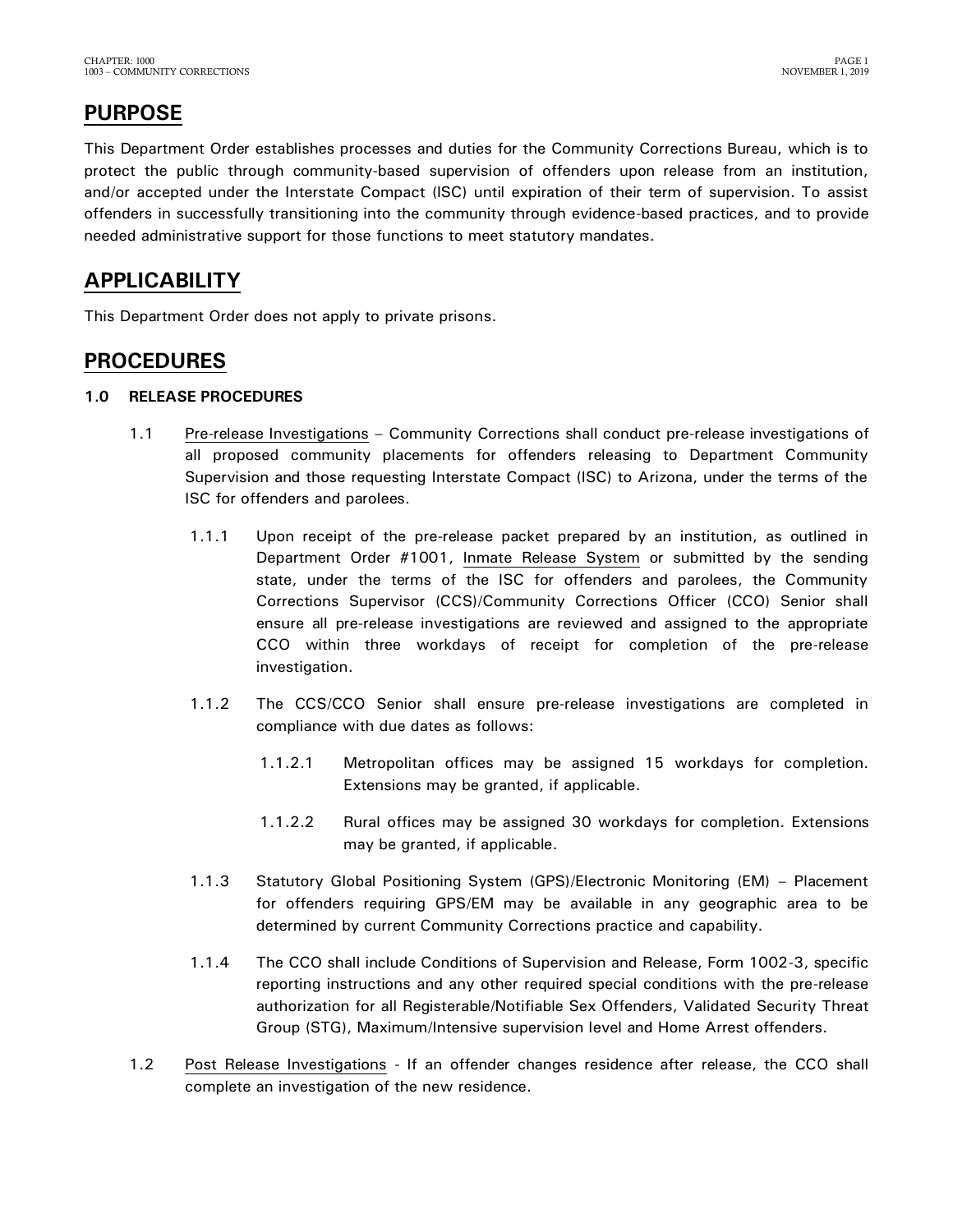- 1.3 35-Day Administrative Supervision Non Reporting Inmates/offenders being released to Community Supervision under the jurisdiction of the Community Corrections Bureau may be placed under 35-Day Administrative Supervision upon determination of eligibility as follows:
	- 1.3.1 Eligibility Criteria Inmates/offenders that are releasing to the supervision of the Community Corrections Bureau with 35 calendar days or less of Community Supervision.
		- 1.3.1.1 Inmates/offenders shall be required to sign and adhere to the Conditions of Administrative Supervision and Release-Non Reporting form, 1002- 3NR in order to be accepted for 35-Day Administrative Supervision.
	- 1.3.2 Exclusionary Criteria The following categories are ineligible:
		- 1.3.2.1 Arizona Board of Executive Clemency granted releases
		- 1.3.2.2 Transition Program/Drug Transition Program legislative releases
		- 1.3.2.3 Inmates/offenders assessed as Maximum, Intensive and/or high risk
		- 1.3.2.4 Sex Offenders
		- 1.3.2.5 Seriously Mentally Ill or high need General Mental Health
	- 1.3.3 Discretionary Criteria The Community Corrections Bureau has discretionary authority to determine eligibility based upon public safety, the best interest of the inmate/offender and the Department.
- 1.4 Release Unit Procedures The Community Corrections Release Unit shall:
	- 1.4.1 Process offender releases in accordance with Department Order #1001, Inmate Release System and Department Order #1002, Inmate Release Eligibility System.
	- 1.4.2 Provide the institution Offender Information Unit with the pre-release authorization, the appropriate Conditions of Supervision and Release form.
		- 1.4.2.1 The Conditions of Supervision and Release form shall be signed by the inmate prior to release for all programs.
	- 1.4.3 Assign all Detainer Release programs to the Warrant Services/Hearings Unit Supervisor or designee for appropriate tracking/action. The Release Unit shall include a Conditions of Supervision and Release form directing the offender to contact the Warrant Services/Hearings Unit, if released from the detainer prior to the expiration of their Community Supervision term. Additional special conditions shall be included, if applicable (i.e., Sex Offender Conditions, STG conditions, etc.).

### 1.5 Home Arrest Release Process

1.5.1 After receipt of the final verification of release eligibility from the Offender Services Bureau - Time Computation Unit, as outlined in Department Order #1001, Inmate Release System, the designated Community Corrections Bureau staff shall forward the Pre-Release Investigation Report and Release Authorization form to the Community Corrections Bureau Release Unit for release scheduling.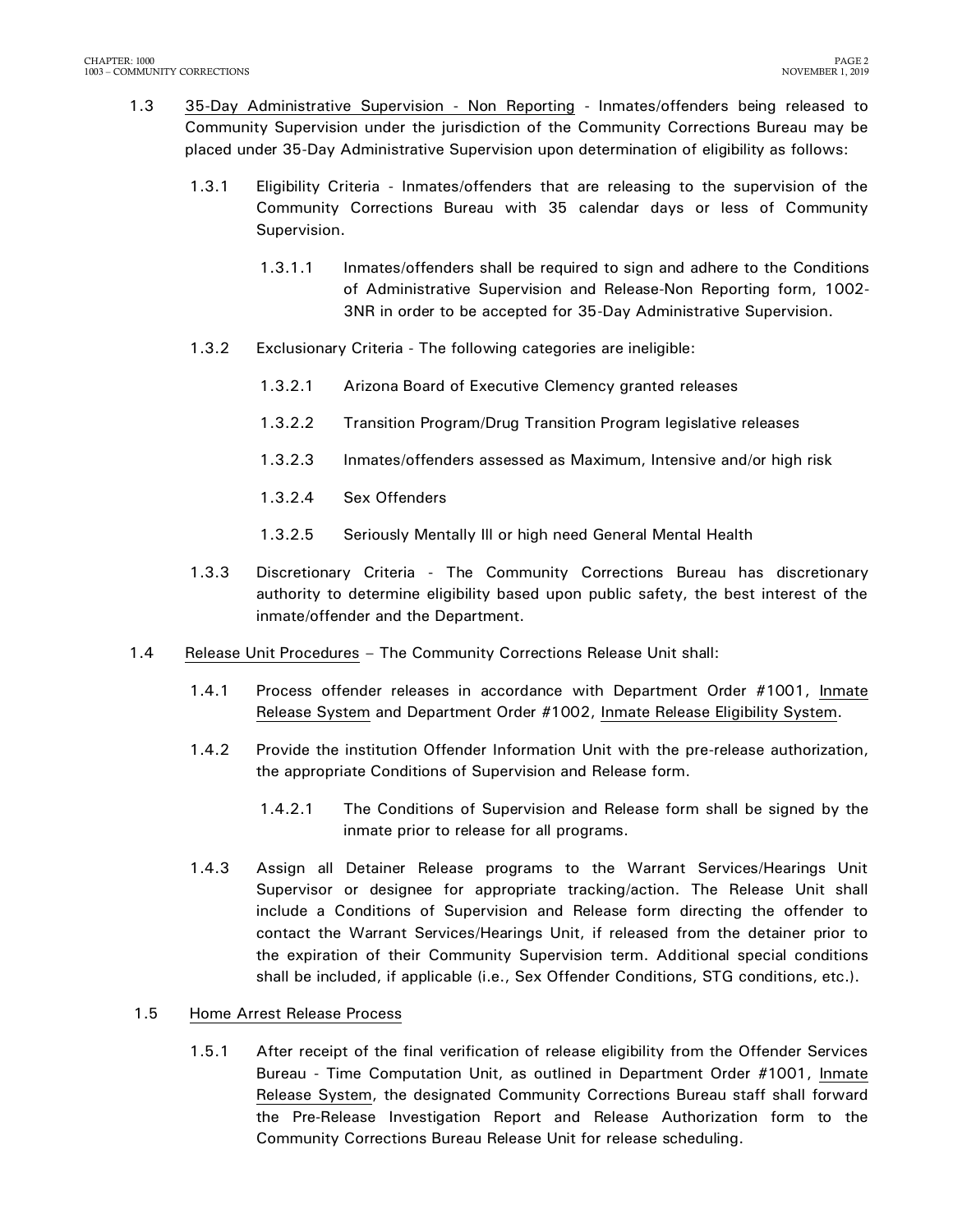- 1.5.2 All inmates on Home Arrest shall be considered on "Inmate" status as outlined in Department Order #1001, Inmate Release System.
- 1.5.3 The Community Corrections Bureau Release Unit shall send an electronic communication to the appropriate institution Offender Information Unit and the supervising CCO. The electronic communication shall be sent approximately four workdays prior to the scheduled release and shall include the following information:
	- 1.5.3.1 Release authorization upon Time Computation Unit verification.
	- 1.5.3.2 The scheduled date of release.
	- 1.5.3.3 The offender's reporting instructions to the supervising CCO.
- 1.5.4 The supervising CCO shall contact the proposed sponsor within one workday prior to a scheduled release to ensure the sponsor is aware of the offender's responsibility to report.
- 1.5.5 The Duty Officer shall provide the Central Office Communications Center with information no later than 5:00 PM regarding alarms or issues with equipment. Information provided shall include the offender name, address and phone number.

### <span id="page-4-0"></span>**2.0 DISCLOSURE OF INFORMATION - COMMUNITY AND OUTSIDE AGENCIES**

- 2.1 The Community Corrections Bureau staff shall only disclose information considered public record in accordance with Department Order #901, Inmate Records Information and Court Action as authorized recipients of non-public information or when an offender has signed the Authorization to Release Information, Form 201-2, for the agency requesting information.
	- 2.1.1 In accordance with Department Order #1102, Communicable Disease and Infection Control, the Community Corrections Bureau staff shall not disclose Human Immunodeficiency Virus (HIV)/Acquired Immune Deficiency Syndrome (AIDS) information.
	- 2.1.2 Interstate Compact Files ISC file documents generated by the sending state are confidential and the ISC Unit shall request the sending state permit release of these documents. ISC file documents generated by the Department may be released in accordance with Department Order #201, Legal Services – Records Release.
	- 2.1.3 Sex Offender Files Sex offender files are confidential and are utilized for use in the statutory processes of Sex Offender Registration, pursuant to Arizona Revised Statute (A.R.S.) §13-3821; Community Notification, A.R.S. §13-3825 and the civil commitment of Sexually Violent Persons (SVP) Notice of Release; Referral; Immunity, A.R.S. §36-3702.
	- 2.1.4 Medical/Mental Health Information shall not be disseminated/disclosed to any person outside of designated authorized recipients, in accordance with Department Order #1104, Inmate Medical Records or without the signed consent of the offender, Authorization to Release Information form.
	- 2.1.5 Department records requests from any external entity shall be referred to the Legal Services, Public Access Unit.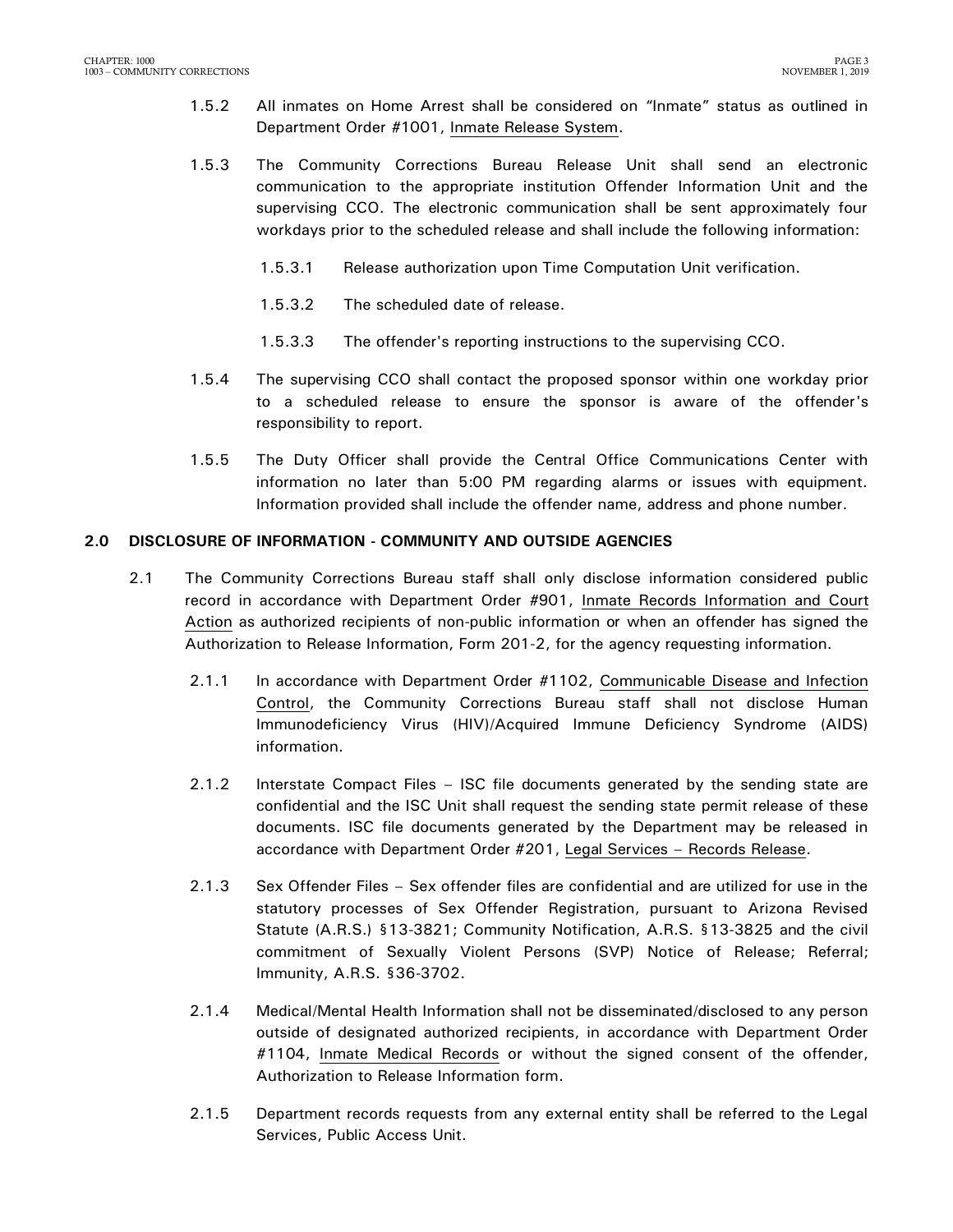#### 2.2 Cooperation with Law Enforcement/Use of Informants

- 2.2.1 Community Corrections Bureau staff shall adhere to the following:
	- 2.2.1.1 Communicate and interact with law enforcement officials in relation to their established duties with the Department.
	- 2.2.1.2 Provide information to law enforcement officials, as outlined in this Department Order.
	- 2.2.1.3 Not act as an agent for any law enforcement agency.
	- 2.2.1.4 Not permit offenders under supervision to act as an informant for any law enforcement agency without the written permission of the Director or designee.
	- 2.2.1.5 Requests from outside agencies shall be submitted formally on requesting agency letterhead detailing specific request and submitted, through the Community Corrections Operations Director or their designee, to the Department Inspector General for review.
	- 2.2.1.6 When Community Supervision is terminated due to a revocation of release, include the Arizona Board of Executive Clemency (ABOEC) action documentation.

#### 2.3 Victim Notification/Victim Contact Requirements

- 2.3.1 Upon any dialogue with an individual that identifies themselves as the victim of a Department offender, the Community Corrections Bureau staff member shall document the contact to include caller's stated identity, contact information and content of call. The information regarding Community Supervision offenders may only be disseminated in accordance with the following departmental disclosure policies: Department Order #901, Inmate Records Information and Court Action; Department Order #201, Legal Services - Records Release; and Department Order #526, Victim Services.
- 2.3.2 The caller may be referred to the Department's Office of Victim Services, Legal Services - Public Access Unit, and the Department Constituent Services Unit when deemed appropriate.
- 2.3.3 The Community Corrections Bureau staff shall provide information to the following units upon request: the Office of Victim Services (i.e., [azvictims@azadc.gov](mailto:azvictims@azadc.gov)**)** Legal Services, Public Access Unit and the Constituent Services Unit.
- 2.3.4 In the event of an offender's absconding or death while serving Community Supervision, any notifications to victims shall be completed by the Department's Office of Victims Services.
- <span id="page-5-0"></span>**3.0 DOCUMENTATION AND CASE FILES –** Offender case files are established in accordance with Department Order #901, Inmate Records Information and Court Actions.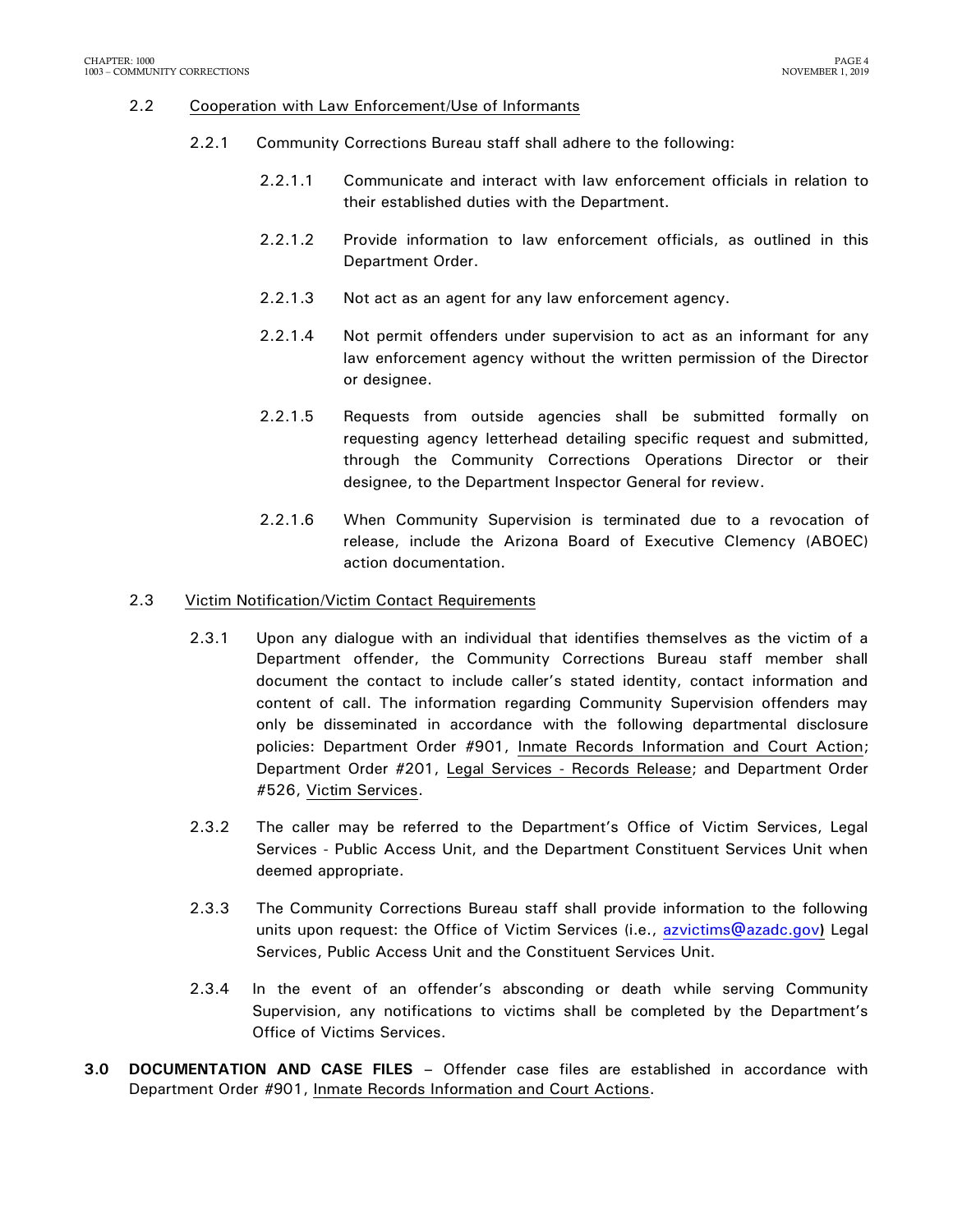- 3.1 Department Database Requirements All offender case management documentation shall be completed in the designated Department of Corrections and Interstate Compact for Offender Tracking System databases. Entries shall be made for each offender at the time of initial contact/intake and throughout the term of supervision.
- 3.2 Files of Supervised Offenders Arizona Cases The CCO shall establish a case file for each offender under active Community Supervision. The CCS/CCO Senior shall designate a secure area in which the file is maintained. All files shall remain within the Community Corrections Office. All documentation that individuals have signed and or refused to sign shall be maintained in the ADC database(s) or case file.
	- 3.2.1 Case Terminations Completion of Supervision and Revocations Case closeout packets shall be forwarded to the Offender Services Bureau, Central Office Offender Information Unit, within 30 calendar days after termination.
		- 3.2.1.1 When Community Supervision is terminated due to Maximum Expiration of Sentence (SED), Earned Release Credit Date (ERCD), or Community Supervision End Date (CSED), the CCO shall forward the completed Case Closeout Packet to the CCS/CCO Senior for review/tracking within 20 calendar days. The CCS/CCO Senior shall complete any required action and forward the completed closeout packet to the Central Office Offender Information Unit within 10 calendar days.
		- 3.2.1.2 The CCO shall terminate the case within one workday of the completion of Community Supervision.
	- 3.2.2 Case Suspensions/Absconders When active supervision is suspended due to an offender's absconding, the CCS/CCO Senior shall designate a secure location in the Community Corrections Office for the case file until such time the offender has been apprehended. Case files shall be activated/processed based upon the determination of the offenders' status.
	- 3.2.3 Case Termination for Death When supervision is terminated due to an offender's death, the CCO shall obtain verification documentation (i.e., death certificate or the Social Security Death Index).
		- 3.2.3.1 The CCS shall forward case file documentation within one workday to the Central Office Offender Information Unit.
			- 3.2.3.1.1 For an Absconder, the CCS or designee shall log the terminated case and forward death certificate to the Warrant Services/Hearings Unit for Arizona Criminal Justice Information System entry.
			- 3.2.3.1.2 Upon receipt of death certificate from the CCS, or designee the Warrant Services/Hearings Unit staff shall complete the Arizona Criminal Justice Information System and designated ADC documentation, attach the death certificate to the absconder warrant and forward to the Central Office Offender Information Unit.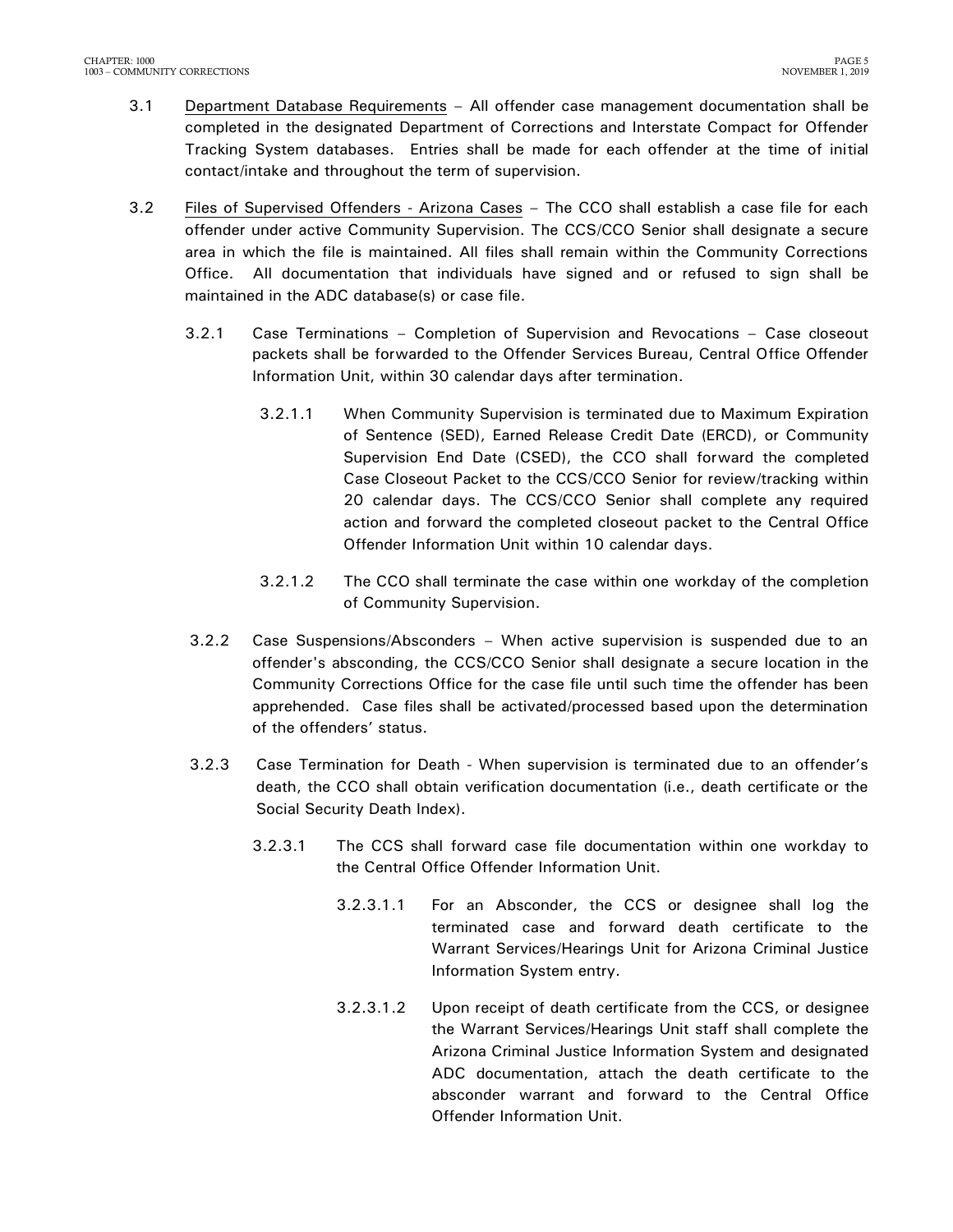- 3.3 Files of Supervised Offenders Interstate Compact (ISC) Cases Upon receipt of an ISC transfer request packet from a sending state, the ISC Unit shall complete the ISC tracking log, and send the ISC Transfer Request Packet to the investigating Community Corrections office via **I**nterstate Compact Offender Tracking System (ICOTS). Upon ADC Community Corrections acceptance of ISC supervision, the CCO shall establish a case file.
	- 3.3.1 The CCO shall forward copies of all original documentation received directly from the sending state to the ISC Unit for inclusion in the ISC Unit case file while the case is under active supervision.
	- 3.3.2 Upon receipt of a sending state's certificate, notification of discharge or expiration of sentence from the Supervision End Date (SED) noted in ICOTS, the CCO shall complete the following:
		- 3.3.2.1 Deliver or mail a copy of the discharge to the offender, if applicable.
		- 3.3.2.2 Complete a Case Closure Notice upon the discharge or expiration date noted in ICOTS.
		- 3.3.2.3 If an offender absconds from supervision, a Case Closure Notice and Violation Report shall be completed.
	- 3.3.3 Forward the case file within one workday of the completion of the Case Closure Notice to the ISC Unit with all field file documents.
- <span id="page-7-0"></span>**4.0 SUBSTANCE ABUSE TESTING AND LEGALLY PRESCRIBED MEDICATION –** In accordance with Department Order #709, Substance Abuse, Detection and Control, Community Corrections Bureau staff shall employ substance abuse prevention and interdiction techniques in a community setting.
	- 4.1 General Guidelines
		- 4.1.1 The offender shall be required to provide verification of all legally prescribed medications during the term of supervision.
		- 4.1.2 The CCO and CCS/CCO Senior may request a urinalysis, oral swab, blood sample, breathalyzer from any offender under active supervision of the Community Corrections Bureau at any time.
		- 4.1.3 The Community Corrections Bureau maintains contracts with outside vendors to collect and test urine samples. Urinalysis collection and testing is conducted in accordance with the Department contract. Urinalysis samples shall be the preferred method of testing.
		- 4.1.4 Oral swab testing, blood samples and breathalyzer may be used as dictated per the situation or in areas where there is no immediate testing laboratory. Samples shall be collected and processed in accordance with the contract.
		- 4.1.5 All offenders mandated to substance abuse testing by the ABOEC, the sending state or the Department shall be required to submit to substance abuse testing through the Department contracted vendor.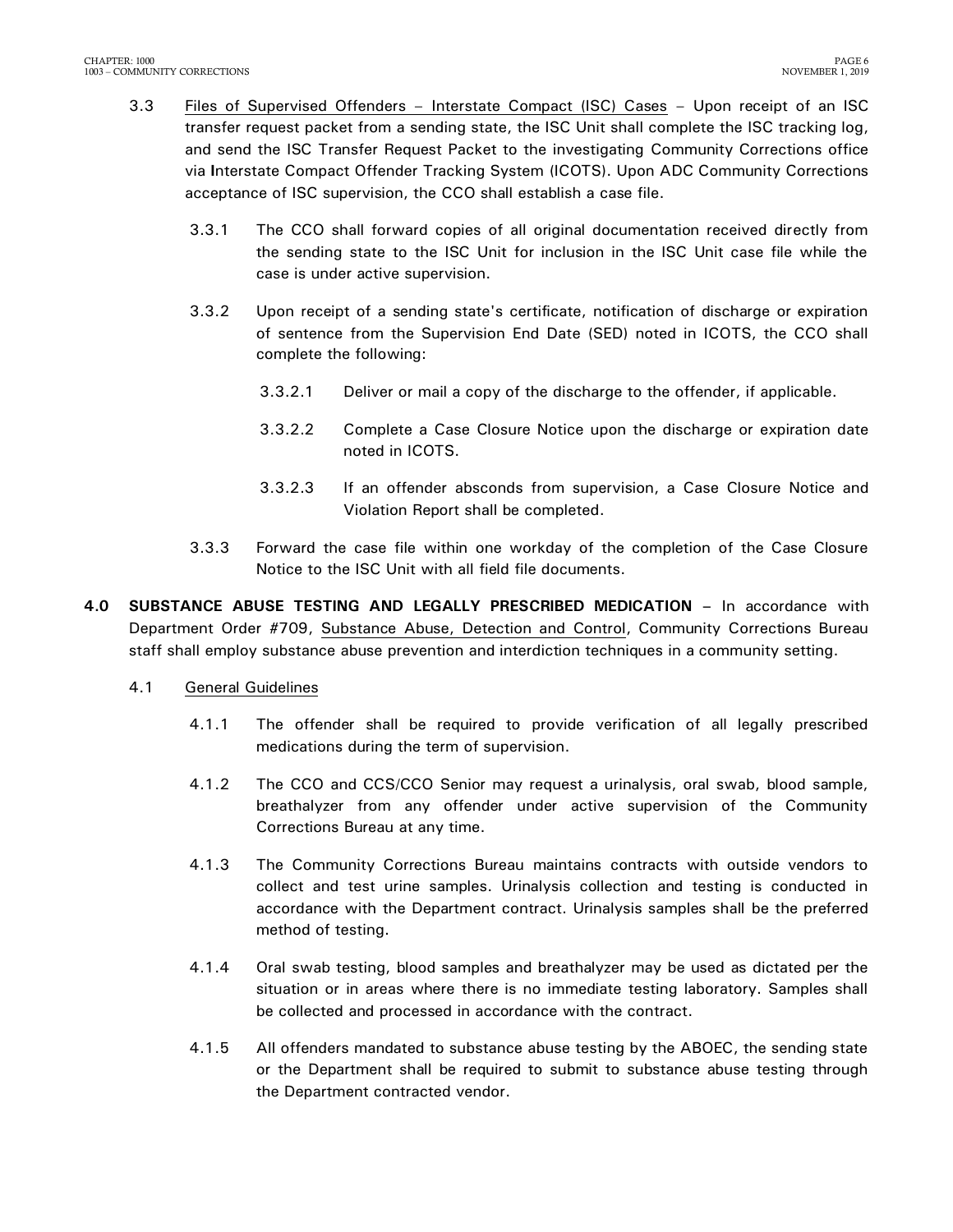- 4.1.6 Offenders assigned to substance abuse testing shall be assessed the standard fee one time per month regardless of the testing frequency.
- 4.1.7 In addition to the standard established procedures outlined in this section, Community Corrections Centers may conduct supplementary required program substance abuse testing in accordance with Department Order #1006, Reentry Center.
- 4.1.8 Offenders may obtain confirmation test results at their own expense.
- 4.1.9 If the results are positive, the CCO shall impose an intervention/sanction and possible referral for substance abuse programming/treatment.
- 4.1.10 If an offender fails to comply with substance abuse testing and/or subsequent programs, the CCO shall impose an intervention/sanction.
- 4.2 Medical Marijuana CCOs supervising offenders who are seeking authorization to use medical marijuana as a qualifying patient or to act as a designated caregiver or to work as a dispensary agent, in accordance with Arizona state law and the Arizona Department of Health Services Medical Marijuana Program shall comply with the following procedures.
	- 4.2.1 Verifying Medical Marijuana Status If an offender advises the CCO that he/she is a qualifying patient, is a designated caregiver or is a nonprofit medical marijuana dispensary agent, the CCO shall:
		- 4.2.1.1 Request the offender provide a copy of his/her Arizona Department of Health Services (DHS) issued registry identification card.
		- 4.2.1.2 Verify and document the validity of the presented DHS issued registry identification card, via the Arizona Medical Marijuana Card Verification website to include the 20-digit alphanumeric registry identification card number, the card issue date, the date the CCO verified the website information and the offender medical marijuana status (qualifying patient, designated caregiver or dispensary agent). Designated caregivers and dispensary agents are prohibited from the use of medical marijuana.
	- 4.2.2 When Verification of a Qualifying Patient Cannot be Established If the offender claims to be a qualifying patient, but declines to provide his/her DHS issued registry identification card, statutory medical marijuana use is prohibited. The CCO shall advise the offender that their marijuana use is a violation of Conditions of Supervision, until he/she provides verification and require the offender to sign the Directive/Lawful Order-Medical Marijuana, Form 1002-3A.
	- 4.2.3 Supervision of Offenders Authorized to Use Medical Marijuana as a Qualifying Patient. The CCO shall:
		- 4.2.3.1 Advise the qualifying offender that the law does not authorize the use of medical marijuana in any correctional facility. (A.R.S. §36-2802(B)(3). This shall apply to jails, Community Correction Centers and any other area designated as Correctional property.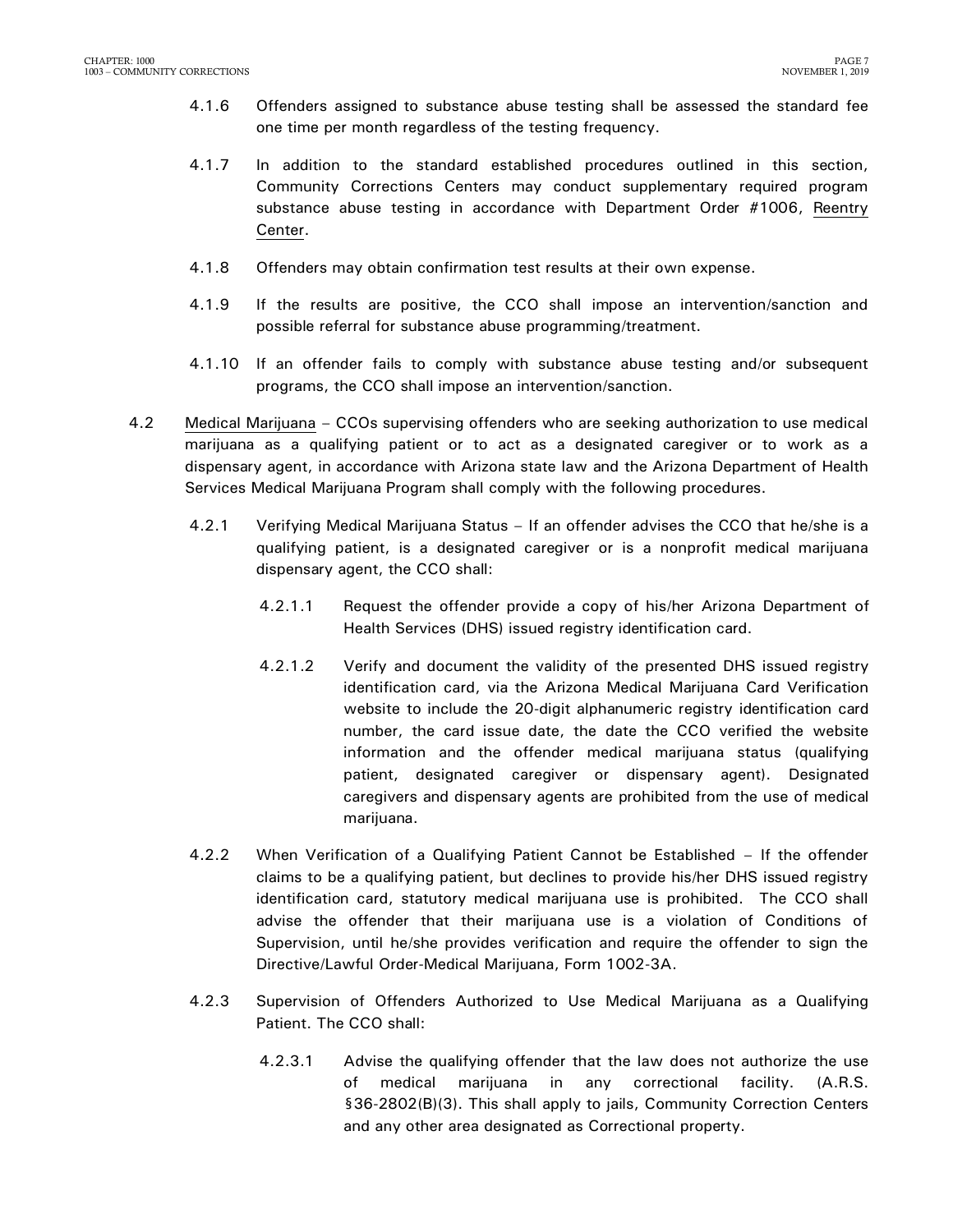- 4.2.3.2 Require that offenders provide proof of their annual renewal DHS issued registry identification card.
- 4.2.3.3 Require that offenders provide an immediate update in their medical marijuana status anytime a change occurs.
- 4.2.4 Searches If marijuana is located in the offenders' place of residence or vehicle/property, the CCO shall be authorized to request to view the current DHS issued registry identification card from the offender and any individual directly associated for verification of lawful use of medical marijuana.
- 4.2.5 Offenders with an Out-of-State Authorization If an offender produces documentation that he/she is authorized to use medical marijuana as a qualifying patient in another state, the CCO shall adhere to the following procedures.
	- 4.2.5.1 Advise the offender that a visiting qualifying patient is defined as a nonresident of Arizona or an Arizona resident for less than 30 calendar days. (A.R.S. §36-2801)
	- 4.2.5.2 If the offender plans to remain in Arizona for supervision and is seeking authorization to use medical marijuana as a qualifying patient he/she shall apply for an Arizona registry identification card through the DHS website [\(www.azdhs.gov\)](http://www.azdhs.gov/).
	- 4.2.5.3 Once the offender provides a copy of the Arizona State DHS issued registry identification card, the CCO shall verify the validity.
	- 4.2.5.4 Compact (Incoming Offenders Considerations) Offenders sentenced out of state who are qualifying patients in the sending state and seeking transfer to Arizona shall be required to comply with the Arizona law and Conditions of Supervision.
	- 4.2.5.5 Interstate Compact Outgoing Offender Considerations For offenders who are qualifying patients seeking ISC supervision in another state, the following considerations shall apply:
		- 4.2.5.5.1 If the receiving state has a medical marijuana law, the offender shall adhere to supervision conditions related to medical marijuana in that state.
		- 4.2.5.5.2 If the receiving state does not have a medical marijuana law, the offender shall not use medical marijuana in that state.
		- 4.2.5.5.3 Prior to applying for Interstate Compact, the CCO shall discuss with the offender the statutes and supervision conditions in potential receiving states.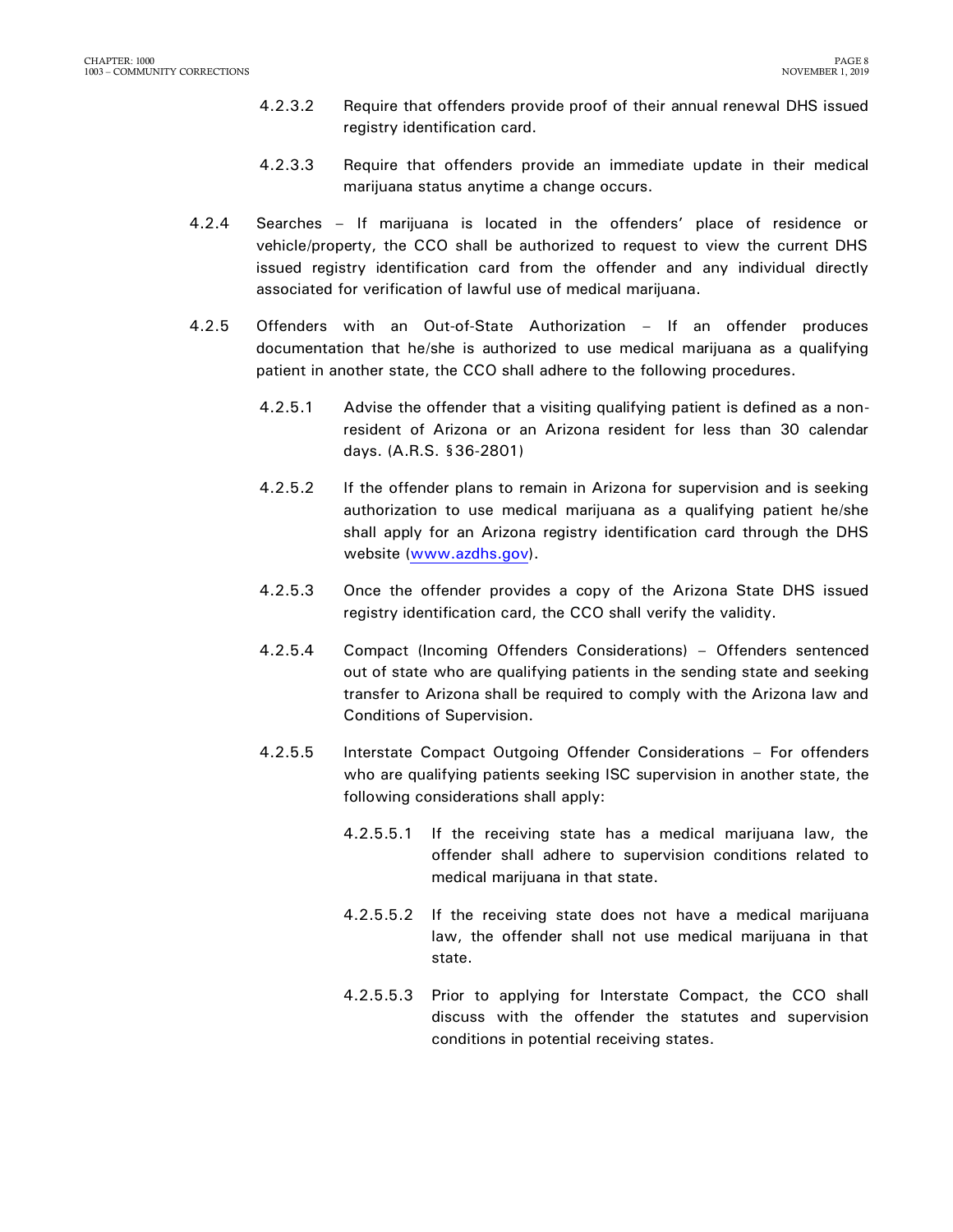4.3 Medication Assisted Treatment (MAT), including opioid treatment programs (OTPs), is the use of legally prescribed medications in combination with counseling and behavioral therapies for the treatment of substance use disorders. The offenders are required to provide documentation of their medicated assisted treatment prescription and treatment program plan(s).

### <span id="page-10-0"></span>**5.0 SEX OFFENDERS**

- 5.1 The Sex Offender Coordination Unit (SOCU) shall complete statutory sex offender reviews of Arizona pre-release packets and ISC packets, to determine the requirement for Sex Offender Registration pursuant to A.R.S. §13-3821, Community Notification pursuant to A.R.S. §13-3825 and Sexually Violent Person review A.R.S. §36-3701.
	- 5.1.1 Upon receipt of a pre-release packet prepared by an institution as outlined in Department Order #1001, Inmate Release System, the Community Corrections Release Unit shall review the packet to determine if a sex conviction/sexually motivated conviction exists that requires review by the SOCU for determination of statutory sex offender requirements.
	- 5.1.2 Upon receipt of an Interstate Compact packet from the sending state, the ISC Unit shall review the packet to determine if the offender may be subject to Sex Offender Registration/Community Notification, pursuant to A.R.S. §13-3821 and §13-3825. If the possibility of Registration/Community Notification requirements is indicated, the ISC Unit shall forward the packet to the SOCU for review and determination of sex offender status.
	- 5.1.3 Interstate Compact Sex Offender Arrivals to Arizona Upon arrival to Arizona for supervision, the supervising officer shall notify the SOCU and ISC unit of arrival, request the ADC number, provide the deoxyribonucleic acid **(**DNA**)** date and the date the offender was notified of obligation to complete sex offender registration, pursuant to A.R.S. 13-3821.
	- 5.1.4 Sex Offender Community Placement Investigations These guidelines apply to an offender whose criminal history includes a conviction(s) for a sex offense and/or a conviction(s) for a crime with the intent to commit a sex offense.
		- 5.1.4.1 When completing the investigation, the CCO shall:
			- 5.1.4.1.1 Conduct a face-to-face interview with the proposed sponsor, unless the sponsor indicates, via phone conversation with the CCO, that the sponsor is unwilling to provide a residence for the offender.
			- 5.1.4.1.2 Ensure residency restrictions and electronic monitoring requirements are in accordance with current statutory requirements.
	- 5.1.5 If the offender is subject to Registration/Community Notification, the CCO shall obtain the sponsor's signature on the Consent to Placement – Convicted Sex Offender, Form 1003-25.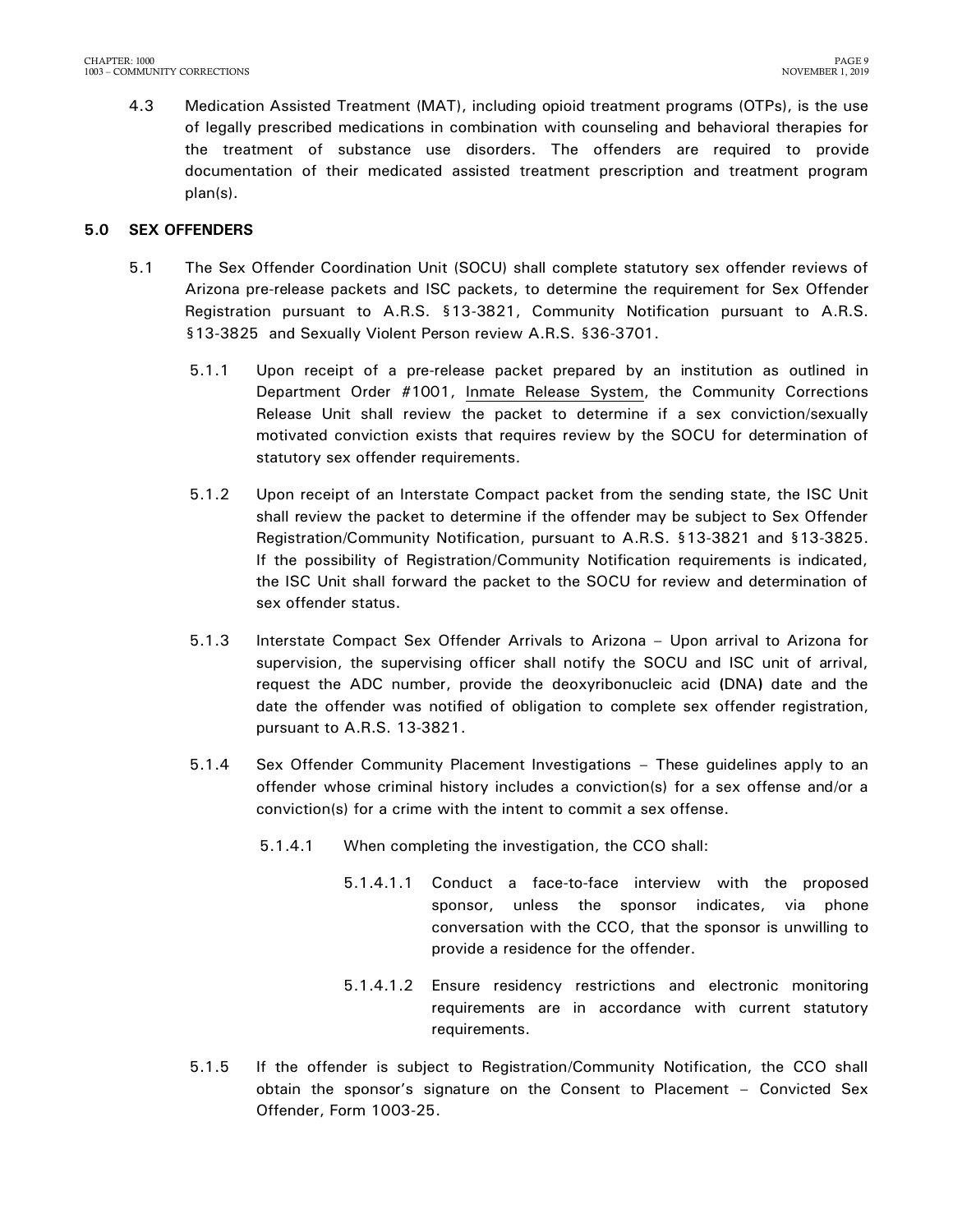- 5.1.5.1 If the proposed residence is a multi-dwelling rental/lease property, and the offender is subject to Registration/Community Notification, the CCO shall obtain signed consent from the sponsor and the responsible leasing/rental authority.
- 5.1.5.2 If the proposed residence is privately owned (i.e., single family home, mobile home, townhome, condo, etc.), and the offender is subject to Registration/Community Notification, the CCO shall obtain the sponsor's signature on the Consent to Placement - Convicted Sex Offender form.
- 5.1.6 Prior to forwarding the Pre-Release Investigation Report and Release Authorization form to the Release Unit, the CCO and the CCS/CCO Senior shall verify that DNA testing was completed in accordance with the Health Services Technical Manual. If an Arizona offender is released to supervision prior to completing DNA testing, and subsequently refuses to submit a DNA test, the CCO shall return the offender to custody and initiate due process.
- 5.1.7 The ability to facilitate GPS/EM requirement shall be determined by Community Corrections capability in geographic areas.
	- 5.1.7.1 The Department ISC Deputy Compact Administrator shall make the final approval of acceptance of ISC cases.
- 5.1.8 Conditions of Supervision Sex Offenders The CCO shall supervise all Registerable/Notifiable sex offenders as either Maximum or Intensive risk level for the full term of supervision, as outlined in this Department Order.
- 5.1.9 Homeless Sex Offender Releases Special Sex Offender Conditions shall be imposed for Registerable/Notifiable sex offenders releasing without an approved community placement. The offender shall not reside or associate with children under the age of 18 years of age.
- 5.1.10 The CCO shall impose Sex Offender Conditions #13 (A-I) Form 1002-3SO, on all convicted Registerable/Notifiable sex offenders. If the sex offense committed was against a child, Condition #13, Conditions of Supervision - Sex Offender Conditions form (section J-O) shall be imposed.
- 5.1.11 Sex Offender Registration/Community Notification, Treatment and Employment The CCO shall refer convicted sex offenders to sex offender treatment and other relevant programming.
	- 5.1.11.1 If sex offender treatment is unavailable in the geographical area where an offender lives, appropriate alternative programming shall be determined.
- 5.1.12 The CCO shall have the offender sign all relevant Sex Offender Registration/ Notification Requirements and Conditions of Supervision forms.
	- 5.1.12.1 If an offender was registered prior to release from a Department prison, in accordance with Department Order #1001, Inmate Release System, the SOCU shall maintain a copy of the completed registration form in the special purpose file.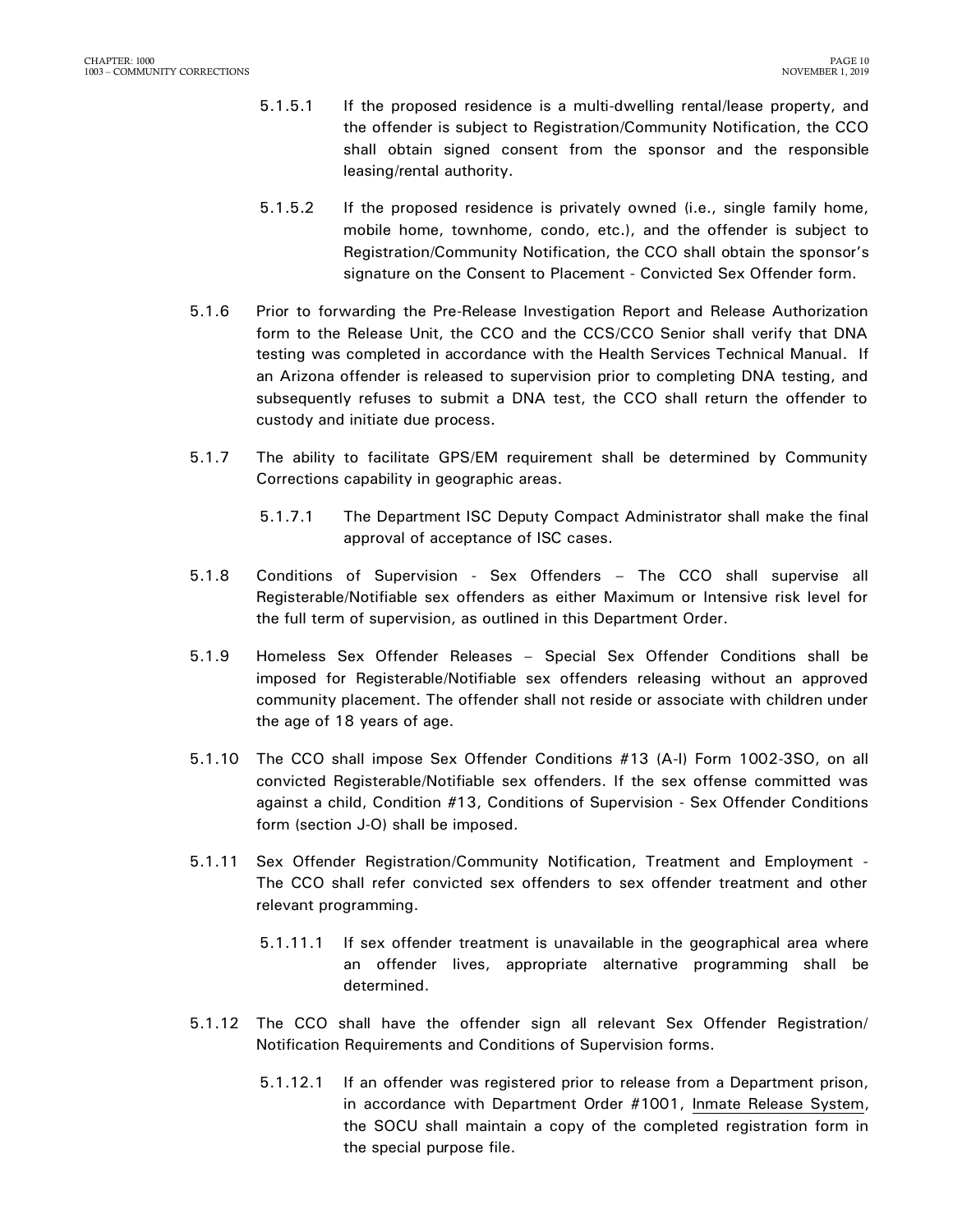- 5.1.12.2 In accordance with statutory requirements, the CCO shall instruct, ensure and verify all Registerable/Notifiable offenders, including ISC offenders update their sex offender registration with the local sheriff's office.
- 5.1.13 The level and method of Sex Offender Community Notification shall be determined by the local law enforcement agency having residential jurisdiction.
- 5.1.14 If an offender is subject to Registration/Community Notification, the CCO shall verify within 30 calendar days that the offender's employer has been informed of the offender's sexual conviction history.
- 5.1.15 The CCS/CCO Senior shall approve all residential placements and employment for any offender defined in this section.
- 5.1.16 GPS/EM Required for Sex Offenders The GPS/EM shall be conducted in accordance with A.R.S. and the Department mandates.

#### 5.2 Sex Offender Coordination Unit/Statutory Assessments

- 5.2.1 Sex Offender Registration/Community Notification/Sexually Violent Persons Review (SVP) shall be conducted in accordance with Department Order #1001, Inmate Release System. Department institutions are required to identify possible sex offenders and provide a pre-release sex offender packet to the SOCU one year prior to the inmate's release date. Upon receipt of the sex offender packet, the SOCU shall:
	- 5.2.1.1 Complete the review and determine statutory requirements pursuant to Sex Offender Registration (A.R.S. §13-3821), Community Notification (A.R.S. §13-3825), and Sexually Violent Persons (SVP) Notice of Release; Referral; Immunity (A.R.S. §36-3702).
	- 5.2.1.2 Submit the Department of Public Safety (DPS) Sex Offender Registration Form to the releasing Department institution for completion no more than ten business days prior to release from custody.
	- 5.2.1.3 Enter the Sex Offender Community Notification information into the Arizona Criminal Justice Information System database system in accordance with A.R.S. §13-3825.
	- 5.2.1.4 Coordinate each phase of the SVP process in compliance with A.R.S. Title 36, Chapter 37, Sexually Violent Persons.
	- 5.2.1.5 Track status of offenders petitioned to Arizona State Hospital Arizona Community Protection and Treatment Center (ASH-ACPTC) for SVP civil commitment until Community Supervision term expires.
- 5.2.2 Provide a requested law enforcement packet to the requesting agency for statutory purposes of Registration/Community Notification and SVP.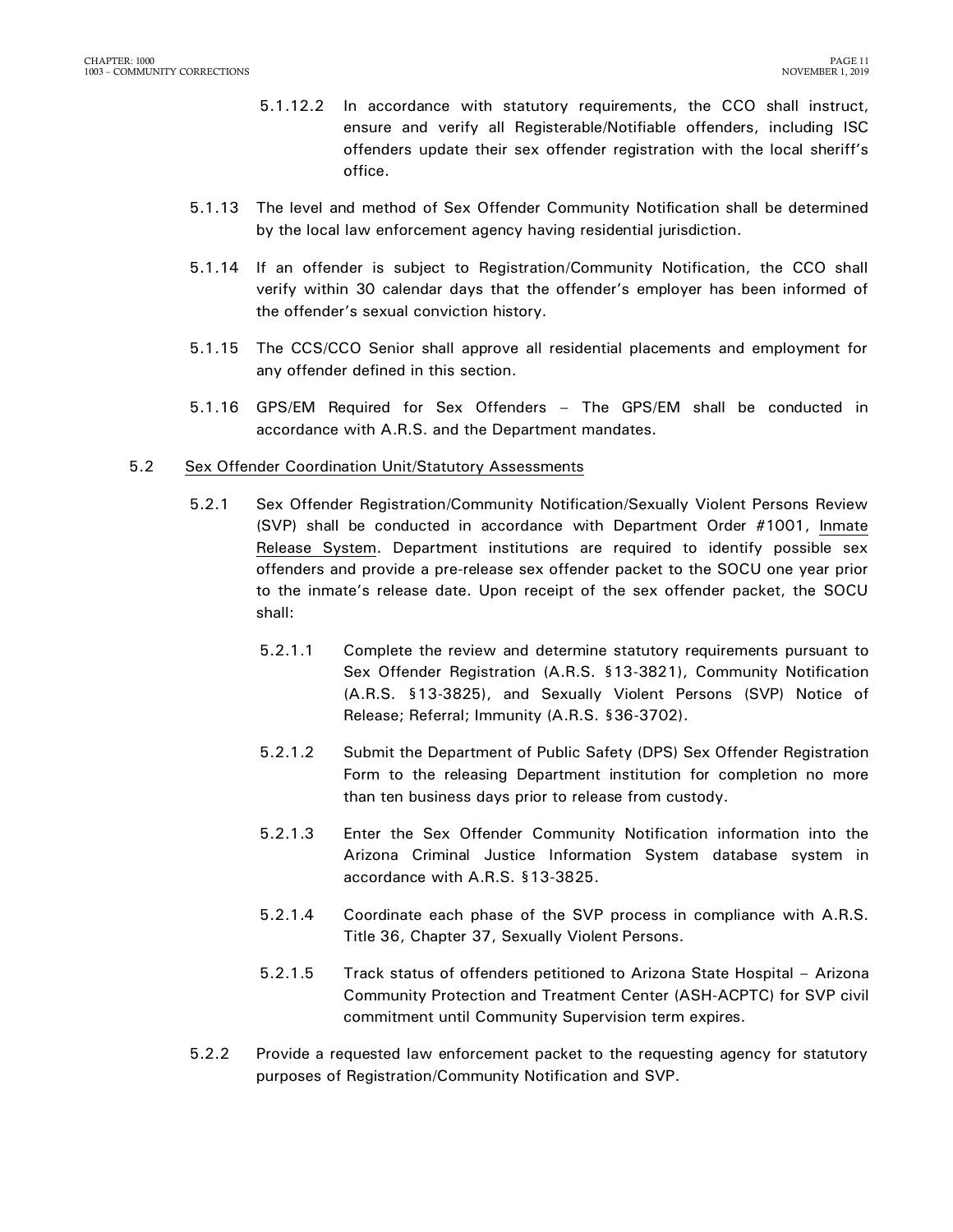5.2.3 The SOCU shall maintain the special purpose Sex Offender Files for 99 years after the offender's date of birth or for one year after the offender's date of death. After that time, the file may be destroyed in accordance with state Records and Retention Archival Rules and document disposal.

### <span id="page-13-0"></span>**6.0 HOME ARREST**

- 6.1 Inmates granted Home Arrest by the Board of Executive Clemency (ABOEC) shall be supervised under restrictive criteria due to their status as an inmate. All Home Arrest inmates shall be placed on GPS monitoring for the duration of the Home Arrest grant pursuant to A.R.S. §41-1604-13. All movement/activity out of the approved residence shall be requested by the inmate through a weekly itinerary; reviewed and approved by the CCO to ensure the requested movement is authorized, appropriate and in compliance with the Home Arrest Incentive Matrix.
	- 6.1.1 Authorized movement shall include the following basic activities:
		- 6.1.1.1 Verified and approved work and work related movement, to include seeking employment, attending interviews, meeting with job developers or employment assistance agencies.
		- 6.1.1.2 Attend verified and approved schooling.
		- 6.1.1.3 Attend mandated, approved and verified counseling or treatment services.
		- 6.1.1.4 Attend religious services.
		- 6.1.1.5 Attend verifiable and approved legal or civil functions. (i.e., Motor Vehicle Department, Court, Hearings, etc.)
		- 6.1.1.6 Receive verifiable medical care.
		- 6.1.1.7 Shop for food and hygiene twice per week.
	- 6.1.2 Authorized movement may include Incentive Activities upon eligibility based upon length of time served on Home Arrest and compliance with Home Arrest and ABOEC conditions, Incentive Activities may include:
		- 6.1.2.1 Visits to family or significant others.  $(L2+)$
		- 6.1.2.2 Shopping for items other than necessities.  $(L2+)$
		- 6.1.2.3 Visits to the Library.  $(L3+)$
		- 6.1.2.4 Other activity shall require review and approval through the CCS and the Community Corrections Manager prior to the activity occurring. (L2+ depending on the request)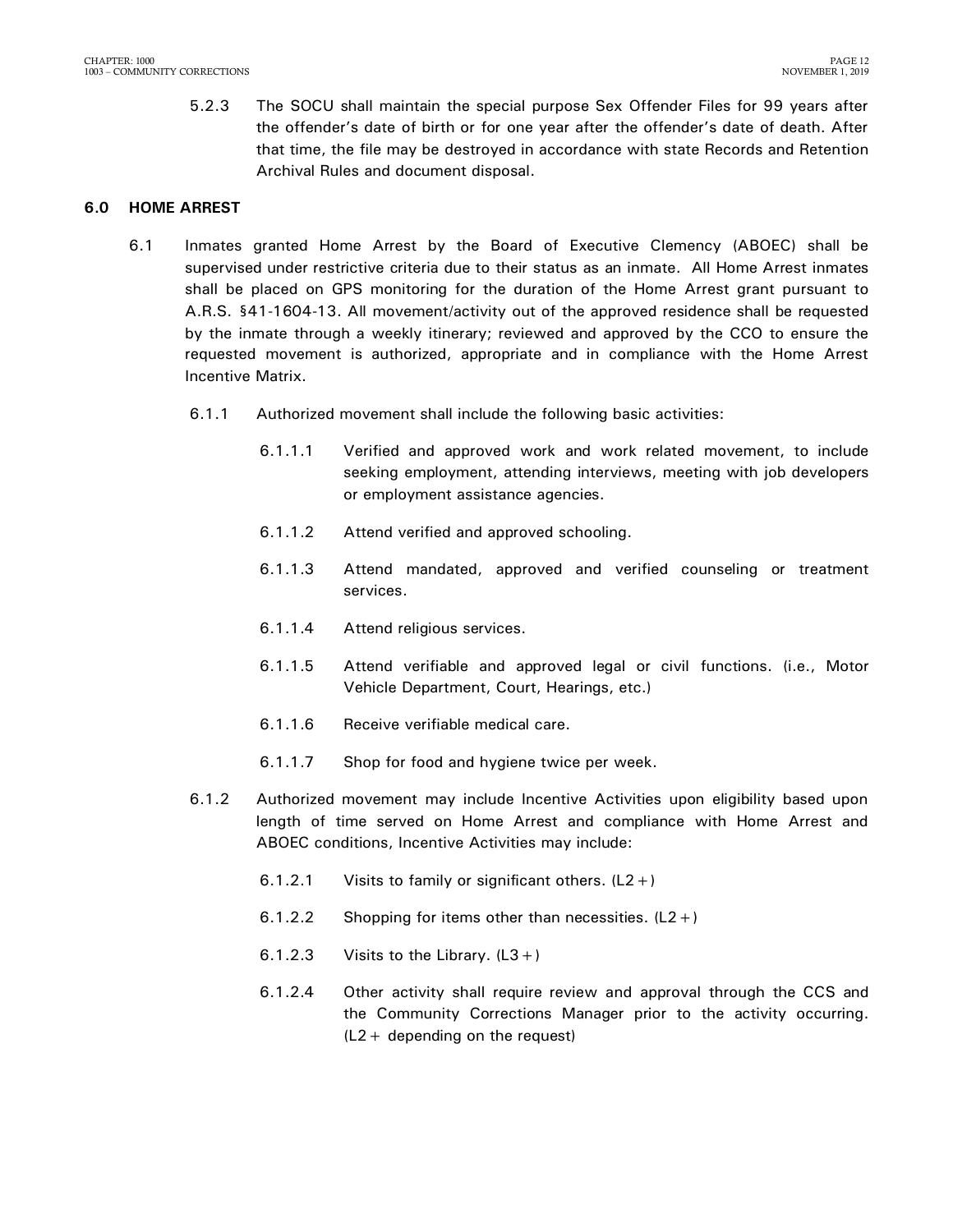- 6.1.3 The Home Arrest Inmate shall submit a weekly itinerary to the supervising CCO. The itinerary shall be submitted no later than Friday, for the following week beginning on Monday. The CCO shall review the requested movement, make appropriate approvals, document itinerary information and make the correct adjustments to the schedule in the monitoring software to allow for the authorized movement of the inmate. The printed itinerary shall be placed in the inmate file.
	- 6.1.3.1 Any changes to the itinerary shall be communicated by the inmate to the CCO immediately for authorization and approval by the CCO. Upon approval, the monitoring software shall be updated and documented to reflect the approved changes.
- 6.1.4 Upon notification, the CCO or designee shall review all unauthorized movement/ activity out of residence and address the violation.
	- 6.1.4.1 All unauthorized movements, violations and responses shall be documented.
- 6.1.5 The Home Arrest Eligibility Incentive Matrix This matrix reflects a Home Arrest Inmate's eligibility and frequency to earn opportunities to engage in pro-social activities beyond the Basic Approved Activities.
	- 6.1.5.1 Provided the inmate has served the requisite period of time on Home Arrest and has remained violation-free, the CCO may allow the inclusion of additional activities as an incentive, which benefits the pro-social development of the inmate residing in the community. If the inmate has achieved a higher level of incentive and incurs violations of expectations, the CCO may revert the inmate's incentive levels as deemed appropriate. This may be accomplished on a weekly basis to ensure compliance. The level achieved based on time and behavior correlates to eligible incentive activities, as listed.

| Level      | Required<br>Days on<br>Home<br>Arrest | Basic<br>Activity<br>Only | One Incentive<br>Activity/Month | Two Incentive<br>Activities/Month | One Incentive<br>Activity/Week | <b>One Additional</b><br>Incentive<br>Activity/Month |
|------------|---------------------------------------|---------------------------|---------------------------------|-----------------------------------|--------------------------------|------------------------------------------------------|
| Level      | $0 - 90$                              | X                         | Not Eligible                    | Not Eligible                      | Not Eligible                   | Not Eligible                                         |
| Level<br>2 | 91<br>- 180                           | X                         | X                               | Not Eligible                      | Not Eligible                   | Not Eligible                                         |
| Level<br>3 | $181 - 270$                           | X                         | X                               | X                                 | Not Eligible                   | Not Eligible                                         |
| Level<br>4 | $271 - 360$                           | X                         | X                               | X                                 | X                              | Not Eligible                                         |
| Level<br>5 | $361 -$ End                           | X                         | X                               | X                                 | X                              | X                                                    |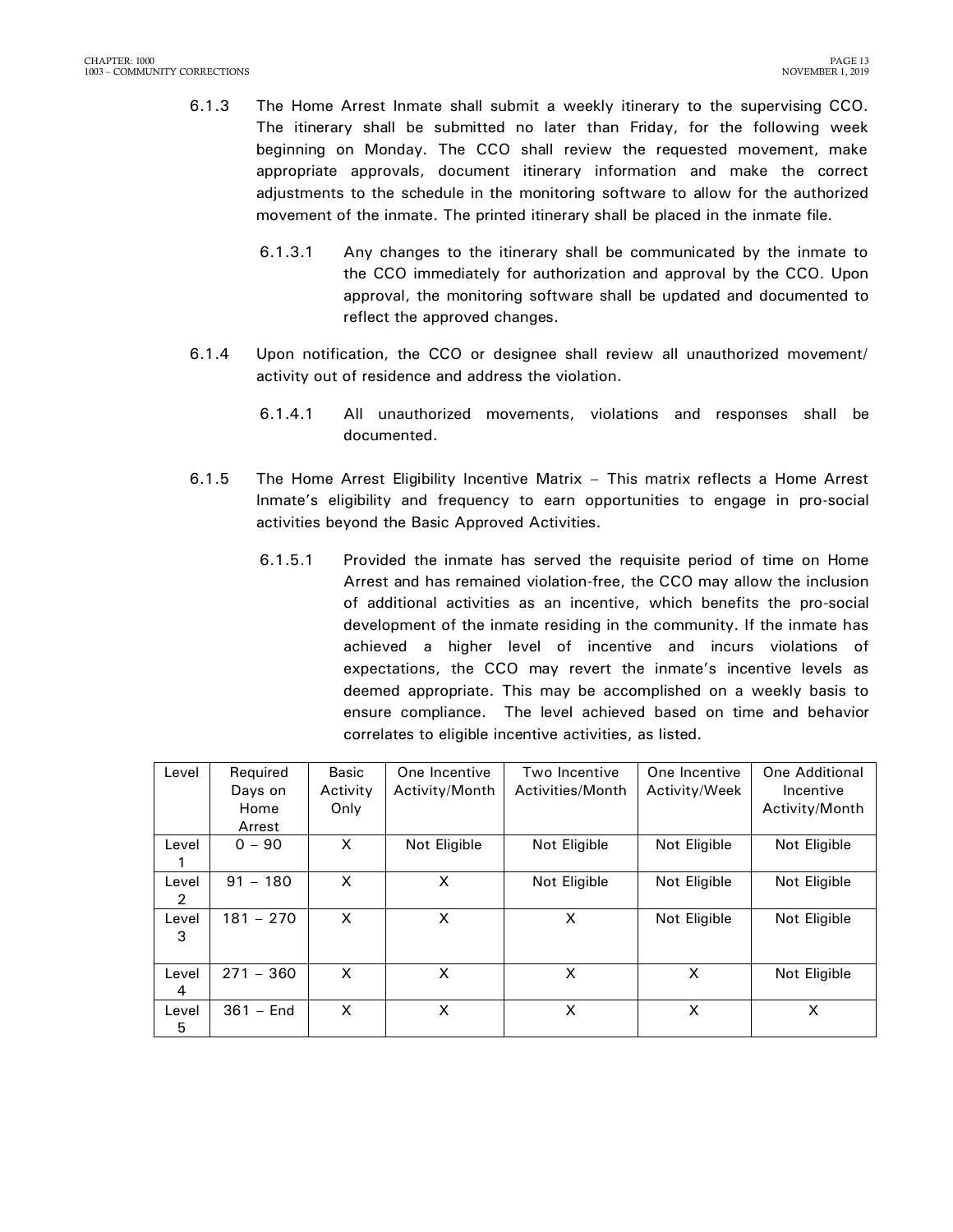### <span id="page-15-0"></span>**7.0 INTERSTATE COMPACT (ISC)**

- 7.1 Interstate Compact Incoming Upon receipt of an incoming ISC-Transfer Request from the sending state via ICOTS, the ISC Unit shall review the packet to ensure it is complete in accordance with the Interstate Commission for Adult Offender Supervision (ICAOS) Rules. [http://www.interstatecompact.org.](http://www.interstatecompact.org/)
	- 7.1.1 The ISC Unit shall submit an inquiry to the Immigration and Customs Enforcement **(**ICE) for each Transfer Request investigation which shall be investigated by a CCO.
	- 7.1.2 The ICE inquiry shall be submitted within five business days of receipt of the Transfer Request.
		- 7.1.2.1 Upon receipt of the ICE query, the ISC Unit shall document information provided in the offender's file upon acceptance of supervision.
	- 7.1.3 Upon determination that the Transfer Request packet is complete, the ISC Unit shall assign the case to the appropriate CCS/CCO Senior within two workdays of receipt, five workdays if a review by SOCU is required.
		- 7.1.3.1 Upon assignment of the ISC packet, the investigating CCO shall:
			- 7.1.3.1.1 Review the Transfer Request packet to ensure eligibility requirements in accordance with ICAOS Rules.
			- 7.1.3.1.2 Conduct a criminal history check of the offender within two workdays of receiving the request.
			- 7.1.3.1.3 Conduct the community investigation per policy and ICAOS Rules.
			- 7.1.3.1.4 Provide a reply to the Transfer Request by the established due date.
	- 7.1.4 ISC Approvals Upon approval of the Transfer Request, the CCO shall:
		- 7.1.4.1 Provide a Transfer Request reply, include reporting instructions, Conditions of Supervision, any required Special Conditions, and any special statutory mandates.
		- 7.1.4.2 Advise the sending state of any Conditions of Supervision the Department is unable to enforce.
		- 7.1.4.3 Forward all Transfer Request documentation to the CCS/CCO Senior, who shall submit the reply to the ISC Unit within 30 calendar days of receipt of the Transfer Request investigation from the ISC Unit.
	- 7.1.5 ISC Denials Communication of recommended denials shall be conducted in the Transfer Request reply per ICAOS rules.
	- 7.1.6 Unauthorized Presence If it becomes known to the investigating CCO that the offender is present in the state of Arizona without authorization during the investigation, the CCO shall contact the ISC Unit.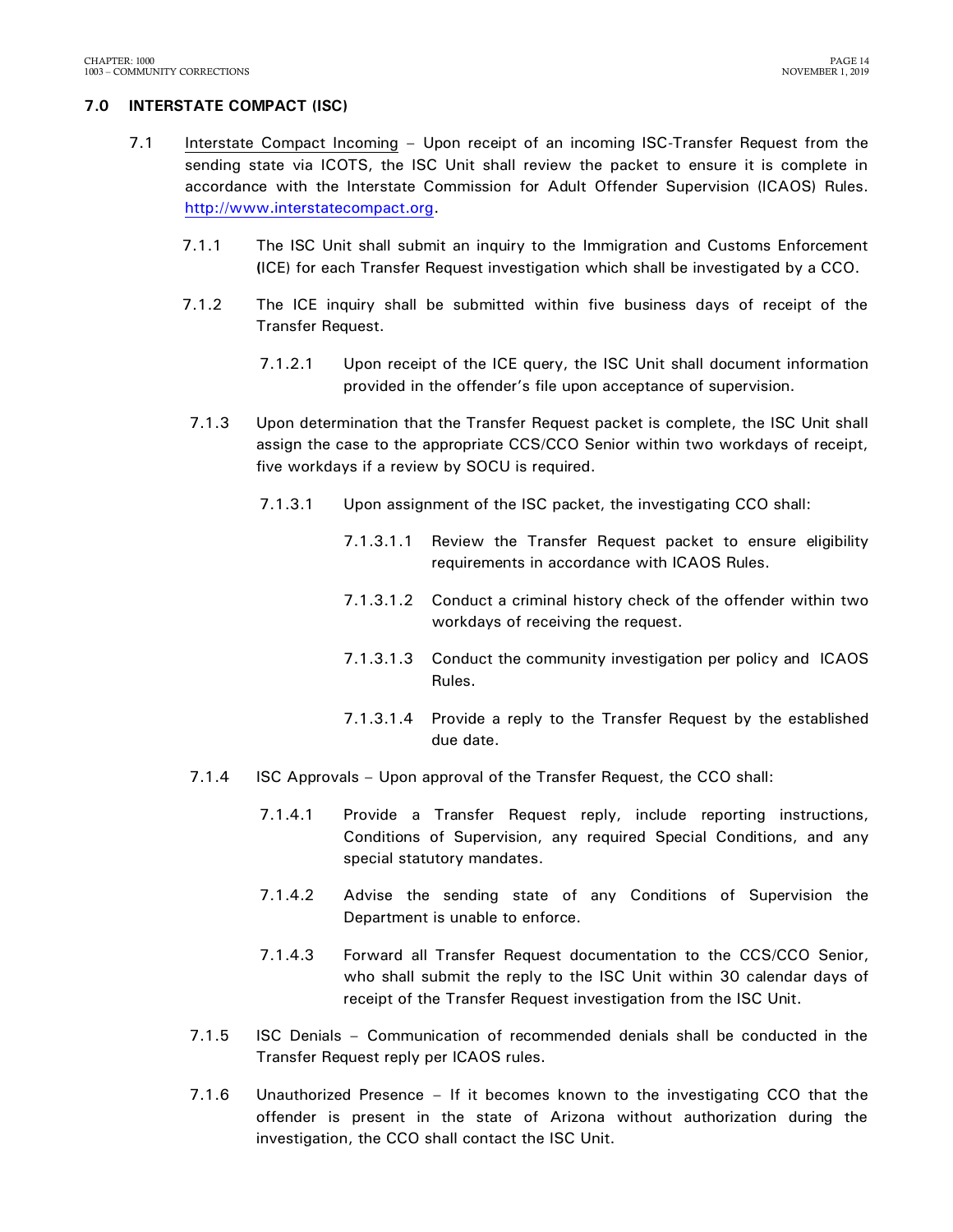- 7.1.6.1 Upon verification that the offender is present without proper authorization the investigating CCO may submit the reply to the Transfer Request, via ICOTS denying the Transfer Request.
- 7.1.7 Global Positioning System/Electronic Monitoring (GPS/EM) The requirement for GPS/EM is available in any geographic area to be determined by current Community Corrections practice and capability.
	- 7.1.7.1 The ISC Unit Investigations in which GPS/EM is not available due to current practice and capability shall continue. The inability to comply with the GPS/EM special condition shall be noted in the ISC reply Transfer Request.
- 7.1.8 All intakes and supervision for ISC offenders shall be consistent with Arizona offender case supervision.
- 7.1.9 Significant violations, as defined by ICAOS definition, committed by an ISC offender shall be reported by the ISC Unit on an Offender Violation Report to the sending state, via ICOTS within 30 calendar days of discovery. ISC Units are responsible for submission of completed violation reports to the sending state.
	- 7.1.9.1 Upon submission of a violation report to the sending state; which cites ICAOS Rules for mandatory retake or return, the Community Corrections Bureau staff shall adhere to the request for retake or return.
		- 7.1.9.1.1 Upon receipt of a violation report reply that does not agree with Arizona's request to retake or return the offender, the assigned CCO shall immediately notify the ISC Unit for assistance.
- 7.1.10 Interstate Progress Reports shall be submitted annually and upon request by the sending state via ICOTS.
- 7.2 Interstate Compact Transfer The CCO may initiate a request for an out-of-state transfer, pursuant to Interstate Commission for Adult Offender Supervision (ICAOS) regulations.
	- 7.2.1 Eligibility Prior to initiating the transfer request, the CCO shall determine whether the offender meets criteria for transfer in accordance with the ICAOS Rules and that the offender shall be in compliance with their Department Conditions of Supervision and currently not under sanctions.
	- 7.2.2 Home Arrest, Work Furlough or pre-reversion Transition Program offenders shall not be permitted to leave the state prior to reverting to Parole or Truth-in- Sentencing (TIS) status.
	- 7.2.3 Prior to initiating a transfer request, the CCO shall submit the Transfer Request via ICOTS. The ISC fee procedure and Transfer Request shall be processed as follows. The CCO shall:
		- 7.2.3.1 Have the offender sign the Interstate Compact Application for Inmates/ Offenders, Form 1003-22.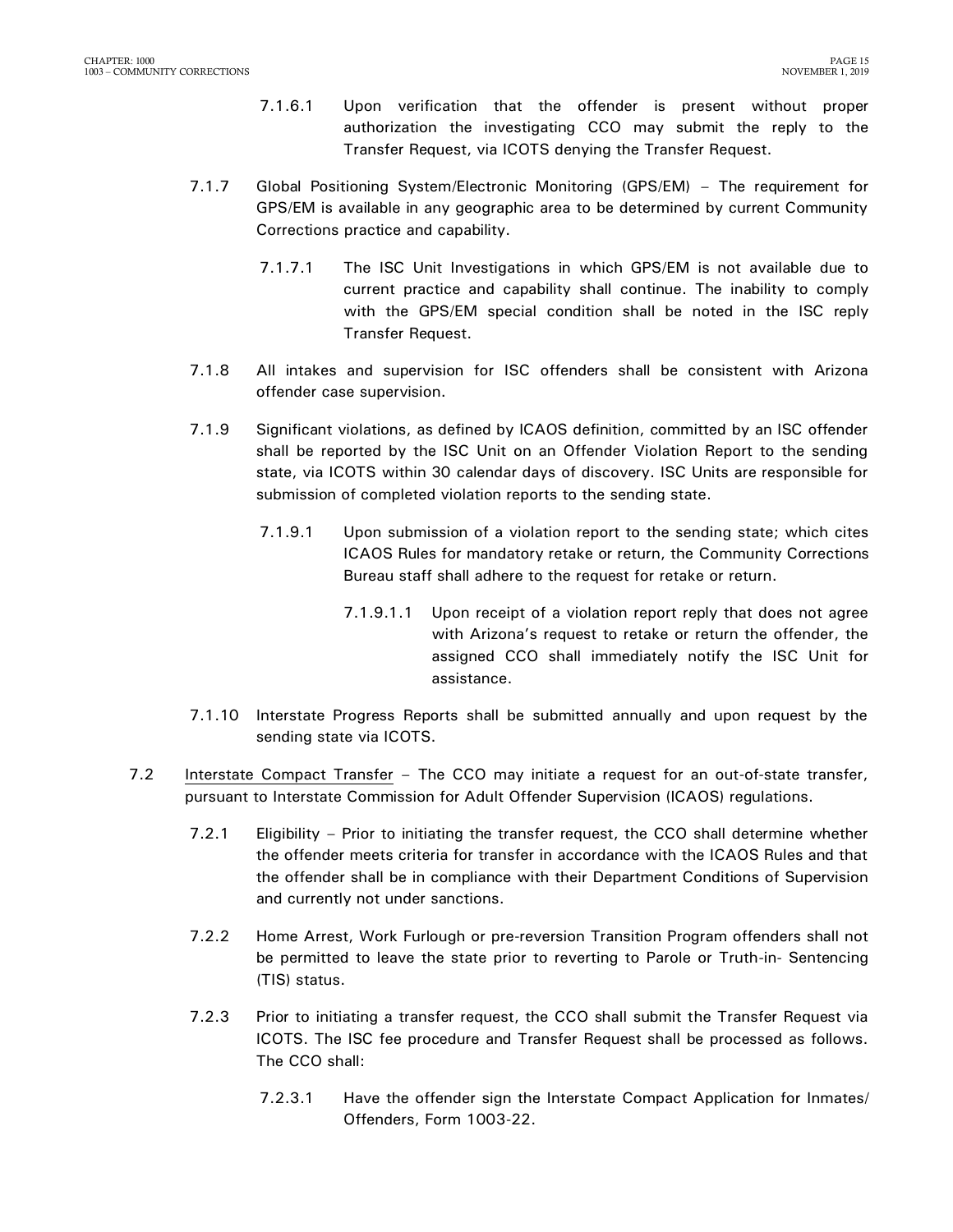- 7.2.3.2 Provide the offender with instructions regarding the required nonrefundable \$200 ISC application fee, the available payment options and process. The Transfer Request shall be processed once the required fee has been received/processed.
- 7.2.4 The following documents shall be scanned and entered into ICOTS to be included in the Transfer Request:
	- 7.2.4.1 Commitment/sentencing order.
	- 7.2.4.2 Pre-sentence report/detailed description of instant offense.
	- 7.2.4.3 Criminal history and current photographs.
	- 7.2.4.4 Offender applications for Interstate Transfer signed by offender.
	- 7.2.4.5 Conditions of Supervision signed to include all special Conditions of Supervision imposed by the ABOEC or assigned CCO.
	- 7.2.4.6 Supervision history.
	- 7.2.4.7 Any orders restricting the offender's contact with victims or other persons.
	- 7.2.4.8 Information relating to any court ordered financial obligations.
	- 7.2.4.9 Any information pertaining to sex offender registry, if applicable.
- 7.2.5 Emergency Transfer Requests If an offender is requesting an out-of-state transfer for an emergency such as a death or serious illness of an immediate family member, the CCO shall staff the case with the CCS/CCO Senior.
	- 7.2.5.1 Emergency Transfer Requests shall be considered and processed on a case by case basis in accordance with ICAOS Rules.
	- 7.2.5.2 If the receiving state accepts offenders for emergency transfers, the Transfer Request shall be submitted to the ISC Unit within three business days of approval of the reporting instructions by the receiving state.
- 7.2.6 Upon the receiving state's acceptance of the Emergency Transfer Request, the CCO shall verify the offender is compliant with supervision and is not under sanctions prior to issuing a travel permit.
- 7.2.7 Supervision fees in arrears shall be paid prior to ISC transfer. Supevision fees shall no longer be assessed by the Department after the transfer.
- 7.2.8 The travel permit shall include travel instructions as directed by the receiving state and require reporting within five business days of issuance and one business day of arrival in the receiving state.
- 7.2.9 The ISC Unit shall conduct Notice of Departure to the receiving state.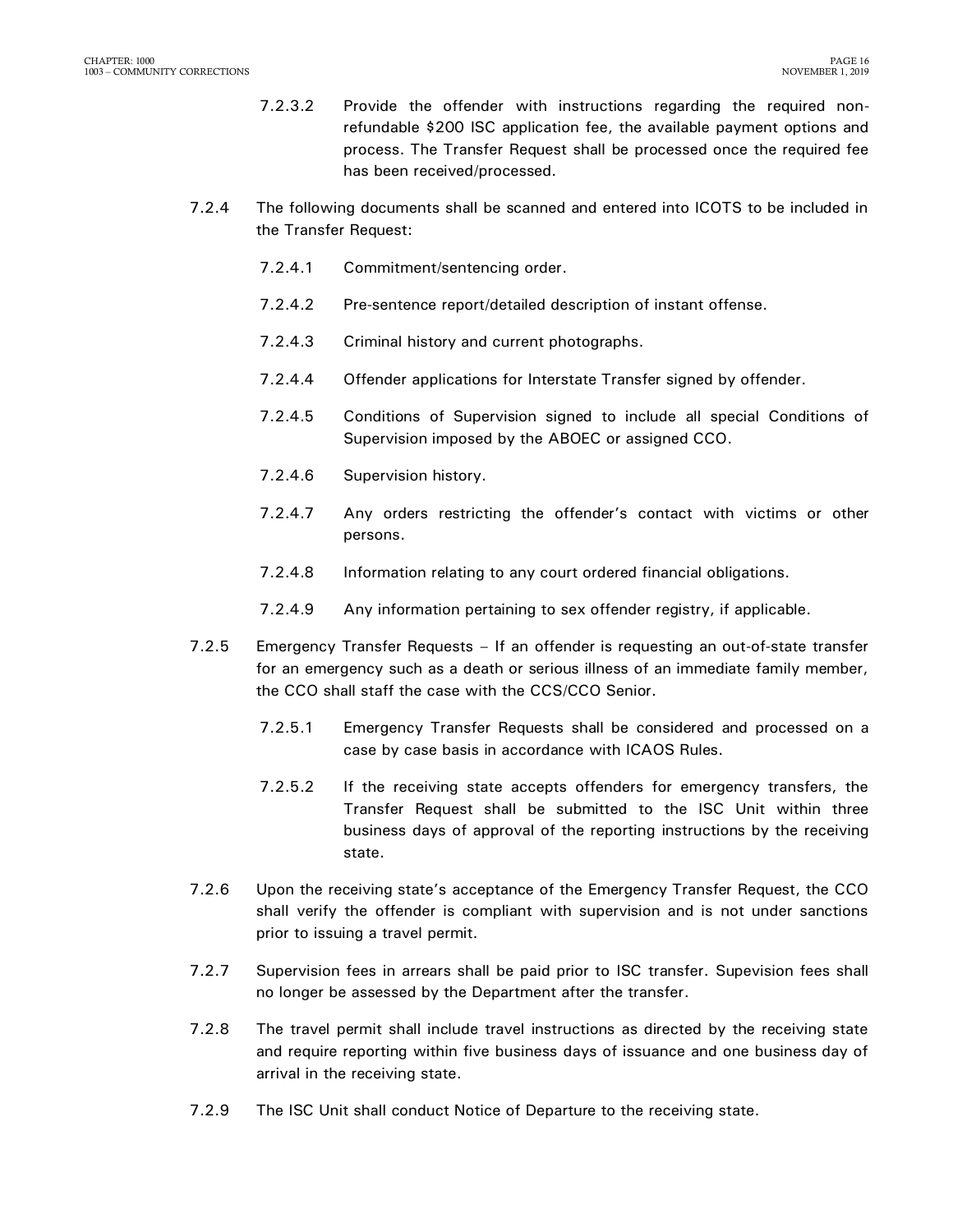- 7.2.10 Fax or scan and email the travel permit and signed Arizona Conditions of Supervision to the ISC Unit. The Conditions of Supervision shall note the address and phone number of the receiving state's Community Supervision Office.
- 7.2.11 All ISC Transfer Requests from inmates/offenders who require statutory GPS monitoring shall include:
	- 7.2.11.1 Arizona Conditions of Supervision specific to GPS monitoring.
	- 7.2.11.2 Standard Conditions of Supervision.
	- 7.2.11.3 Sex Offender Conditions, if applicable.
	- 7.2.11.4 Special Conditions Reporting instructions to the electronic monitoring Unit (EMU) upon release from prison.
		- 7.2.11.4.1 Application of the GPS device.
		- 7.2.11.4.2 Instructions for mailing the Arizona GPS equipment back to Arizona upon offender's arrival in the receiving state.
		- 7.2.11.4.3 GPS Monitoring Conditions.
- 7.2.12 All Transfer Requests for GPS cases shall be submitted to the receiving state via ICOTS, by the ISC ADC Deputy Compact Administrator or a designee.
- 7.2.13 Only the ISC ADC Deputy Compact Administrator or designee shall approve the ISC Transfer Request release program for a GPS inmate/offender.
- 7.2.14 If the approved Transfer Request is for an inmate, the Arizona-ISC Unit shall provide the electronic monitoring Unit with the following:
	- 7.2.14.1 The inmate's release date.
	- 7.2.14.2 A copy of the Conditions of Supervision the inmate signed prior to release.
	- 7.2.14.3 A copy of the Travel Permit.
- 7.2.15 The Electronic Monitoring Unit shall activate the GPS equipment and monitor the offender until arrival and replacement of GPS equipment in the receiving state.

### <span id="page-18-0"></span>**8.0 OFFENDER ASSESSMENT AND SUPERVISION**

- 8.1 Initial Intake Upon intake of offenders to the Department Community Supervision, the CCO shall ensure the following:
	- 8.1.1 The offender is not serving a dual supervision term with any Arizona Probation Department pursuant to A.R.S. §13-603, §13-901, §31-233 and §31-467, offenders shall not serve a concurrent term of probation and Community Supervision (dual supervision).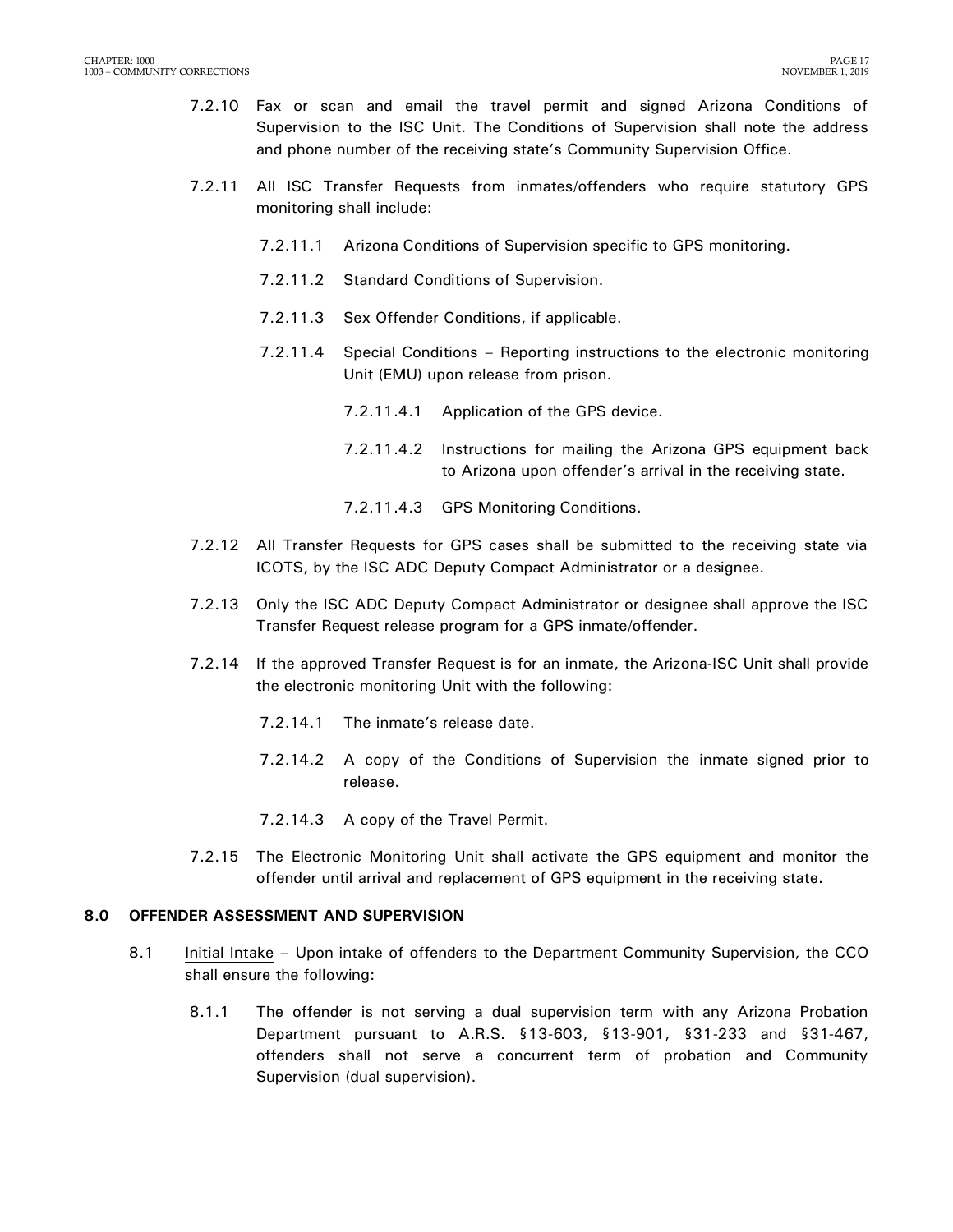- 8.1.1.1 If determined the offender is required to serve a concurrent term of probation and Community Supervision (dual supervision), immediately upon release from Department custody, request a modification or termination from the County Probation Department.
- 8.1.1.2 Obtain documentation of the probation modification and forward a copy to the Offender Services Bureau, Time Computation Unit.
- 8.1.2 Residency Verify the approved release address and sponsor information. If the offender has no pre-approved address or sponsor, the CCO shall assist the offender in developing a placement. The CCO may refer the offender to a local social service agency for housing assistance.
- 8.1.3 Employment If the offender has no proposed employment and is employable, the CCO shall refer the offender to a community agency, if appropriate.
- 8.1.4 Conditions of Supervision Review and explain the Conditions of Supervision and Release form, to include standard and special conditions imposed by the ABOEC, the sending state, or the CCO. The CCO shall:
	- 8.1.4.1 Require the offender to sign and date the Conditions form(s).
	- 8.1.4.2 Witness the signature.
	- 8.1.4.3 Provide a copy to the offender.
- 8.1.5 Conduct Risk Assessments Utilizing all Department and non-department collateral information.
- 8.1.6 Establish Supervision Level The offender's supervision level shall be assigned upon release. Supervision level shall be determined through designated ADC risk assessment. The risk assessment score at the time of release or the Community Supervision Risk/Needs assessment shall be used, as deemed appropriate by the CCO.
- 8.1.7 Establish Contact Frequency.
- 8.1.8 Establish Substance Abuse Testing Requirements.
- 8.1.9 Review Outstanding Legal Obligations Instruct the offender to contact the applicable jurisdiction to resolve outstanding warrants or other legal obligations.
- 8.1.10 Establish Community Supervision Related Fees Determine Department required fees and provide the offender with instructions regarding each fee type and method of payment to include, but not limited to:
	- 8.1.10.1 Cost of supervision
	- 8.1.10.2 Substance abuse testing
	- 8.1.10.3 Global Positioning System (GPS)/Electronic Monitoring (EM)
	- 8.1.10.4 ISC application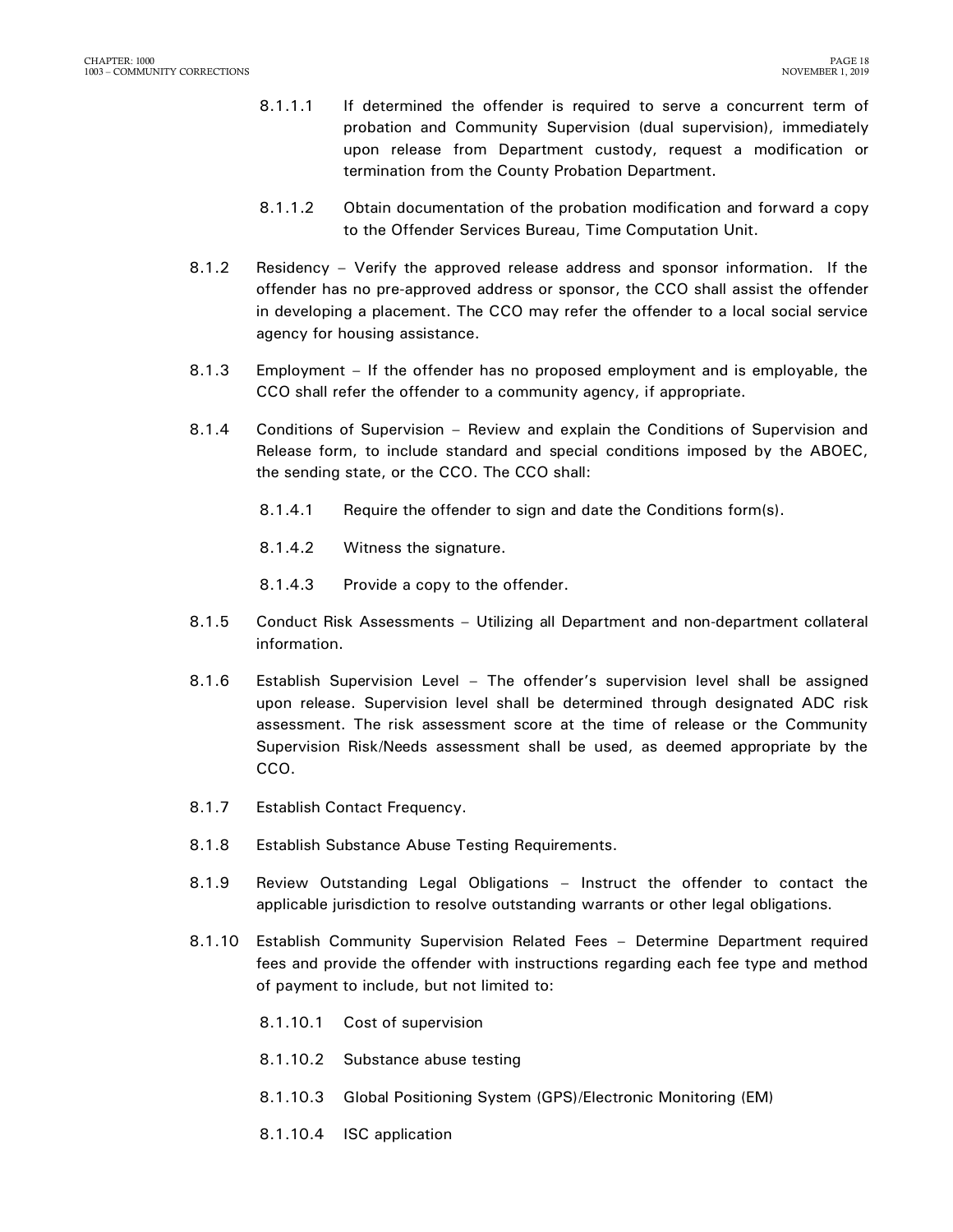#### 8.1.10.5 Community Corrections Center

- 8.1.11 Review Other Legal Fees Determine if the offender has been assessed fees from outside agencies. The CCO shall provide the offender with the necessary referral information to establish contact for payment obligations to include, but not limited to:
	- 8.1.11.1 Court ordered restitution
	- 8.1.11.2 Fines
	- 8.1.11.3 Felony assessment
	- 8.1.11.4 Child support
- 8.1.12 Offender Identification (ID) The CCO shall arrange with the Warrant Services/Hearings Unit for an offender to receive a released offender ID card approved by the Department of Motor Vehicle for the purpose of obtaining a driver's license or state ID card, if the offender was not provided one prior to release.
- 8.1.13 Community Program Referrals Identify risk and need for community-based programming and complete necessary referrals.
- 8.1.14 GPS/EM Activate the designated monitoring device and provide the offender with direction regarding the purpose, effect and operation requirements. (See RESTRICTED section.)
- 8.2 Interstate Compact Intake In addition to the standard intake requirements, the following shall be completed for all incoming ISC offenders:
	- 8.2.1 Document ISC Notice of Arrival through ICOTS.
	- 8.2.2 Notify the ISC Unit, via email, of the offender's arrival and obtain the offender's ADC number.
	- 8.2.3 Obtain DNA upon initial contact.
		- 8.2.3.1 Upon advisement that DNA must be retaken, the assigned CCS or designee shall ensure the DNA is collected within 14 workdays of the request.
	- 8.2.4 Interstate Compact Sex Offenders Contact the Sex Offender Coordination Unit (SOCU), via email, during intake to advise of the arrival and following completed information:
		- 8.2.4.1 Offender's ADC number
		- 8.2.4.2 DNA date
		- 8.2.4.3 Offender's residential address
		- 8.2.4.4 Date the Sex Offender Registration/Notification Requirements, Form 1001-1, was signed by the offender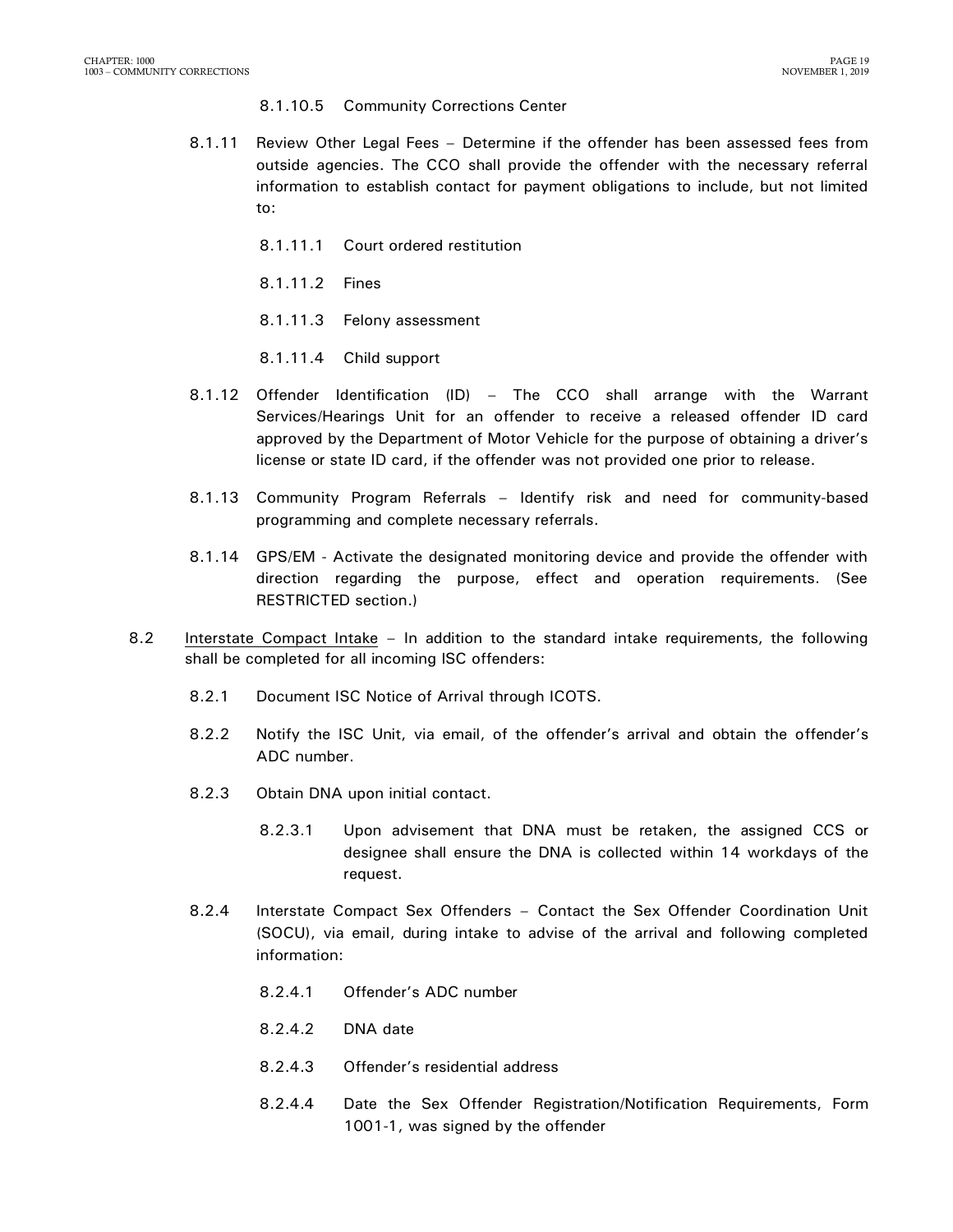- 8.2.5 Sex Offender Notification Requirements The SOCU shall complete the ADC database and the Arizona Criminal Justice Information System entries in accordance with A.R.S. §13-3821, Sex Offender Registration and A.R.S. §13-3825, Community Notification.
- 8.3 Arizona Sex Offenders Intake of Arizona Sex Offenders shall be completed as outlined in accordance with this Department Order.
- 8.4 GPS/EM Requirements All offenders convicted of Dangerous Crimes against Children, pursuant to A.R.S. §13-604.01 (convictions prior to 12/31/2008), §13-705, §41-1604.08, or require GPS/EM supervision upon release from custody or arrival to Arizona under ISC mandates:
	- 8.4.1 Have an application/activation of the monitoring device upon initial intake.
	- 8.4.2 GPS/EM compliance shall be monitored throughout term supervision or as designated by statute or mandated program. (See RESTRICTED section.)

#### <span id="page-21-0"></span>**9.0 RISK ASSESSMENT TOOLS/LEVELS**

- 9.1 The CCO shall complete a risk needs assessment in the following increments to guide offender case supervision. The risk assessment shall be completed within 30 calendar days of initial intake.
	- 9.1.1 The risk assessment is not required for any offender with 60 calendar days or less to serve on Community Supervision. These offenders shall be supervised based upon the Risk Assessment–Release form scores.
	- 9.1.2 The secondary risk assessment is required within 120 calendar days from the release date. A secondary risk assessment is not required if the offender's supervision is terminated within the same month.
	- 9.1.3 A risk assessment is required 300 calendar days from release date and annually thereafter. The risk assessment is not required if the offender's supervision is terminated within the same month.
	- 9.1.4 Any additional risk assessments may be conducted at the discretion of the CCO (e.g., any significant changes in the offender's life warrants possible reassessment).
	- 9.1.5 Any risk level overrides/under-rides must be staffed by the CCO and the CCS/CCO Senior.
	- 9.1.6 Registerable/Notifiable Sex Offenders shall be supervised at Maximum or Intensive supervision level.
	- 9.1.7 Validated and active Security Threat Group (STG) members shall be supervised at the level based upon the risk assessment. Levels of supervision for an STG offender may be enhanced to Maximum or Intensive supervision level based upon the CCO and CCS/CCO Senior staffing.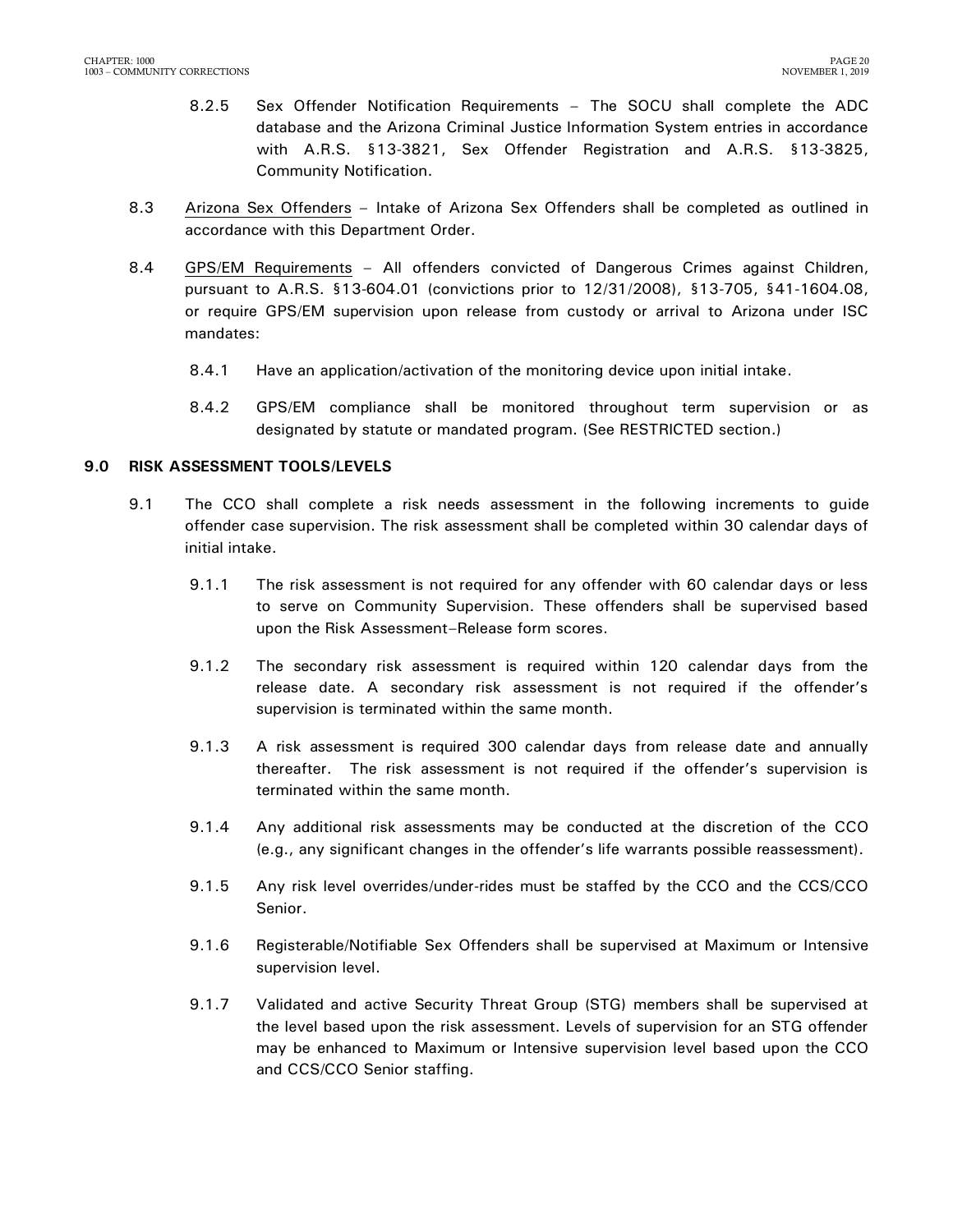- 9.1.8 All offenders reverting from Home Arrest to another release status shall be placed on the level of supervision and contact frequency designated in accordance with the risk assessment level, unless an exception is requested.
- 9.1.9 Dual Supervision Should a dual supervision case (concurrent Department and ISC term) be accepted for a transfer of supervision in Arizona, during the intake contact, the case supervision level and contact frequency shall be determined based upon the risk assessment to reflect any conviction(s) documented from the sending state.
- <span id="page-22-0"></span>**10.0 CONDITIONS OF SUPERVISION** – All offenders and inmates released to ADC Community Supervision and/or accepted under Interstate Compact shall be required to adhere to Conditions of Supervision. Conditions of Supervision may be modified at the discretion of the Department, ABOEC and ISC, based upon need.
	- 10.1 The CCO shall monitor the Conditions of Supervision which apply to the supervision of inmates released or being released on the following:
		- 10.1.1 Parole
		- 10.1.2 Work Furlough
		- 10.1.3 Temporary Release
		- 10.1.4 Mandatory Release
		- 10.1.5 Home Arrest
		- 10.1.6 Provisional Release
		- 10.1.7 Discretionary Release
		- 10.1.8 Community Supervision
		- 10.1.9 Truth-in-Sentencing Release (TIS)
		- 10.1.10 Interstate Compact
	- 10.2 All released inmates/offenders, with exception of those accepted under Administrative Supervision, shall be mandated to comply with the standard Conditions of Supervision and Release, ABOEC imposed conditions if applicable, and the Directive/Lawful Order - Medical Marijuana, Form 1002-3A (State law prohibits the use of medical marijuana, except as specifically authorized under the Arizona Medical Marijuana Act, A.R.S §36-2801). Special Conditions may also be imposed as deemed appropriate.
		- 10.2.1 Inmates/offenders accepted for 35-Day Administrative Supervision, in accordance with section 1.0, shall only be required to agree and sign the Conditions of Administrative Supervision and Release – Non-Reporting, Form 1002-3NR.
	- 10.3 Special Conditions
		- 10.3.1 CCOs may impose special conditions, according to the following criteria:

10.3.1.1 Lawful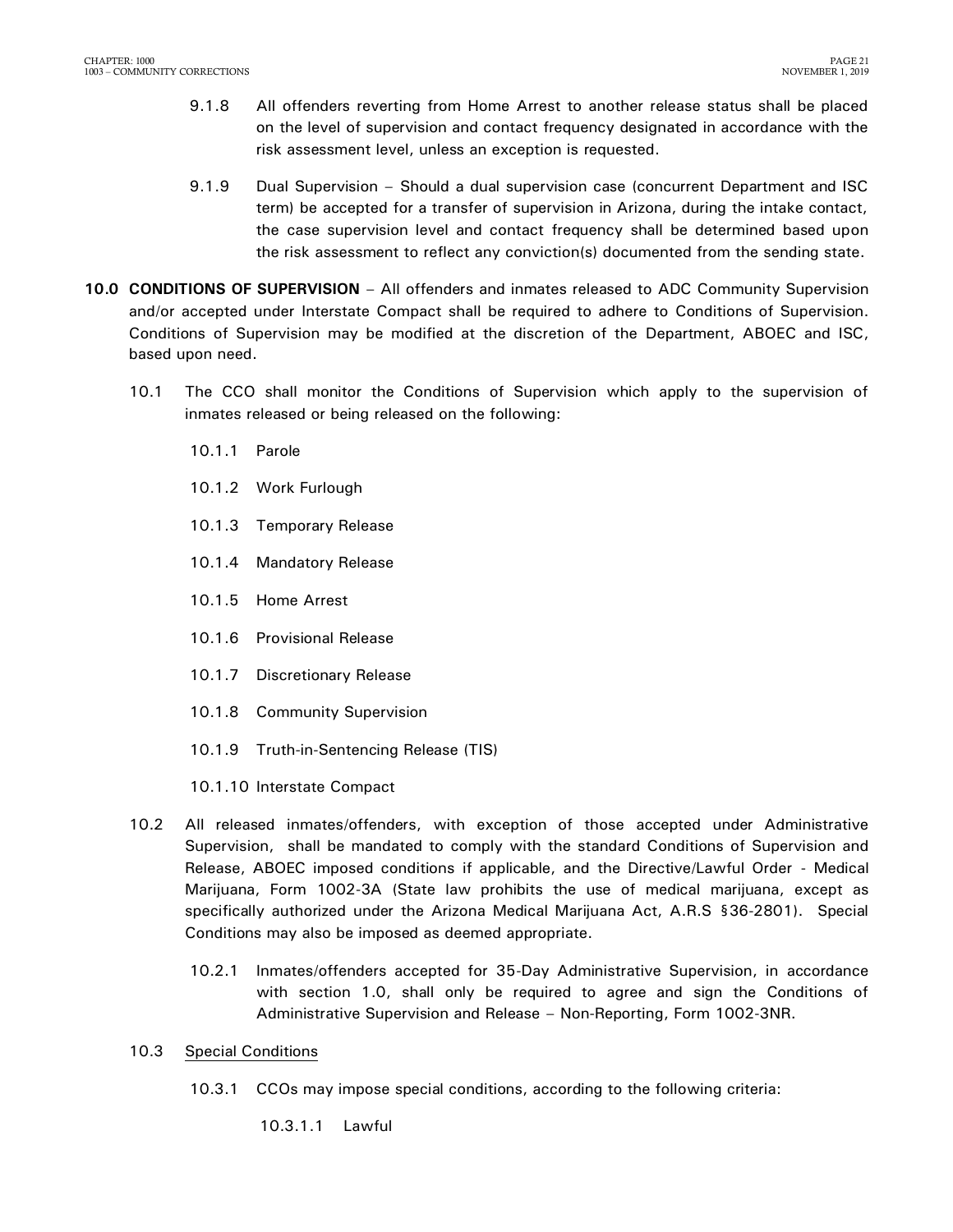- 10.3.1.2 Enforceable
- 10.3.1.3 Relevant and reasonably related to criminality
- 10.3.1.4 In the best interest of the public and the statutory ends of the Department
- 10.4 All imposed Conditions of Supervision shall be signed by the offender, witnessed by a CCO and dated. A copy will be given to the offender.
- 10.5 All verbal Conditions of Supervision shall be imposed in writing within 10 workdays of the verbal direction. All Conditions of Supervision shall be signed by the offender, witnessed and dated by a CCO and a copy shall be provided to the offender.
	- 10.5.1 If the offender refuses to sign the imposed Conditions of Supervision forms(s), the offender shall be returned to Department custody.
- 10.6 Reversions of Supervision The CCO shall have the offender sign new Conditions of Supervision upon reversion of any release type (e.g., Parole, Home Arrest, Work Furlough and TIS or if the offender is returned to supervision after having been in Department custody.
	- 10.6.1 ABOEC Reversions of Supervision The CCO shall have the offender sign new Conditions of Supervision within five workdays of the reversion date for any Administrative Release type (e.g., Parole, Home Arrest, Work Furlough). ABOEC is the revocation Hearing authority.
	- 10.6.2 Truth-in-Sentencing Reversions The CCO shall have the offender sign new Conditions of Supervisions upon reversion from Temporary Release (TR) to TIS status. The CCO shall complete the new conditions as soon as reasonably possible to the reversion date (prior to or after the reversion date). The Department is the revocation Hearing authority.
- 10.7 Case Transfers The receiving CCO shall have the offender sign new Conditions of Supervision after acceptance of the case transfer.
- 10.8 Modification of Conditions Of Supervision Conditions of Supervision may be modified based upon need as determined by Community Corrections or the ABOEC.
	- 10.8.1 The CCO may:
		- 10.8.1.1 Modify any Condition(s) of Supervision imposed by Community Corrections.
		- 10.8.1.2 Authorize the offender to reside, program, or be employed with other offenders as deemed to be in the best interest of the State and the offender.
	- 10.8.2 Based upon statutory authority, the ABOEC can modify the special Conditions of Supervision of an ABOEC granted release (e.g., Home Arrest, Work Furlough, Parole; convictions prior to January 1, 1994), including those special conditions imposed by the assigned CCO on behalf of the Department.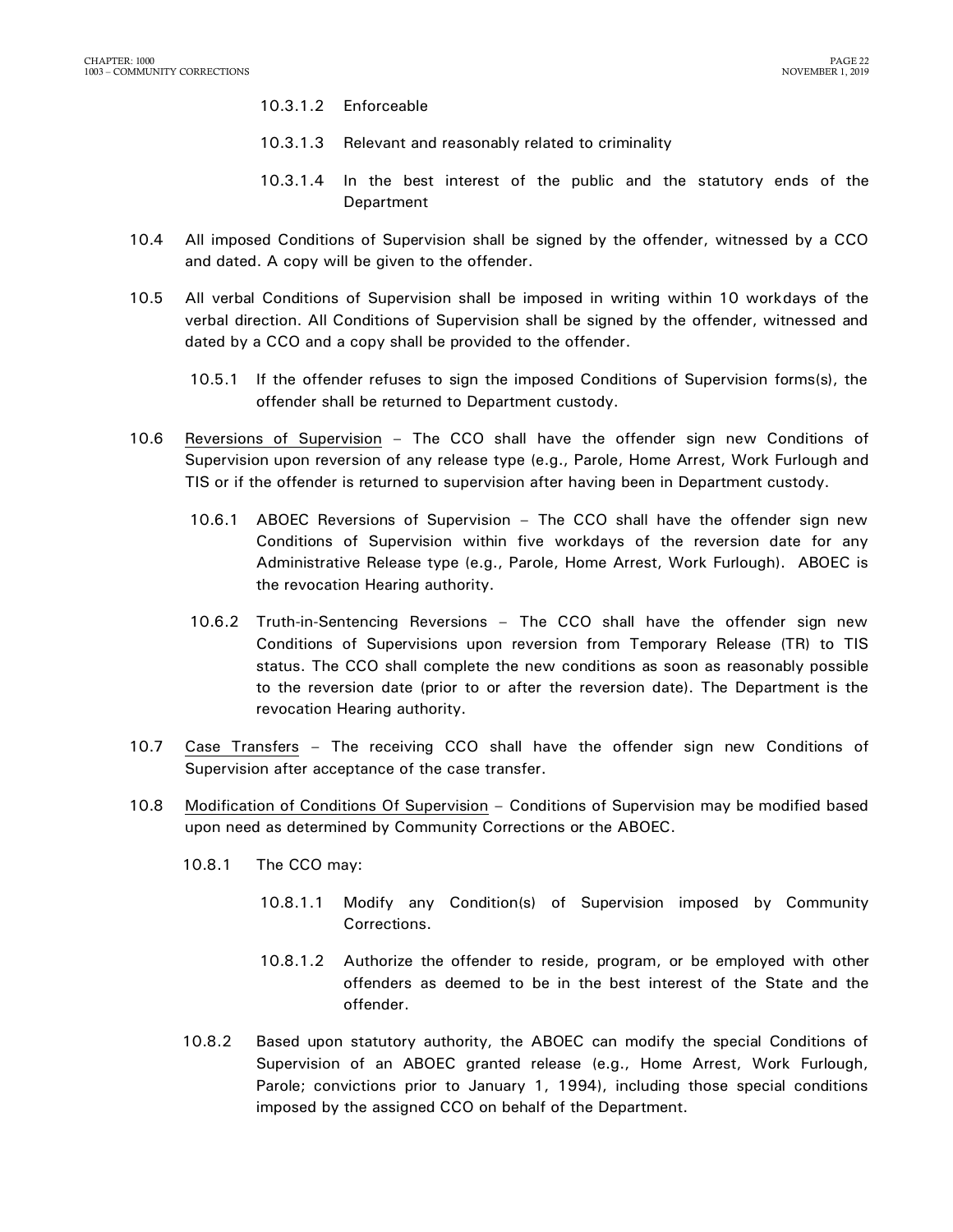- 10.8.2.1 Upon being notified by the ABOEC that a modification hearing has been deemed necessary, the CCO shall appear in person to present testimony on behalf of the Department.
- 10.8.2.2 If the decision of the ABOEC is to modify the existing Conditions of Supervision, the CCO shall impose the modified conditions during the remaining Community Supervision period.
- 10.8.3 Recommendations to modify conditions imposed by the ISC sending state shall be requested through submission of an ISC Compact Action Request and forwarded to the ISC ADC Deputy Compact Administrator for further processing. Modifications shall be approved by the sending state prior to implementation.
- 10.8.4 Upon modification of any Special Conditions of Supervision, the CCO shall ensure the offender signs the revised Conditions of Supervision form(s).

### <span id="page-24-0"></span>**11.0 CASE SUPERVISION**

- 11.1 The CCO shall supervise the offender commensurate with the assigned level of supervision, in accordance with the Risk Assessment – Release form score upon release or Community Supervision Risk Assessment Instrument (risk assessment) completed by the Community Corrections Bureau.
	- 11.1.1 Intensive supervision
	- 11.1.2 Maximum supervision
	- 11.1.3 Medium supervision
	- 11.1.4 Minimum supervision
- 11.2 Types of Supervision
	- 11.2.1 Home Arrest Offenders are considered inmate status and shall be supervised as Intensive level for the duration of Home Arrest supervision.
	- 11.2.2 Residential Treatment Facilities While an offender is residing in a Department or contracted residential treatment program he/she may be placed on modified reporting for the duration of the program (this does not include halfway house residency). Once an offender is released from the program, he/she may return to the previously assigned level of supervision.
	- 11.2.3 In-Custody Offenders No contacts are required for offender's in-custody.
	- 11.2.4 Dual Supervision Should a dual supervision case (concurrent Department and ISC term) be accepted for a transfer of supervision in Arizona, during the intake contact, the case supervision level shall be determined based upon the risk assessment to reflect any conviction(s) documented from the sending state.
	- 11.2.5 Registerable/Notifiable Sex Offenders Sex offenders shall be placed on no less than Maximum supervision for the full term of supervision. If the risk assessment indicates an Intensive level of supervision, the offender shall be supervised accordingly.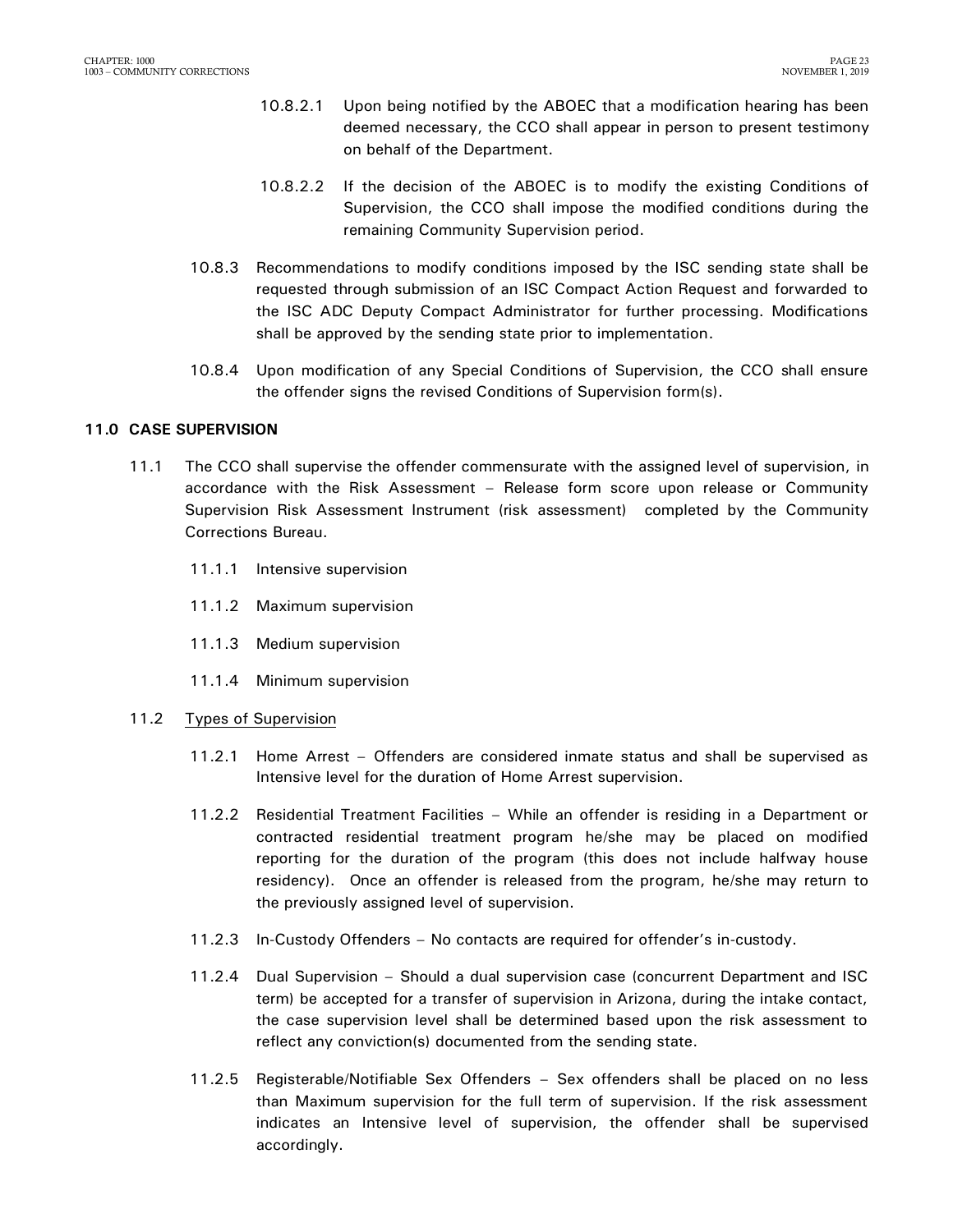- 11.2.6 35-Day Administrative Supervision Inmates/offenders that have been accepted for 35-Day Administrative Supervision under the Community Corrections Bureau, as outlined in Section 1.0, and have signed the Conditions of Administrative Supervision and Release – Non-Reporting, Form 1002-3NR, are exempt from reporting, testing requirements and referrals. The Community Corrections Bureau shall take action only in the event of notification of new crime
- 11.3 The CCO shall complete mandated contacts, to include but not limited to Home Arrest, Employment Visit, Field Contact, Face-to-Face, Collateral and Verification.
	- 11.3.1 The CCS or designee shall ensure the offender Sign-In Log is utilized for those offenders who report to the Community Corrections Office.
	- 11.3.2 When an offender reports as directed and the supervising CCO is not available to see the offender, the Duty Officer shall conduct a regular face-to-face contact visit with the offender.
- 11.4 Significant Incident Report (SIR), Form 105-3, shall be generated by Community Corrections within four hours of discovery of the incident, in accordance with their chain of command and Department Order #105, Information Reporting.
- 11.5 The CCOs as Mandated Reporters Pursuant to A.R.S. §13-3620, as Mandated Reporters, a CCO shall call the Child Protective Services Hotline when, in the course of their duties, they have reason to believe a minor (child under 18 years) has been abused, neglected, exploited, abandoned or qualifies as a drug-endangered child.
- 11.6 Offenders who Present a Threat of Self-Harm When an offender presents with the potential for self-harm, the supervising Correctional Officer Series staff shall notify law enforcement, healthcare staff or mental health personnel to obtain assistance for the offender. The supervisory chain shall be notified as soon as reasonably possible.
- 11.7 Bus Passes CCOs may issue bus passes to offenders with a history of substance abuse if offenders do not have a permanent residence, employment, or have justified financial needs. Appropriate use of bus passes is to provide transportation to attend substance abuse counseling, testing, additional supportive services, job search or employment. Availability of bus passes is dependent upon funding.
- 11.8 Absolute Discharge In accordance with Department Order #1002, Inmate Release Eligibility System, the CCO shall advise the offender to request an Absolute Discharge from the Offender Services Bureau.

### <span id="page-25-0"></span>**12.0 TRAVEL PERMITS**

- 12.1 Eligibility Guidelines CCOs may consider issuing an Out-of-State Travel Permit/Waiver of Extradition, which shall be determined based on the following criteria:
	- 12.1.1 Offender's are under the active supervision of the Community Corrections Bureau.
	- 12.1.2 Offender's have provided his/her CCO the following information:
		- 12.1.2.1 Reason for requesting a Travel Permit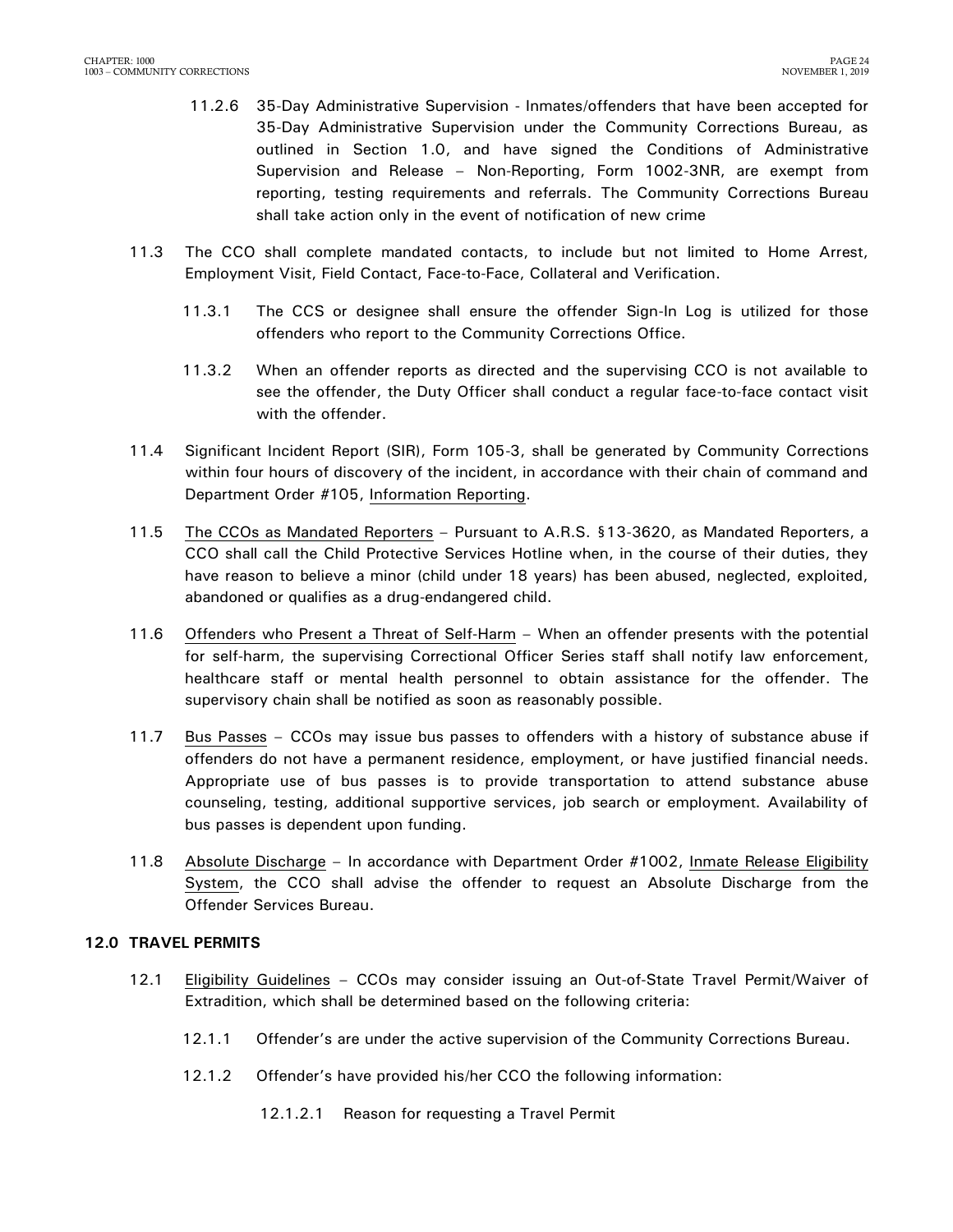- 12.1.2.2 Destination addresses and phone number
- 12.1.2.3 Date of departure and return, not to exceed 30 calendar days
- 12.1.2.4 Person to be visited and relationship, if applicable
- 12.1.2.5 Means of transportation
- 12.1.3 The offender must:
	- 12.1.3.1 Submit a request to travel to the CCO within five workdays prior to the date of proposed travel, unless a verifiable emergency situation exists.
	- 12.1.3.2 Be current on all restitution/supervision payments.
	- 12.1.3.3 Have demonstrated satisfactory compliance with the Conditions of Supervision.
- 12.2 Denial of Travel Permits may include, but are not limited to the following:
	- 12.2.1 The offender is on Work Furlough, Home Arrest or Electronic Monitoring.
	- 12.2.2 Criminal prosecution is known to be pending against the offender.
	- 12.2.3 The offender is known to be the subject of investigation by a law enforcement agency.
	- 12.2.4 Cost of supervision payments are known to be in arrears.
	- 12.2.5 Non-compliance with the Conditions of Supervision has been demonstrated.
	- 12.2.6 Travel is not in the best interest of the offender, the Department, or the community.
	- 12.2.7 The offender is currently on either Maximum or Intensive supervision level.
	- 12.2.8 The offender has no known legitimate reason to travel to another community.
- 12.3 If the Travel Permit is approved, the CCO shall require the offender to pick up a copy of the Travel Permit in person, and complete the Travel Permit and indicate any special conditions.
- 12.4 Rural Areas
	- 12.4.1 CCOs supervising offenders in the rural areas bordering California, Nevada, Utah and New Mexico may issue travel permits to offenders on any level of supervision or any release status to facilitate employment at a specific job in a specific community in the bordering state with the exception of the following:
		- 12.4.1.1 An offender convicted of first degree murder and on Maximum/Intensive supervision.
		- 12.4.1.2 An offender whose criminal history includes a sex offense conviction.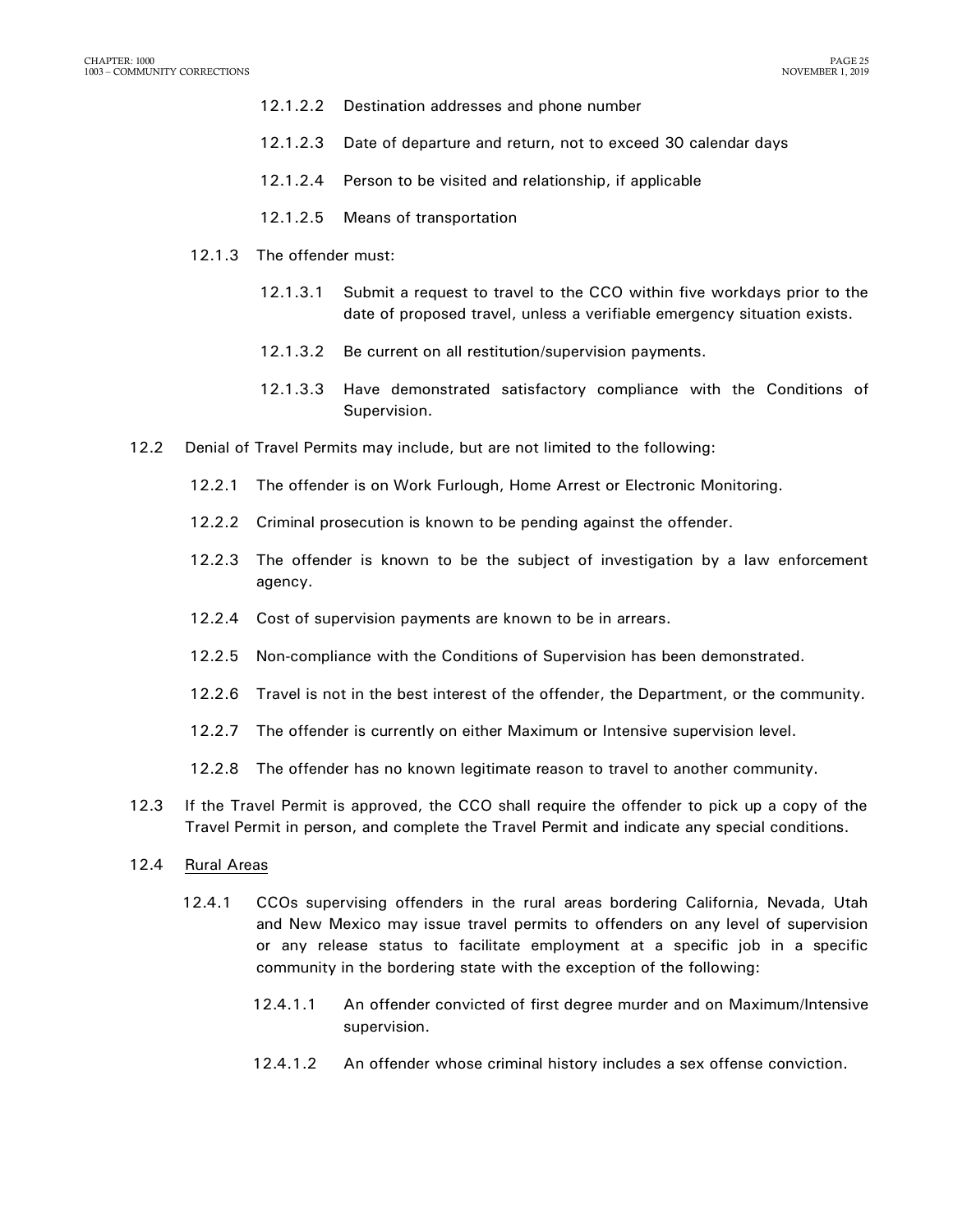### 12.4.2 The CCO shall:

- 12.4.2.1 Indicate on the Travel Permit that the permit is issued for the purpose of employment only.
- 12.4.2.2 Verify employment every 30 calendar days and re-issue the new Travel Permit every 30 calendar days.
- 12.4.2.3 Issue a Travel Permit for the purpose of seeking employment only to cross state lines to apply for employment, for a period not to exceed seven calendar days.
- <span id="page-27-0"></span>**13.0 IN-STATE CASE TRANSFERS** – Case transfers shall be at the discretion of the Community Corrections Bureau.
	- 13.1 Offenders shall not move residence without prior approval of their CCO.
	- 13.2 The CCO may not transfer supervision of an offender under the following circumstances:
		- 13.2.1 There are known pending criminal charges against the offender or an investigation is on-going which could result in charges being filed or technical violations of Conditions of Supervision have occurred necessitating due process action.
		- 13.2.2 The offender is within 70 calendar days of expiration of sentence, unless mutually authorized by supervisors.
	- 13.3 If an offender moves to an address within the geographical boundaries of another Community Corrections Office, without prior permission of the assigned CCO, the CCO may determine if such a move constitutes valid reason to request a warrant.
	- 13.4 Case Transfer requests shall be coordinated between the office CCS/CCO Seniors.
		- 13.4.1 Prior to approval of Case Transfers, the CCO shall conduct a residence investigation.
		- 13.4.2 Registerable/Notifiable Sex Offenders shall require approval of the receiving CCS/CCO Senior prior to moving and acceptance of a case transfer.
		- 13.4.3 Upon acceptance of Case Transfers, the offender shall be provided with written reporting instructions.
		- 13.4.4 For ISC offenders, the CCO shall complete an ISC Progress Report on all accepted Case Transfers.
	- 13.5 The receiving CCO shall make personal contact with the sponsor at the approved residence within 30 calendar days of the transfer request.

#### <span id="page-27-1"></span>**14.0 REVERSION OF OFFENDERS**

- 14.1 At initial intake the CCO shall identify any ABOEC granted or Administrative release reversions.
- 14.2 The CCS/CCO Senior shall maintain a reversion tracking system.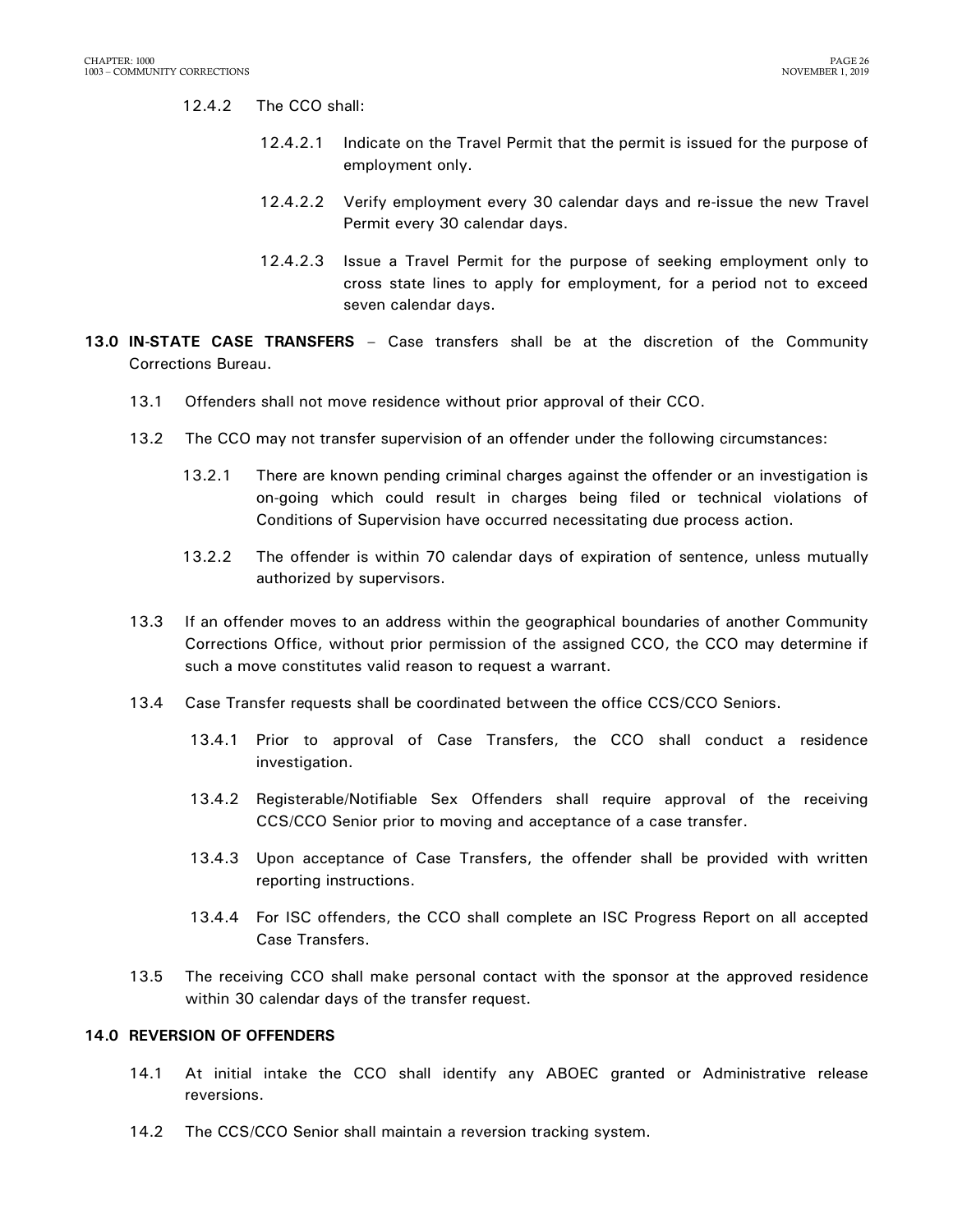- 14.2.1 When notified by the Release Unit of the scheduled ABOEC hearing, the CCO shall complete the ABOEC - Community Corrections Progress Report, Form 1003-14, or the CCO shall have the offender sign the Board Hearing Notification/Parole, Form 1001-5. An offender may waive an ABOEC appearance if within six months of an administrative release.
- 14.2.2 The CCS/CCO Senior shall:
	- 14.2.2.1 Ensure the CCO completes a Pre-Release Authorization for offenders on Work Furlough or Home Arrest after they have been granted Parole or Work Furlough, or for offenders who will revert to an Administrative release date.
		- 14.2.2.1.1 If the offender is reverting to an ABOEC release, the CCO shall submit the Pre-Release Authorization within 15 workdays following the ABOEC hearing.
		- 14.2.2.1.2 If the offender is reverting to an Administrative release, the CCO shall submit the Pre-Release Authorization within a minimum of 15 workdays prior to the Administrative release eligibility date.
	- 14.2.2.2 Forward the Pre-Release Authorization to a Release Unit staff member within one workday of approval.
- 14.2.3 The Release Unit shall determine the effective release date and request an "Audit Release Verification" from Offender Services Bureau, Time Computation Unit.
	- 14.2.3.1 After the pre-release is completed, the Pre-Release Authorization is forwarded to the assigned CCO.
	- 14.2.3.2 When an offender is reverting from Home Arrest, a copy of the approved Pre-Release Authorization with the effective release date is forwarded to the Release Unit. The Release Unit shall determine the amount the offender owes for electronic monitoring fees through the effective release date, and shall advise the supervising CCO.
	- 14.2.3.3 The CCO shall have the offender sign new Conditions of Supervision within three workdays of reversion in the metropolitan area, or within ten workdays in the rural areas. If the release eligibility date is in the future, have the offender sign new Conditions of Supervision prior to or within one workday of the effective reversion release eligibility date.
	- 14.2.3.4 Upon receipt, the CCO shall have the offender sign either the ABOEC Proclamation or Disposition.
- 14.3 Upon the effective release date, the CCO shall complete all designated Department database entries within one workday of reversions.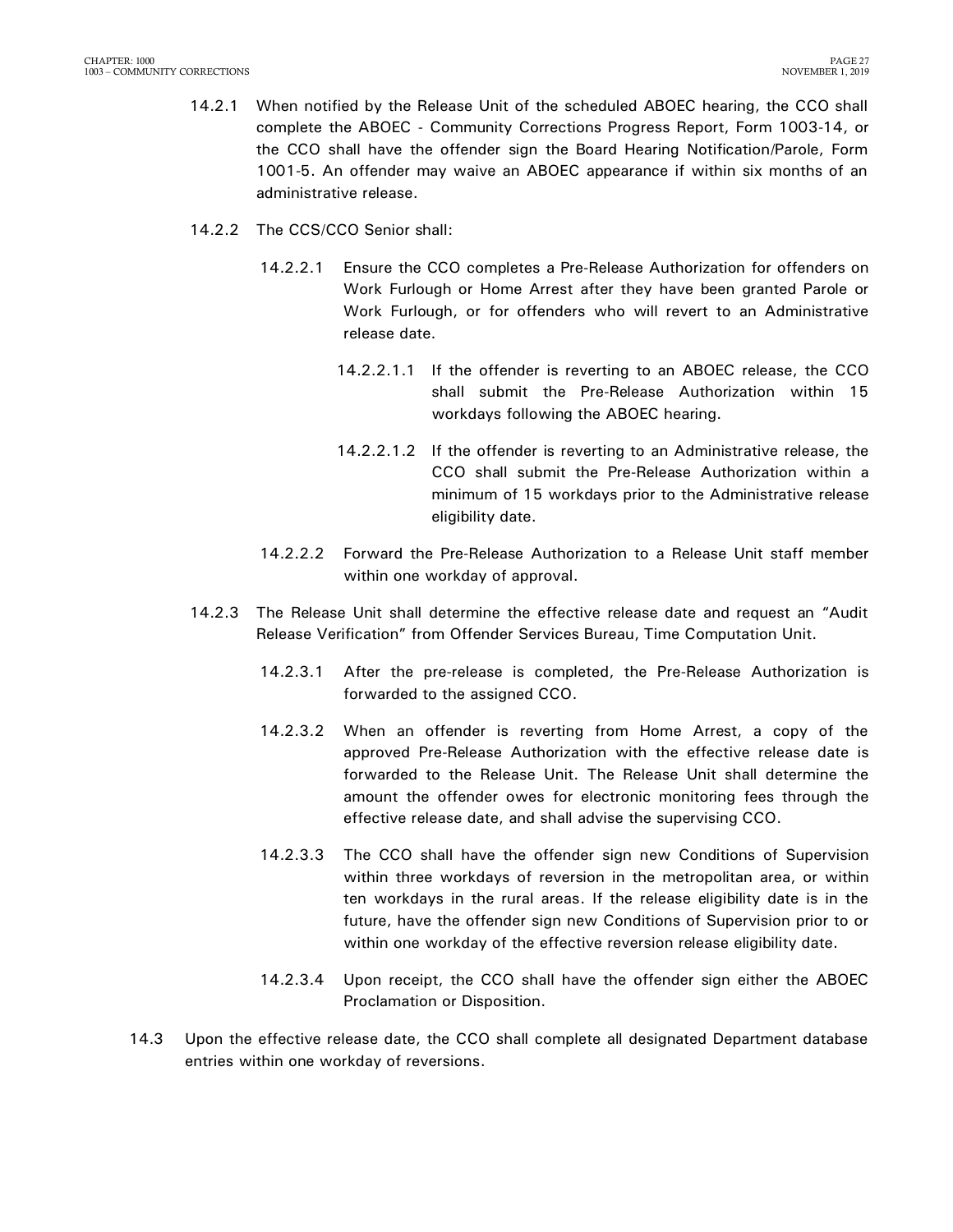#### <span id="page-29-0"></span>**15.0 FINES, FEES AND RESTITUTION**

- 15.1 Restitution and Court Ordered Payments The CCO shall review court ordered payments/ restitution information with the offender and direct the offender to contact the appropriate Clerk of the Court.
	- 15.1.1 Delinquent Court Ordered Restitution Upon determination that the offender is delinquent in court ordered restitution, the CCO shall provide the ABOEC with a staff report.
	- 15.1.2 For any outstanding court ordered restitution, fines/fees at the time of the offender's CSED, the offender shall be notified of legal financial obligations.
- 15.2 Community Corrections Fees Offenders/inmates on Community Supervision shall be assessed all applicable fees and provided instructions regarding payment methods.
	- 15.2.1 The CCO shall:
		- 15.2.1.1 Not accept/process any fee payments from any offenders.
		- 15.2.1.2 Assist the offender by providing instructions regarding the designated fee requirements, payment methods, monitor fee payments and address delinquencies. Required fees may include, but are not limited to the following categories:
			- 15.2.1.2.1 Cost of Supervision All offenders supervised under the terms of the ISC, and all offenders released under TIS or on a release granted by the ABOEC are statutorily required to pay Cost of Supervision fees, unless exempted, pursuant to A.R.S. §31-411.
			- 15.2.1.2.2 Substance Abuse Testing All offenders supervised under the terms of the ISC, released under TIS or an ABOEC granted release shall be required to pay Substance Abuse Testing fees, pursuant to A.R.S. §31-411, §31-418, §31- 467.06, §41-1604.13, unless exempted and provided that a mechanism for collection is established.
				- 15.2.1.2.2.1 Substance Abuse Testing fees shall apply to all offenders who are on Community Supervision.
			- 15.2.1.2.3 Interstate Compact Application Application fees and GPS fees shall be processed as applicable.
			- 15.2.1.2.4 ISC GPS/EM
			- 15.2.1.2.5 Arizona offender GPS/EM
			- 15.2.1.2.6 Community Corrections Center Offenders participating in a Community Corrections Center program may be assessed Community Corrections Center fees.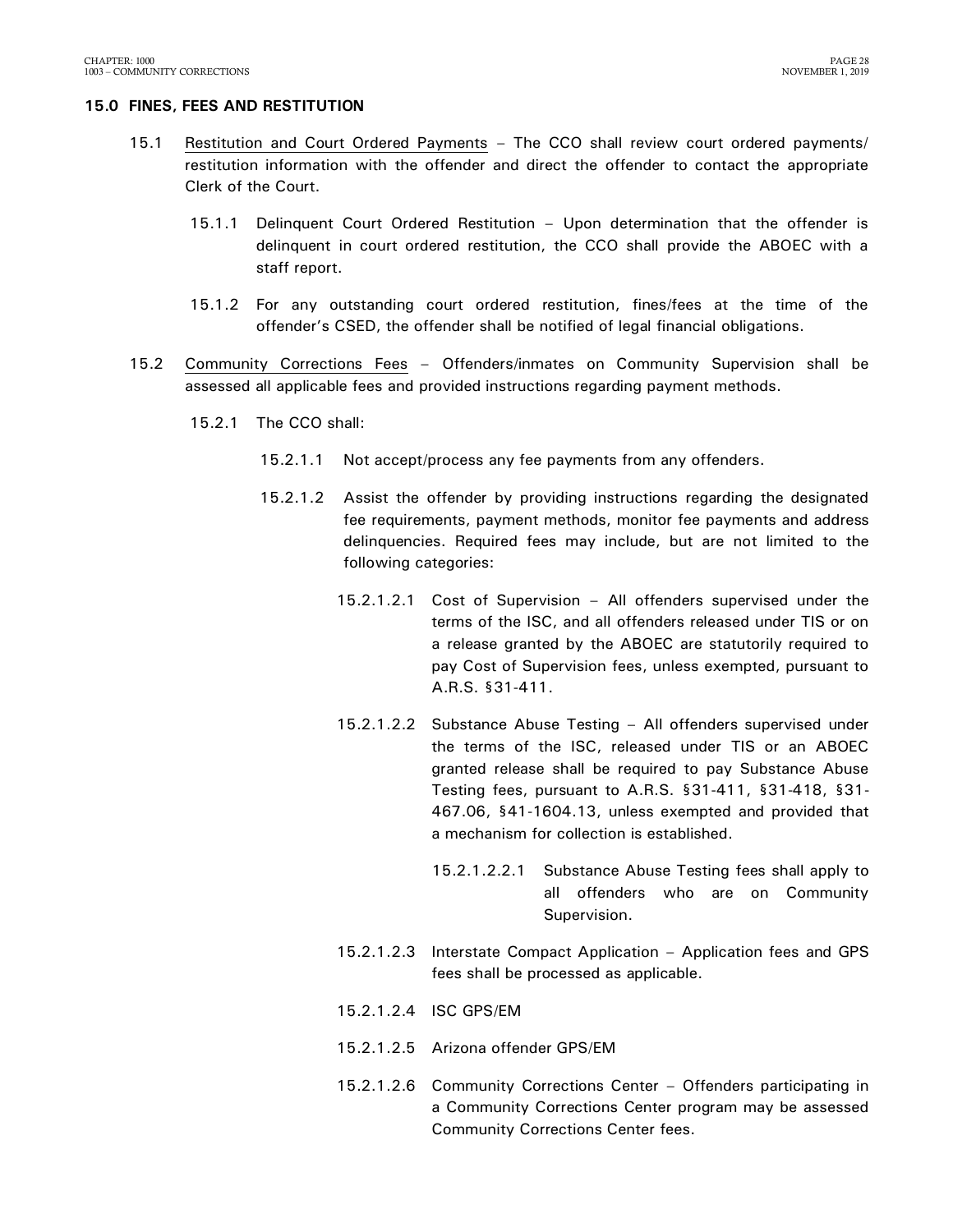- 15.2.1.2.7 Legislative Program Legislative Community Supervision program fees shall be processed as applicable.
- 15.2.2 Exemptions Partial or full exemptions shall require verification for consideration.
	- 15.2.2.1 Partial exemptions, per verified criteria:
		- 15.2.2.1.1 Recovering from serious accident or illness.
		- 15.2.2.1.2 Unemployed due to layoff.
		- 15.2.2.1.3 Lack of employment opportunity in geographic area.
		- 15.2.2.1.4 Partial physical/mental disability.
		- 15.2.2.1.5 Temporary financial crisis with offender's family due to extraordinary circumstances (i.e., fire, flood, etc.).
		- 15.2.2.1.6 Other legal financial obligations which may cause excessive burden (i.e., restitution, child support, etc.).
		- 15.2.2.1.7 Full time student.
		- 15.2.2.1.8 Retired on fixed income.
	- 15.2.2.2 Full exemption, per verified criteria:
		- 15.2.2.2.1 Physical/mental disability.
		- 15.2.2.2.2 Hospitalization/long term care.
		- 15.2.2.2.3 Inpatient program.
		- 15.2.2.2.4 Extraordinary circumstances as determined by CCO and approved by CCS/CCO Senior.
		- 15.2.2.2.5 Fees assessed during a period of incarceration in jail or other custody pending completion of revocation process.
- 15.2.3 If the offender is 60 or more calendar days delinquent in payment of any category of the Department's Community Supervision fees, the offender shall be notified. All fee arrearages must be paid current within 30 calendar days of notification or as otherwise directed by the CCO. The CCO may impose sanctions if the offender fails to pay.
- 15.2.4 Home Arrest Inmates shall be required to pay all fees assessed while on Home Arrest, prior to reverting to an Administrative release or an ABOEC release.
- 15.2.5 Refund Process Processing of required refunds shall be coordinated and completed by the designated Department Accounting Office.
- 15.2.6 Fee Assessments Assessments shall be completed by the designated Department Office and contracted vendor process.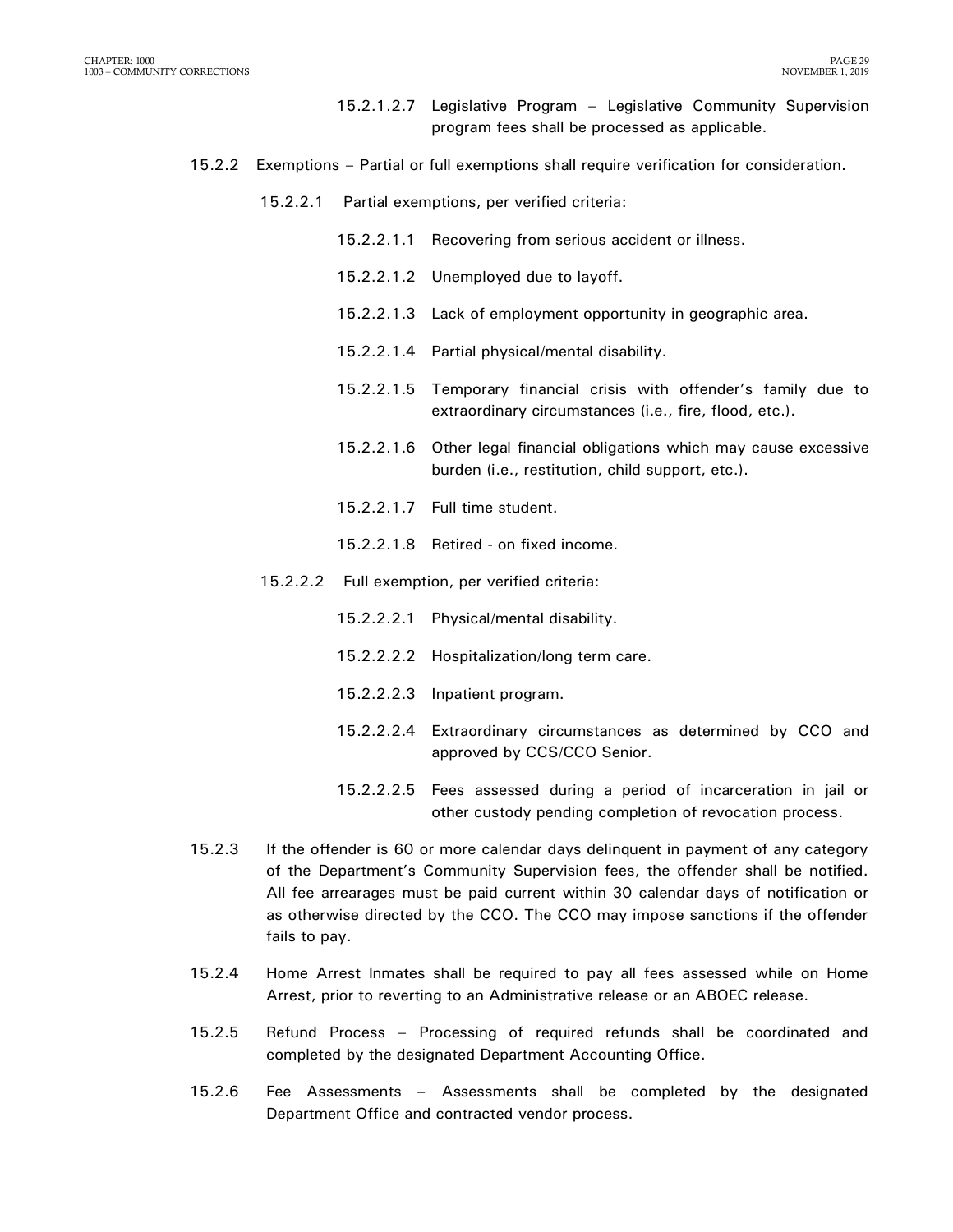- <span id="page-31-0"></span>**16.0 COMMUNITY REENTRY PROGRAMS AND SERVICES –** Offenders shall be assessed and referred to programs and services that promote successful community reentry and recidivism reduction.
	- 16.1 Referrals shall be based upon the offender's risk, needs, history, behavior and ABOEC mandates.
	- 16.2 Offenders may be responsible for payment of required programming and services.
	- 16.3 Employment The CCO shall guide unemployed offenders to employment assistance services unless the offender is engaged in an alternate program as approved by the CCO. Offenders shall be required to provide proof of an employment search.
		- 16.3.1 Unemployed (But Legally Eligible to Work) The CCO shall provide written instructions to the offenders to seek employment or attend school and provide verification.
			- 16.3.1.1 For employment exemptions due to medical conditions, the offender shall provide the CCO with medical documentation from his/her physician.
				- 16.3.1.1.1 If the offender fails to provide medical documentation that he/she is unemployable, the CCO shall have the offender sign an Authorization to Release Information form for his/her physician. The CCO or CCS/CCO Senior shall send a letter to the physician requesting clarification of the offender's inability to work due to his/her medical condition.
		- 16.3.2 The CCO shall:
			- 16.3.2.1 Make personal or phone contact with the employer when an offender is on Home Arrest, has a history of violence convictions, or has a history of a sex offense convictions.
			- 16.3.2.2 Verify all employment, maintain documentation of employer information.

### 16.4 Behavioral Health Services

- 16.4.1 Mental Health Offenders with a mental health history and/or presenting behaviors.
- 16.4.2 Cognitive Restructuring Offenders requiring the therapeutic process of reducing negative/irrational thoughts and criminal thinking.
- 16.4.3 Anger Management Offenders with a current or prior conviction for assaultive, violent, and/or threatening behavior, and/or intent to commit these offenses.
- 16.4.4 Sex Offender Sex Offenders shall be referred for community-based programming, per assessment and availability.
- 16.5 Substance Abuse Programing Offenders shall be assessed and referred based upon individual need.
	- 16.5.1 Substance Abuse Treatment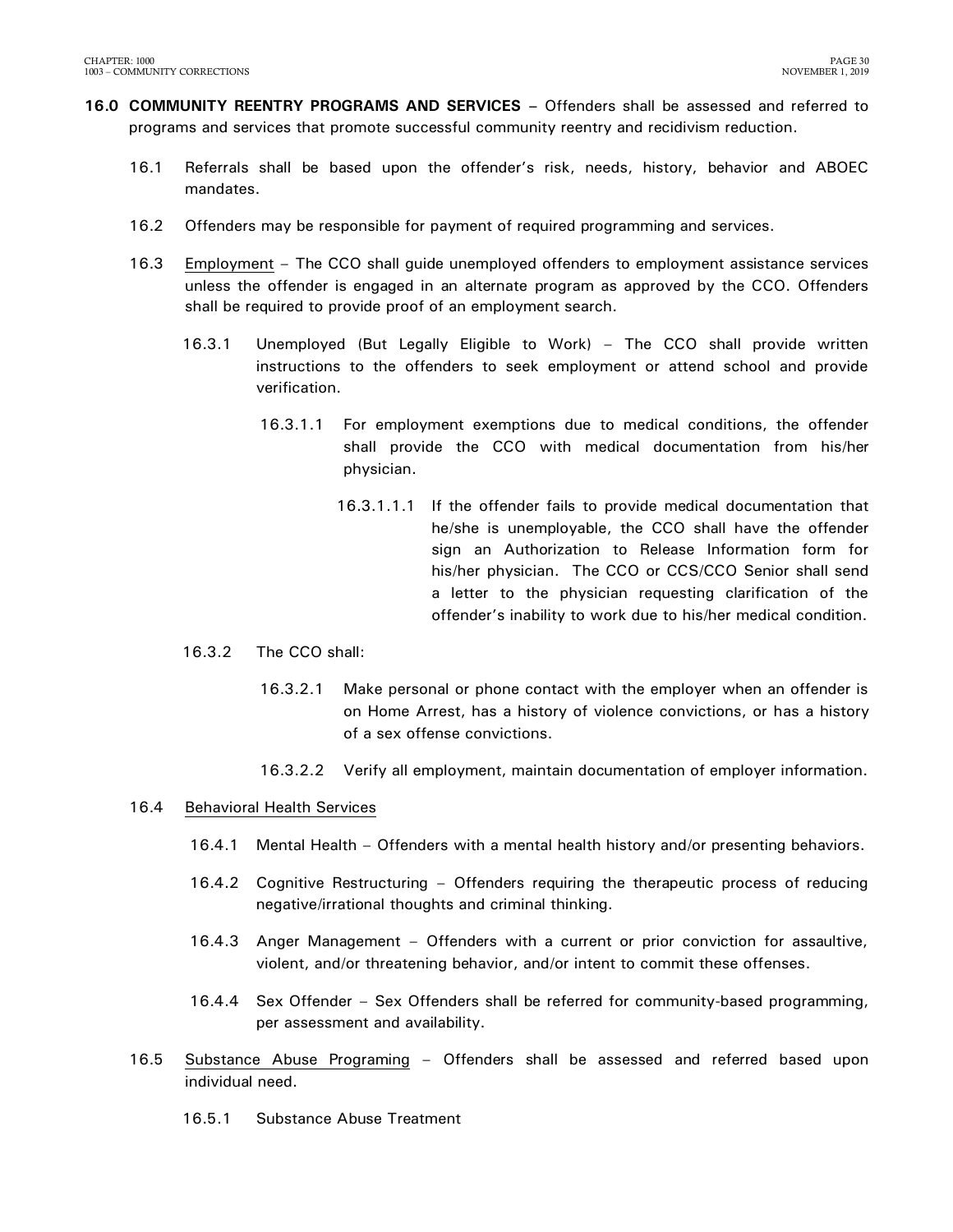- 16.5.2 12-Step Program/Support Group Faith based or non-faith based
- 16.5.3 Alternate Recovery Support Group Faith based or non-faith based
- 16.6 Transition Program (Legislative Early Release Program) Offenders are screened for eligibility by the institution Correctional Officer (CO) III and designated program coordinator prior to release. The CCO conducting initial intake for approved offenders shall complete referral to contracted provider during initial intake, verify enrollment, track mandated attendance, progress, and completion.
- 16.7 Set For Success This program provides eligible offenders with services in the community. A.R.S. §31-291 *[Revision – October 21, 2021: Sections 16.7 thru 16.7.9.3]*
	- 16.7.1 Referrals shall be based upon the offender's community Serious Mental Illness (SMI) status, his/her risk to reoffend and level of unmet need they have in order to successfully reintegrate into the community.
	- 16.7.2 Contract Healthcare Provider (CHP) Release Planners shall coordinate all program referrals through the CHP Regional Release Planner.
	- 16.7.3 The Department shall contract with private and/or nonprofit entities to provide eligible inmates with mental health services as described in A.R.S. §31-291. Services that may be offered include:
		- 16.7.3.1 Assistance to obtain services through Arizona Health Care Cost Containment System (AHCCCS)
		- 16.7.3.2 Case Management
		- 16.7.3.3 Housing
		- 16.7.3.4 Psychiatric management
		- 16.7.3.5 Medication management
		- 16.7.3.6 Transportation
	- 16.7.4 To be deemed eligible for the program inmates must:
		- 16.7.4.1 Have at least 90 calendar days to serve on community supervision.
		- 16.7.4.2 Be designated SMI C (Community) prior to release.
		- 16.7.4.3 Be eligible for AHCCCS.
		- 16.7.4.4 Agree, in writing, to conditions of supervision which may include follow up interviews and information gathering regarding this program.
	- 16.7.5 Community Supervision Inmates deemed eligible and released to Community Supervision, CCO's shall:
		- 16.7.5.1 Conduct initial intakes for approved offenders, and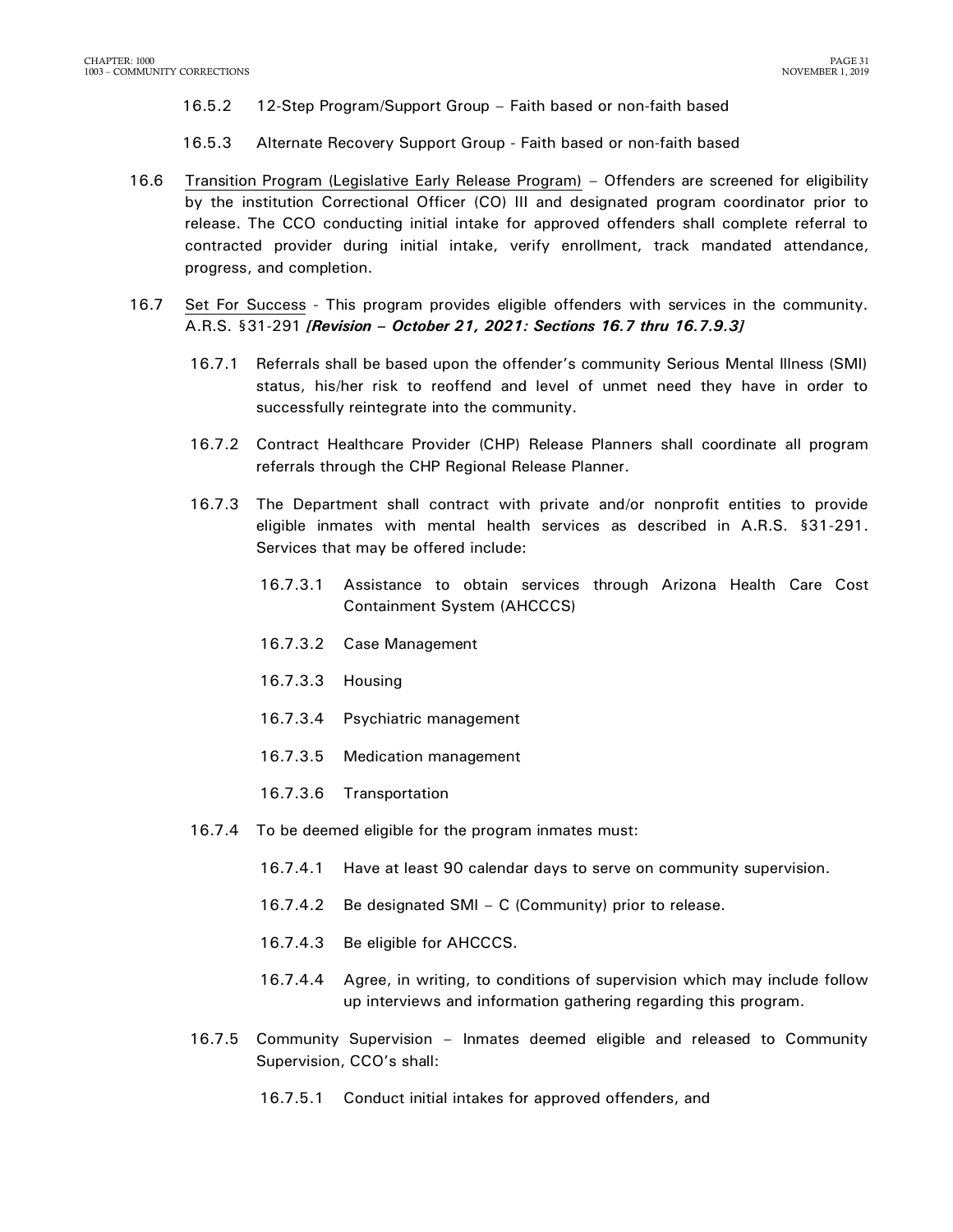- 16.7.5.2 Track mandated program attendance, participation and completion in the program and document information into Arizona Correctional Information System (ACIS).
- 16.7.6 Mental health staff shall ensure that the CHP provide information regarding this program to all inmates designated as SMI upon admission to the Department and at least 90 calendar days prior to release.
- 16.7.7 Total number of inmates to be placed into the program is subject to funding availability.
- 16.7.8 By December  $31<sup>st</sup>$  of each year, the Assistant Directors for Medical Services and Community Corrections shall coordinate with the Policy and Research Unit Administrator to generate all reports as required in A.R.S. §31-291.
- 16.7.9 Information specific to management of the program shall be included in the following:
	- 16.7.9.1 Community Corrections Technical Manual
	- 16.7.9.2 Inmate Classification Technical Manual
	- 16.7.9.3 Mental Health Technical Manual
- 16.8 Grant Programs Community Corrections Bureau staff shall coordinate all grant referrals through the designated Grant Manager.
- 16.9 Department Programs The Community Corrections Bureau staff shall utilize available Department programs based on eligibility and need of the offender. Possible programs include:
	- 16.9.1 Residential Community Behavior Modification Program.
	- 16.9.2 Community Accountability Program (CAP) Contracted community based program.
	- 16.9.3 Community Corrections Centers (CCC) In accordance with Department Order **#**1006, Reentry Center.
	- 16.9.4 Absconder Reduction Program (ARP) A determination shall be made whether offender is eligible for the ARP. Eligible absconded offenders shall be mailed the ARP notification letter within five business days of issuance of the warrant and be required to respond within 15 business days from the letter notification date. ARP Eligibility Criteria:
		- 16.9.4.1 Not pending criminal charges
		- 16.9.4.2 No prior ARP participation during current supervision term
		- 16.9.4.3 Must be amenable to comply with conditions of supervision
		- 16.9.4.4 Not a ABOEC reinstatement during current supervision term
		- 16.9.4.5 Not an Interstate Compact Offender (ISC)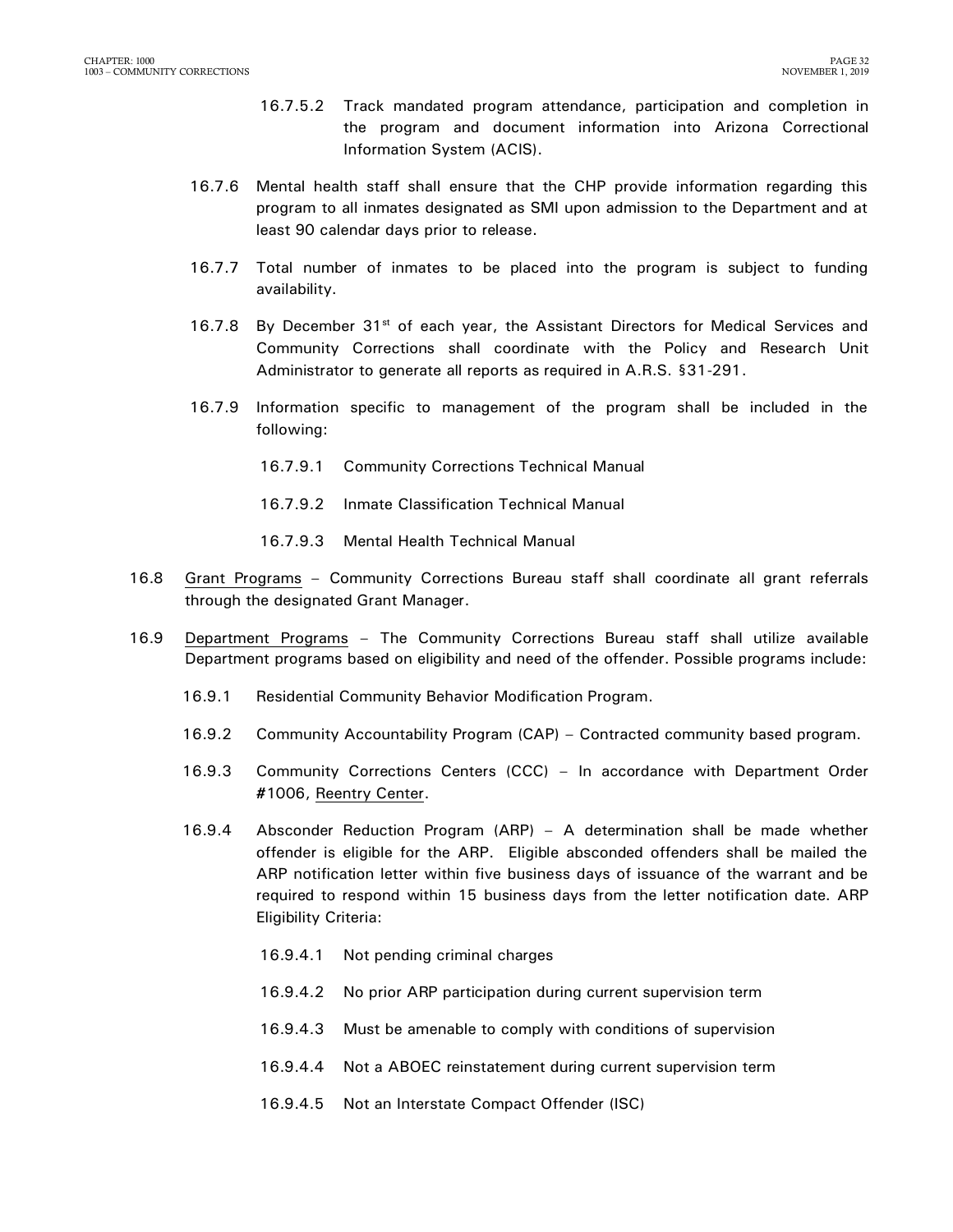16.9.5 Low Risk Minimum (LRM) – Offenders may be eligible for the Low Risk Minimum (LRM) caseload upon identifying the offender as "low risk" as determined by the Arizona Community Corrections Assessment Tool (ACCAT) and Department criteria.

### <span id="page-34-0"></span>**17.0 INTERVENTIONS/SANCTIONS**

- 17.1 The CCO shall address Conditions of Supervision technical violation(s) through the use of evidence based practices, the Interventions/Sanctions Guidelines and available Department and community programs/resources. The CCO shall track all intervention compliance, progress and outcomes.
	- 17.1.1 Technical violations shall be addressed with the offender within three workdays of discovery and document action taken.
	- 17.1.2 Violations of a serious nature (elevated risk to the community) shall be staffed immediately to determine appropriate course of action and expedited intervention with the offender.
- 17.2 Offenders may be assessed fees for individual program services.
- 17.3 Department Programs Utilized as Intervention/Sanction The following programs shall be considered for eligible offenders requiring interventions/sanctions:
	- 17.3.1 Community Accountability Program may be imposed as an intervention/sanction for eligible offenders who have a substance abuse history or currently require cognitive restructuring programs with the option of monitoring services. (e.g., GPS and alcohol monitoring)
	- 17.3.2 The Residential Community Behavioral Modification Program may be imposed as an intervention/sanction for eligible offenders who have a substance abuse history, currently require cognitive restructuring programs, and demonstrate the need for increased residential structure.
	- 17.3.3 Community Corrections Centers may be imposed as an intervention/sanction for eligible offenders who have a substance abuse history, currently require cognitive restructuring programs, and/or demonstrate the need for increased residential structure.

#### <span id="page-34-1"></span>**18.0 WARRANT OF ARREST**

- 18.1 Timeframes related to Warrants and Due Process have been established within this section. Any extenuating circumstances that deter from these timeframes shall be documented in the designated ADC database.
- 18.2 Community Corrections Operations Director, Community Corrections Manager, CCS or CCO Senior may obtain a warrant number. Once a warrant number has been issued for emergency entry or immediate action warrant, the staff member shall complete the warrant within three workdays.
	- 18.2.1 An Arizona Department of Corrections Warrant of Arrest, Form 1003-13, may be issued for any offender who is in technical violation of their Community Supervision.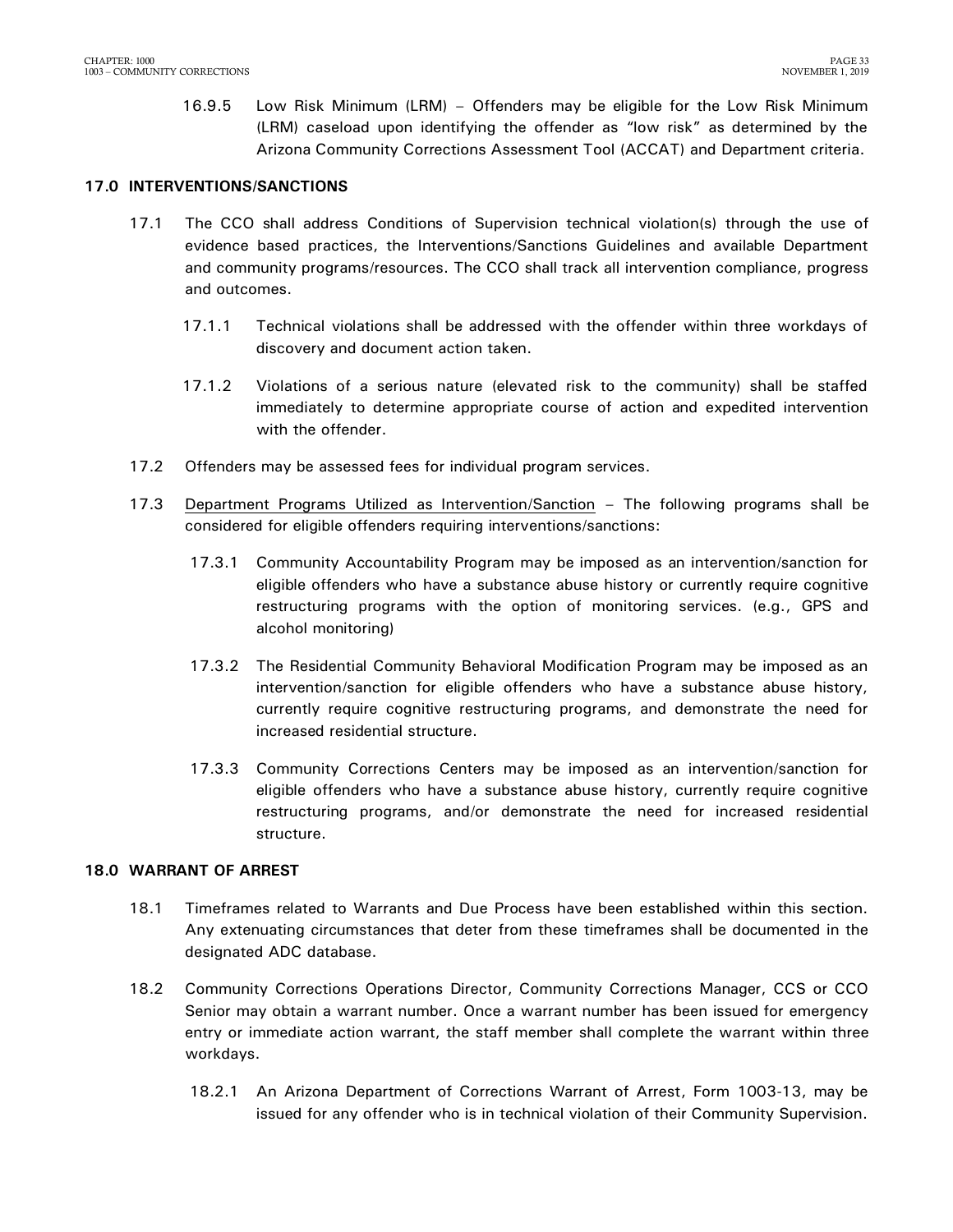#### 18.3 Warrant categories:

- 18.3.1 Immediate Action An offender that is subject to registration/notification as a sex offender, convicted under Arizona Dangerous Crimes Against a Child **(**DCAC) statute, or is currently on inmate status and fails to report as directed. The Warrant of Arrest form **s**hall be completed for immediate entry into the National Crime Information Center (NCIC)/Arizona Crime Information Center (ACIC).
- 18.3.2 Emergency Entry Any supervision level offender that has become involved in circumstances which presents a significant risk to the community or that clearly displays a lapse into criminal ways or company. Entry into ACIC/NCIC requires Community Corrections Manager approval.
- 18.3.3 Technical Violation Any supervision level offender that has violated the Conditions of Supervision other than absconding.
- 18.3.4 Absconder An offender who fails to report or maintain contact with his/her assigned CCO.
- 18.4 The CCO shall generate a Warrant of Arrest within three workdays from the known placement of a Department Jail Hold on any supervised offender arrested for a new offense.
	- 18.4.1 Should an offender who is on Home Arrest status abscond after regular business hours, the Central Office Communications Center shall contact the on-call Community Corrections Manager at which time a warrant number may be issued. If a warrant number is issued, the CCO shall complete and submit the Request for Warrant within the first four hours of the next workday.
- 18.5 Absconder Warrants Shall be issued within 15 calendar days of determination:
	- 18.5.1 ISC Offenders Within five workdays of being unable to locate an ISC offender who has absconded supervision, the CCO shall submit an ISC Violation Report and Case Closure Notice to the ISC Unit, who shall send the report to the sending state via ICOTS. No warrant shall be issued.
	- 18.5.2 Absconders Returned to Custody Within one workday of being informed an absconder is back in custody, the Warrant Services/Hearings Unit shall annotate the status change. Within one workday of being informed that an ISC absconder who had been under supervision in Arizona is in custody in an Arizona jail, the assigned CCO shall notify the ISC ADC Deputy Compact Administrator or designee and annotate the custody information.
	- 18.5.3 The ISC Unit shall notify Warrant Services/Hearings Unit if the Probable Cause Hearing is requested by the sending state.
	- 18.5.4 Absconder programs may be available if the offender meets Department criteria.
- 18.6 Immediate Action Warrant of Arrest shall be requested on the date of discovery for any offender who is subject to registration/notification as a sex offender, convicted under the DCAC statute or is currently on inmate status.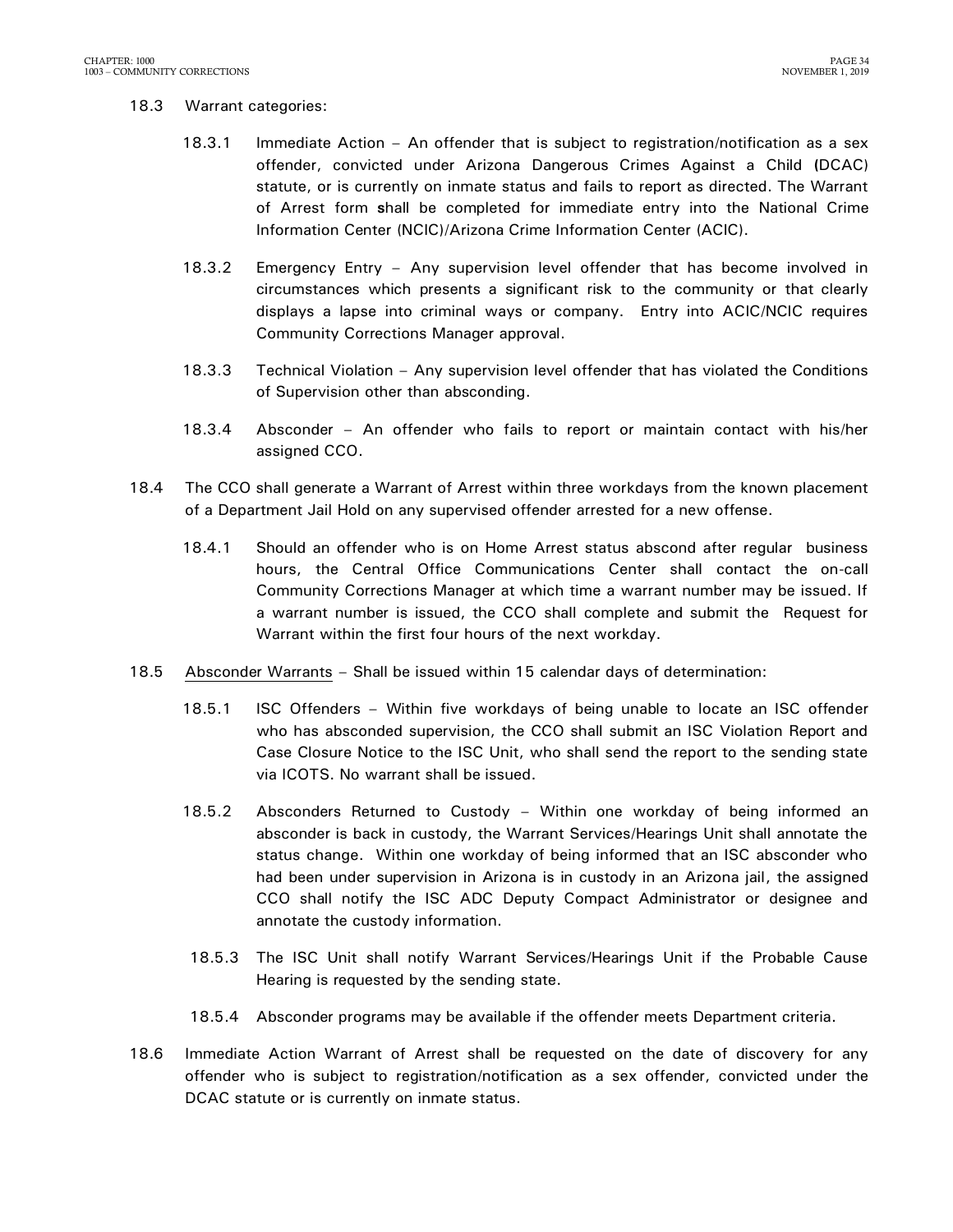- 18.6.1 The offender fails to report to his/her assigned CCO as directed or is actively avoiding supervision.
- 18.6.2 The CCO becomes aware the offender has absconded.
- 18.7 Canceling and Quashing Warrants Once a Warrant of Arrest has been entered into the ACIC/NCIC, removals shall be conducted through the quash process. The CCO may request an issued warrant be quashed at any time prior to the preliminary or revocation hearing based upon the CCS/CCO Senior staffing/approval. Appropriate sanctions shall be imposed to address violations of the Conditions of Supervision.
	- 18.7.1 A CCS shall approve or deny each request within one workday of receipt. Denied requests shall be returned to the CCO.
	- 18.7.2 Authorizations to quash warrants require the approval of a Community Corrections Supervisor or Manager.

### 18.8 Warrant Service

- 18.8.1 The designated Community Corrections Bureau staff, CO II's assigned to the Community Corrections Bureau and the institutional CO IIIs shall serve the Warrant of Arrest within ten workdays of return to the Department custody and ensure the offender is provided a full copy of the Warrant of Arrest to include the Proof of Warrant Service.
	- 18.8.1.1 If an offender is in custody in a local jail, the warrant with a Proof of Warrant Service shall be served within ten workdays of receipt, unless extenuating circumstances exist.
	- 18.8.1.2 If the offender cannot be served due to court appearances, medical reasons, etc., the warrant shall be served within ten workdays of being advised that the offender is available for service.
- 18.8.2 The designated Community Corrections Bureau staff shall enter the completed Proof of Warrant Service into the Offender Management System (OMS) Warrant System.
	- 18.8.2.1 For ISC offenders, the Warrant Services/Hearings Unit shall provide the Probable Cause Hearing results to the supervising CCO and ISC ADC Deputy Compact Administrator within five business days of the hearing. The CCO shall submit the findings to the sending state within one workday via the ICOTS.
- 18.8.3 Community Corrections Bureau staff may complete warrant service on offenders who are returned directly to a Department institution by fax or other electronic authorized means. The CCS or designee shall track the warrant service for completion within five workdays and enter the Proof of Warrant Service into the OMS Warrant System.
- 18.9 Warrant Services/Hearings Unit Processing Upon receipt of a warrant for absconds/escapes, or as requested by a CCS/CCO Senior or Community Corrections Manager, the Warrant Services/Hearings Unit shall oversee the entry into ACIC/NCIC.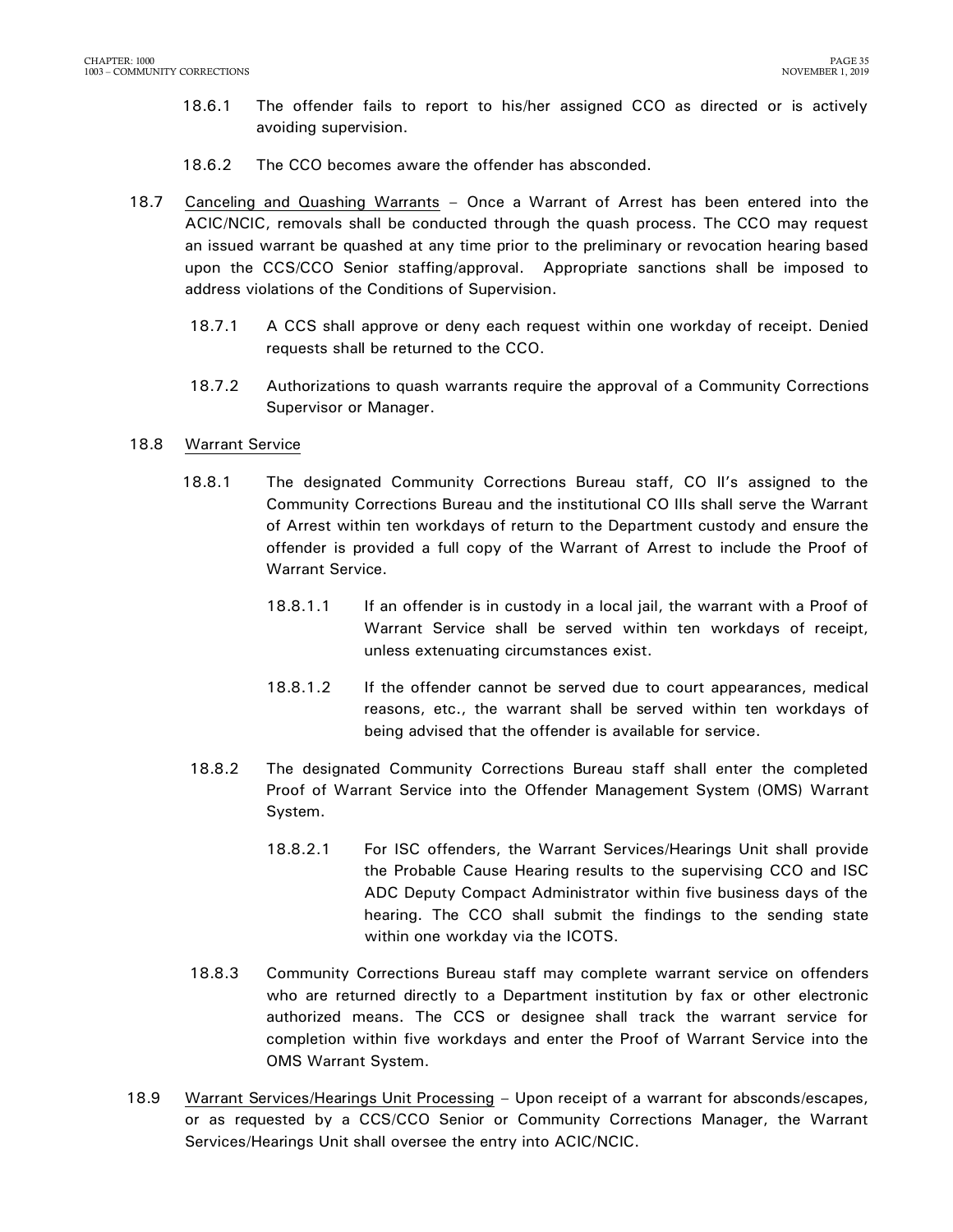- 18.9.1 When the Warrant Services/Hearings Unit receives a copy of the served warrant for an offender on Parole, Work Furlough or Home Arrest, or TIS subject to ABOEC revocation, the Warrant Services/Hearings Unit staff shall notify the ABOEC to arrange a Preliminary/Probable Cause and/or Revocation/Rescission Hearing and forward the warrant to the ABOEC within 30 calendar days from the date the offender is returned to Department custody.
	- 18.9.1.1 For offenders on TIS release who request a Probable Cause Hearing, the served warrant shall be forwarded to the ABOEC within seven calendar days for processing by the ABOEC.
	- 18.9.1.2 All completed/served warrants shall be forwarded to the ABOEC a minimum of one time per week for scheduling by the ABOEC.
	- 18.9.1.3 An Administrative Release Warrant after service and the offender has not waived the Revocation Hearing, Warrant Services/Hearings Unit staff shall schedule a Revocation Hearing. If the offender waives the Revocation Hearing, the inmate shall be reclassified to inmate status.
- 18.10 Interstate Compact Warrants Within three workdays of a Department jail hold on an ISC offender, the completed ISC Violation Report shall be submitted to the ISC Unit. The Warrant of Arrest shall be submitted to the Warrant Services/Hearings Unit within three workdays of the Department jail hold.
	- 18.10.1 The ISC Unit shall submit the ISC Violation Report to the sending state within one workday of receipt.
	- 18.10.2 Upon receipt of the ISC Violation Report, the ISC ADC Deputy Compact Administrator or designee shall submit an email request to Warrant Services/Hearings Unit within one workday requesting the ISC Probable Cause Hearing Notification/Waiver form.
	- 18.10.3 The ISC Unit shall provide their offender file to Warrant Services/Hearings Unit upon submission of the above email notification.
	- 18.10.4 The Warrant Services/Hearings Unit shall provide the required hearing forms to the assigned CCO, CCO Senior, or CCS and copy the ISC ADC Deputy Compact Administrator within two workdays for service to the offender.
	- 18.10.5 The ISC Probable Cause Hearing Notification/Waiver form shall be served to the offender and returned to Warrant Services/Hearings Unit within two workdays. The offender shall be provided a copy of the ISC Violation Report and nonprivileged, non-confidential exhibits.
	- 18.10.6 Upon receipt of the signed ISC Probable Cause Hearing Notification/Waiver form indicating the offender has requested a Probable Cause Hearing, the Warrant Services/Hearings Unit shall conduct the scheduled hearing and provide the results to the CCO, CCO Senior, CCS, and the ISC ADC Deputy Compact Administrator via email within five workdays.
	- 18.10.7 Upon receipt of probable cause hearing results, the ISC Unit shall ensure adherence to the ICAOS Rules for retaking or reinstatement.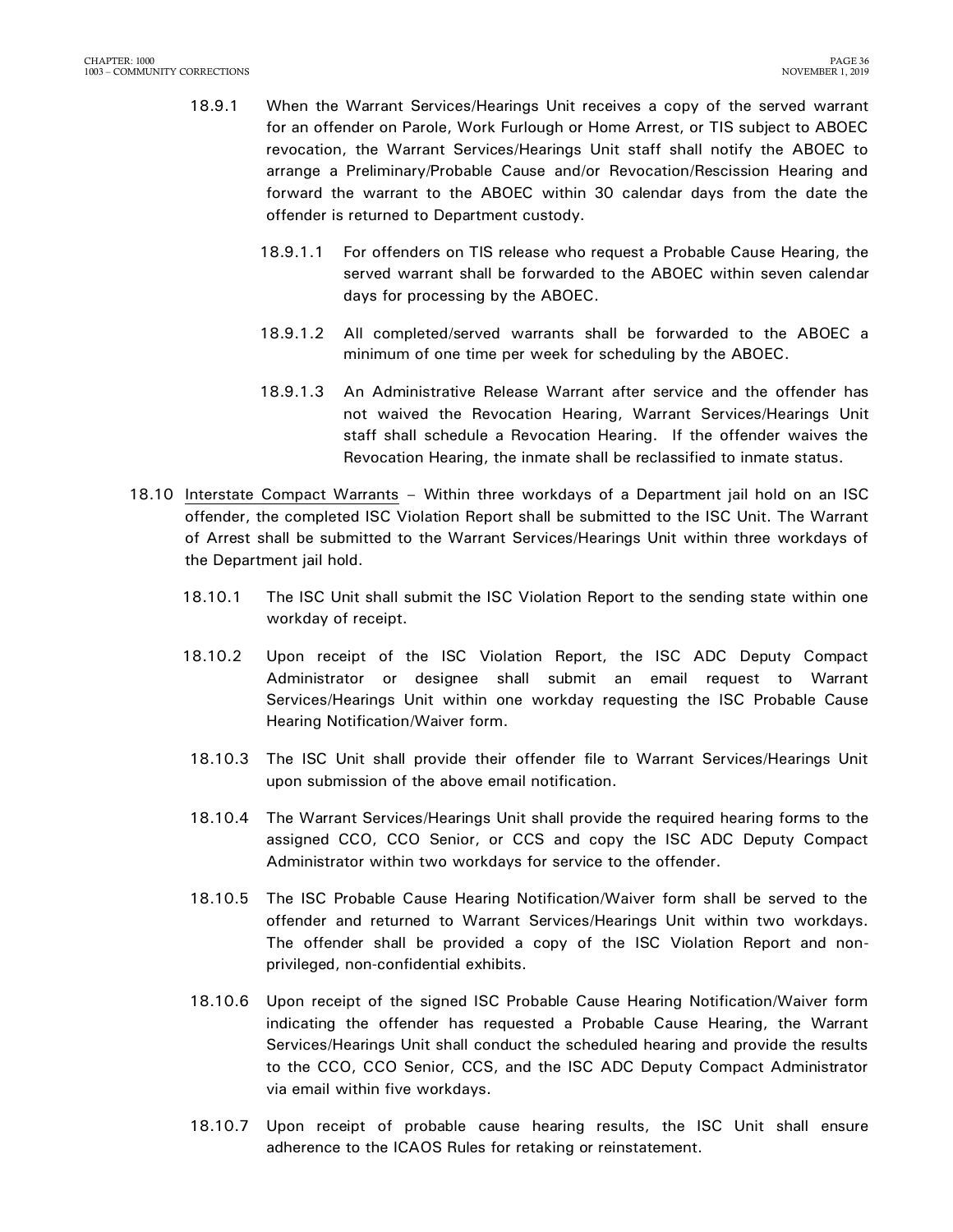- 18.10.8 The ISC Unit shall maintain the original violation file.
- 18.10.9 Within one workday of notification of the Probable Cause Hearing results or Hearing Notification/Waiver, the assigned CCO shall notify the sending state of the hearing results via ICOTS.
	- 18.10.9.1 When probable cause is found and the offender is subject to retaking, the assigned CCO shall track the custody status of the offender. A Case Closure Notice shall be submitted via ICOTS after the offender is retaken by the sending state. If a Case Closure Notice had previously been submitted, the CCO shall send an email notification to the ISC ADC Deputy Compact Administrator or designee advising that the offender has been retaken.
- 18.10.10 The sending state shall lodge a warrant and hold upon a finding of probable cause or upon apprehension of an absconder.
- 18.10.11 If no action has been taken to retake the offender within ICAOS Rules time frames, the ISC Unit shall call the sending states Compact Administrator to determine that state's intentions.
- 18.10.12 The ISC ADC Deputy Compact Administrator shall determine the final disposition regarding the violation, or the closing of interest in an ISC case.
- 18.11 Amending Warrants A served Warrant of Arrest may be amended upon receipt of additional information. An amended warrant replaces the original warrant and requires a new Proof of Warrant Service form to the offender.
	- 18.11.1 The new Proof of Warrant Service form shall be scanned into the OMS Warrant System within three workdays of receipt from the institution or warrant service authority.
- 18.12 Tracking Offenders through the Revocation/Confinement Process The supervising officer shall initiate a tracking process to monitor offenders/inmates who are in any type of confinement, to include ISC offenders.
	- 18.12.1 CCOs shall provide new and/or updated information about an in-custody offender with the Warrant Services/Hearings Unit Hearings Officers.
	- 18.12.2 The Warrant Services/Hearings Unit shall provide an ABOEC agenda to all Community Corrections Bureau staff at a minimum of twice monthly.
	- 18.12.3 The ABOEC agenda shall be disseminated by the Warrant Services/Hearings Unit in order to notify the supervising officer of the date of the offender's assigned Revocation Hearing before the ABOEC. In addition, the CCO shall be notified if Status of Charges (SOC) is needed and if their participation either telephonically or in person is requested or required.
- <span id="page-38-0"></span>**19.0 DUE PROCESS HEARINGS –** The Community Corrections Bureau staff shall initiate due process in accordance with Department Order #1004, Inmate Transfer System.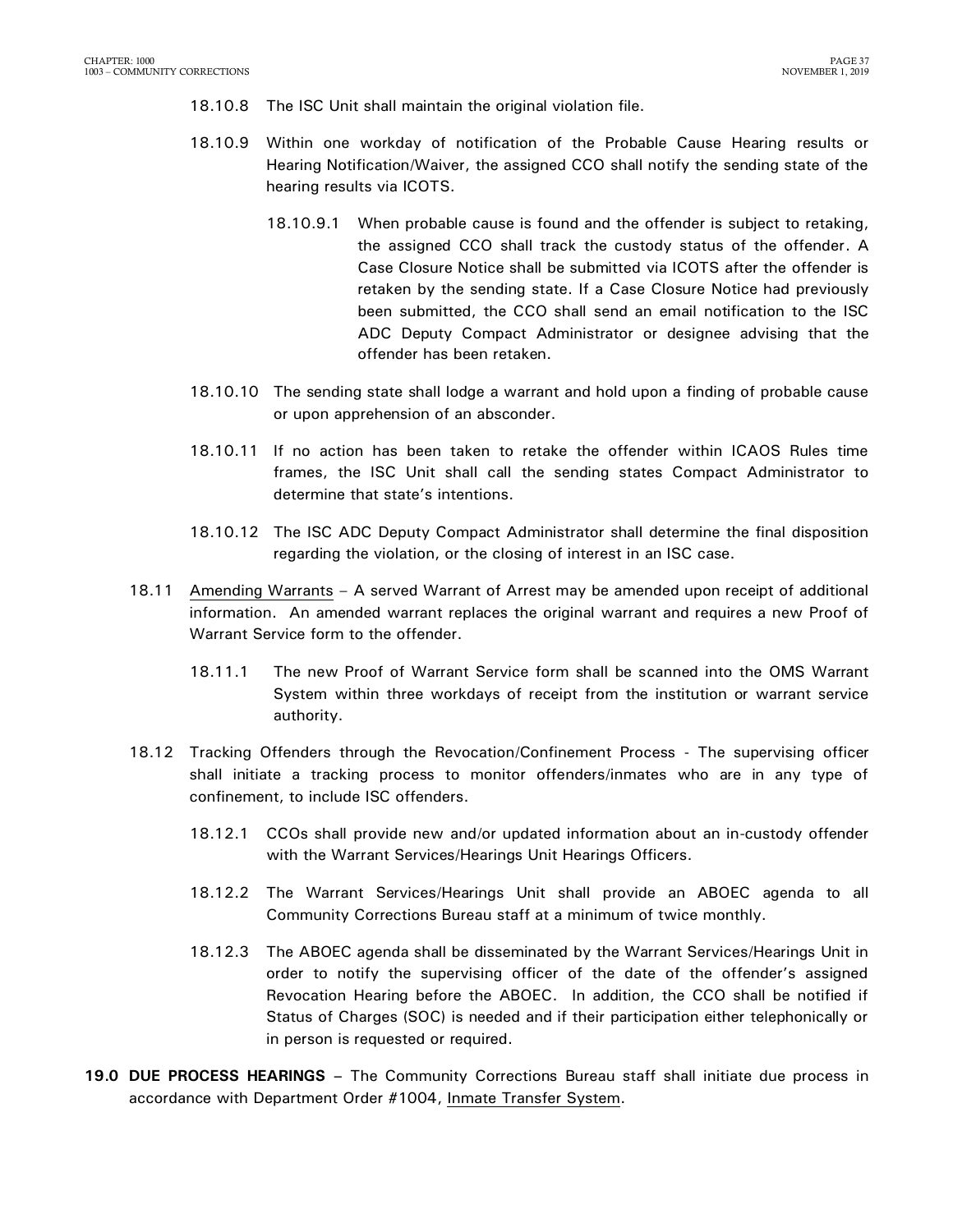- 19.1 The designated Community Corrections Bureau staff shall request the offender sign the Proof of Warrant Service, Form 1003-20, at the time of service of the warrant. Should the offender refuse to sign, Community Corrections Bureau staff shall document this refusal with the words "refused to sign" in the space provided for the offender's signature. The offender's refusal to sign the Proof of Warrant Service form shall be deemed as a request on the part of the offender for an ISC Probable Cause Hearing, an ABOEC Probable Cause Hearing or an Administrative Revocation Hearing.
	- 19.1.1 The designated staff shall advise the offender:
		- 19.1.1.1 That the offender may request a Probable Cause or Administrative Revocation Hearing.
		- 19.1.1.2 Of the right to waive an ABOEC Probable Cause Hearing (PC) or Administrative Revocation Hearing. If the offender elects to waive the hearing the designate staff shall have the offender indicate by signature, date and initialing the appropriate box.
	- 19.1.2 The offender may withdraw the waiver of any hearing. This withdrawal must be completed in writing (signed, dated, and witnessed), and forwarded to the Warrant Services/Hearings Unit no later than five workdays from the date of waiver.
	- 19.1.3 The Community Corrections Bureau staff or designee shall sign the Proof of Warrant Service form.
	- 19.1.4 The designated staff shall scan the completed Proof of Warrant Service form into the OMS Warrant System within three workdays.
	- 19.1.5 The Proof of Warrant Service form shall be completed within ten workdays upon the return to custody of the offender within the state of Arizona.
- 19.2 Administrative Revocation Hearings are conducted for offenders supervised on a Department Administrative Release, including offenders on Temporary Release reverting to a TIS, Early Release Credit (ERC), with an offense date prior to July 13, 1995 and the legislative postrelease Transition Program. ISC Probable Cause Hearings are conducted for offenders supervised under the terms of ISC.
	- 19.2.1 When an Administrative Release offender declines to waive the hearing, the CCO shall contact the Warrant Services/Hearings Unit to schedule a hearing. The Warrant Services/Hearings Unit shall assign a Hearing Officer, and schedule a date and location of the hearing.
	- 19.2.2 The Warrant Services/Hearings Unit shall schedule and complete an Administrative Revocation Hearing, within 30 calendar days following detainment of the offender by either a Department jail hold or date of return to custody and forward the Administrative Probable Cause/Rescission Hearing-Notification/Waiver, Form 1003- 23A, to the CCO. The CCO shall ensure the Hearing Notification is served to the offender within a minimum five calendar days prior to the hearing date.
	- 19.2.3 ISC The Probable Cause Hearing shall be completed within 15 calendar days of the date that the ISC Unit and the Warrant Services/Hearings Unit are notified of the offender's arrest and the Department's jail hold being placed.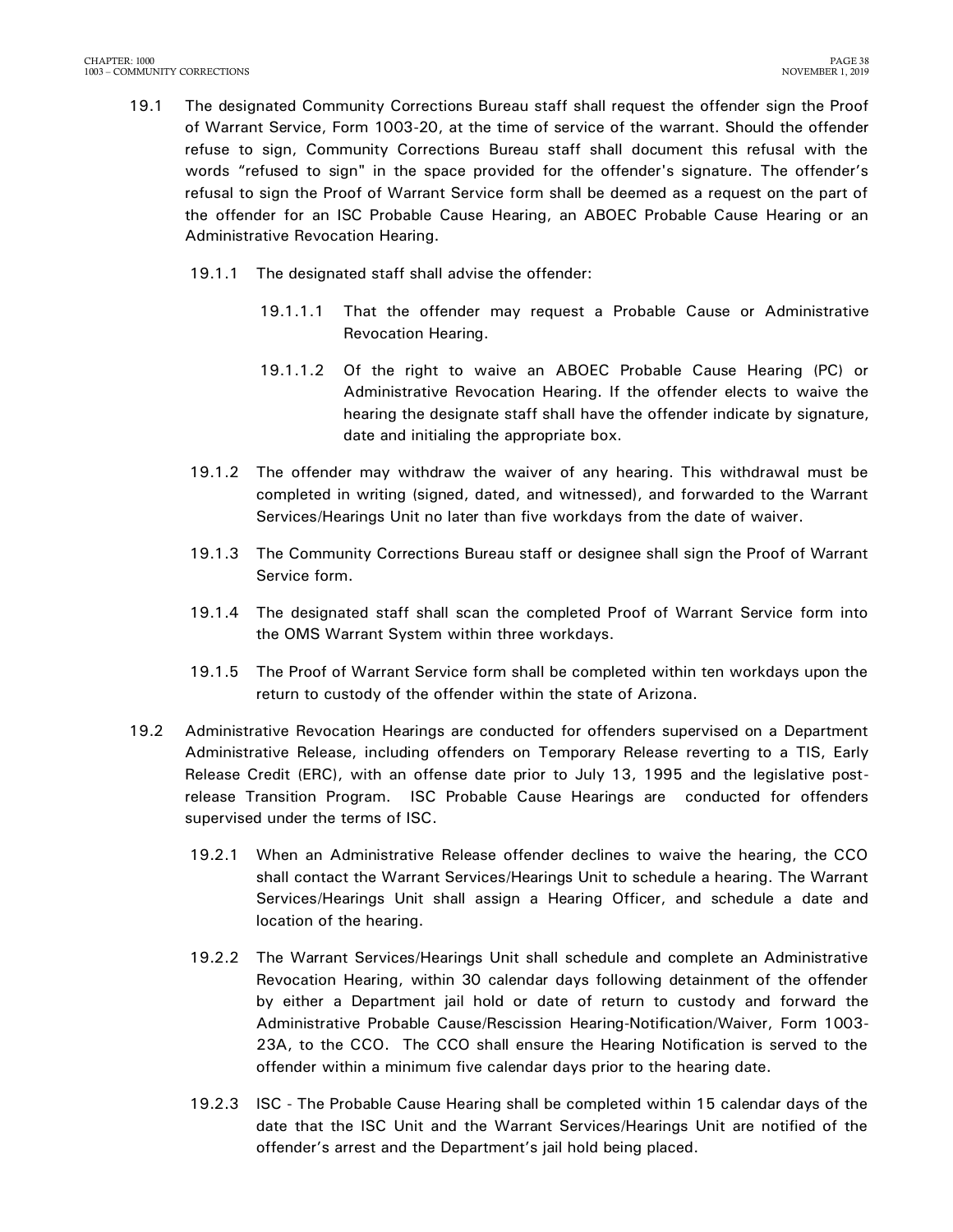- 19.2.3.1 The Warrant Services/Hearings Unit shall provide the ISC Probable Cause Hearing Notification/Waiver, Form 1003-24A, to the assigned supervising CCO, CCO Senior and copy the ISC ADC Deputy Compact Administrator within two workdays for completion of service to the offender.
- 19.2.3.2 The ISC Probable Cause Hearing Notification/Waiver form shall be served to the offender at least five calendar days prior to the scheduled hearing.
- 19.2.4 The appropriate staff shall distribute the signed ISC Probable Cause Hearing Notification/Waiver form, by forwarding one copy to the offender, one copy to the institution Offender Information Unit, and one copy to the Warrant Services/Hearings Unit.
- 19.3 The Hearing Officer shall record all Administrative (Revocation) and ISC (Probable Cause) Hearings and shall maintain the tapes for a minimum of six months.
	- 19.3.1 Upon completion of the Administrative or ISC hearing, the Hearing Officer shall complete the applicable Administrative Probable Cause/Rescission Hearing - Notification/Waiver form or the ISC Probable Cause Hearing Notification/Waiver form, the Administrative Probable Cause Hearing Summary, Form 1003-23B, or the ISC Probable Cause Hearing Summary, Form 1003-24B, within five workdays and distribute copies to the ISC ADC Deputy Compact Administrator, CCO, offender or offender's Attorney, and Hearing Officer's file within six workdays.
		- 19.3.1.1 Upon completion of a hearing in which probable cause has been found and prior to the distribution of the Administrative Probable Cause/Rescission Hearing - Notification/Waiver form or the ISC Probable Cause Hearing Notification/Waiver form, the Hearing Officer may forward the form(s) to the Community Corrections Operations Director for consideration of reinstatement.
		- 19.3.1.2 If forwarded for review, the Hearing Officer shall complete a memorandum to the Community Corrections Operations Director or designee and provide detailed information to support the recommendation for reinstatement. If approved, the memorandum shall be attached to all copies of the Administrative Probable Cause/Rescission Hearing–Notification/Waiver, form or the ISC Probable Cause Hearing Notification/Waiver form for distribution.
- 19.4 In an Administrative Revocation Hearing, the Hearing Officer shall advise the offender of the right to appeal, and shall attach a Notice of Right to Appeal to the offender's or the offender's Attorney's copy of the Administrative Probable Cause/Rescission Hearing –Notification/Waiver form or the ISC Probable Cause Hearing Notification/Waiver form.
	- 19.4.1 Any appeal must be made within five workdays of receipt of the Summary and Decision Report form and shall be made to the Community Corrections Operations Director or designee.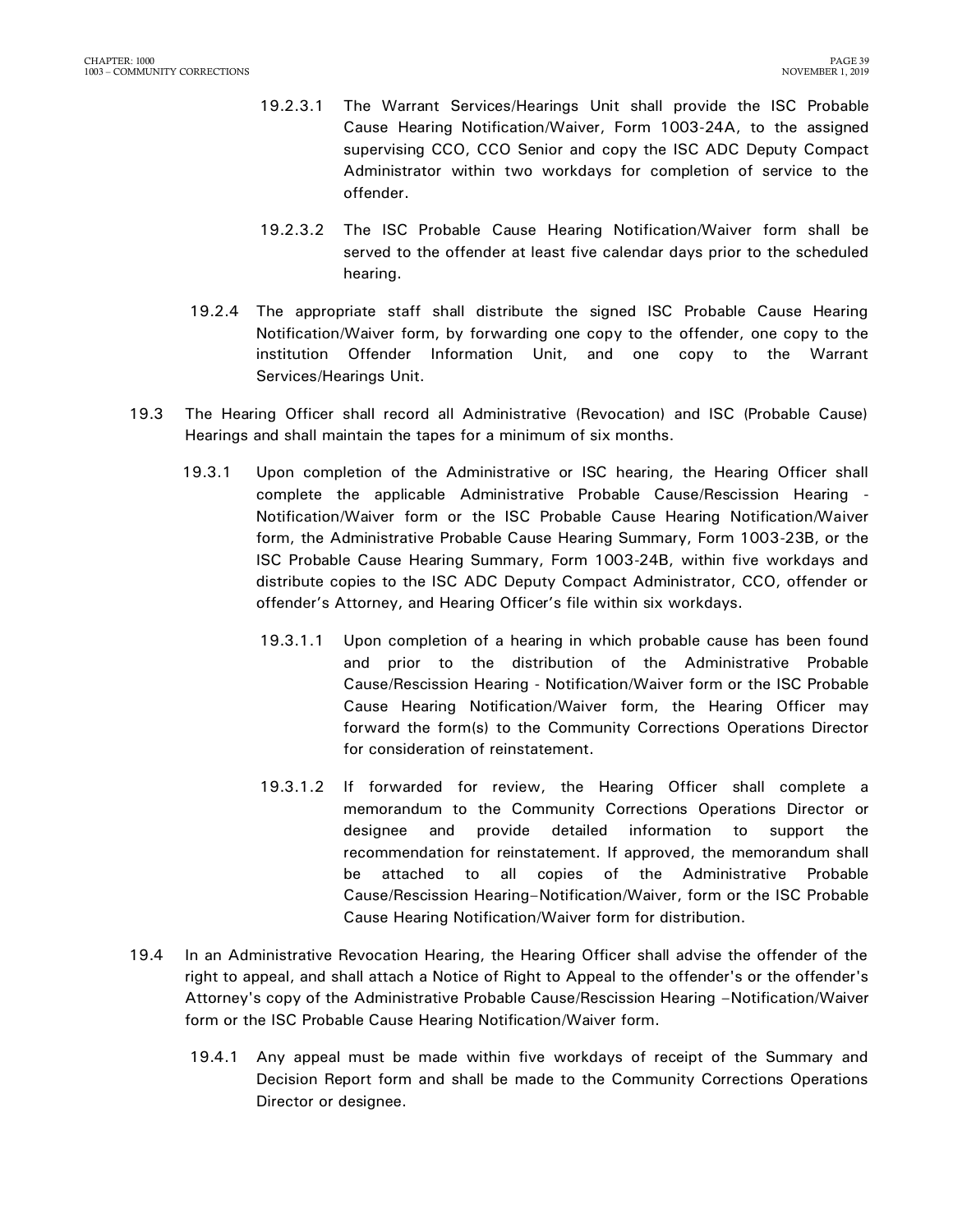- 19.4.1.1 The Community Corrections Operations Director or designee has ten workdays to make a decision. The decision shall be final.
- 19.4.2 A finding of probable cause for an ISC offender is preliminary to the formal hearing the offender shall receive in the sending state; therefore, no further appeal is available within the Department.
- 19.5 The Hearing Officer shall notify the Offender Services Bureau, Time Computation Unit within one workday following the completion of the Summary and Decision Report form with the results or postponement of any Administrative Revocation Hearing.
- 19.6 Preliminary Hearings are conducted by the ABOEC for offenders being supervised on Parole, Work Furlough, or Home Arrest, or on a TR reverting to a TIS ERC with an offense date on or after July 13, 1995, or any TIS offender who has passed the ERCD at the time the warrant was issued.
	- 19.6.1 An ABOEC Hearing Officer shall schedule the preliminary hearing date, and forward the notice of hearing form to the CCO or institutional staff within a minimum of five workdays prior to the hearing date.
		- 19.6.1.1 If forwarded, the appropriate staff shall ensure the notice of hearing form is served to the offender.
		- 19.6.1.2 The appropriate staff shall distribute the signed notice of hearing form, by forwarding one copy to the ABOEC, one copy to the offender, and one copy to the institution Offender Information Unit.
- 19.7 If probable cause is established when the ABOEC completes the preliminary hearing, the ABOEC Hearing Officer shall notify the Offender Services Bureau. The ABOEC schedules a revocation hearing according to its procedures and shall notify the Warrant Services/Hearings Unit. The Warrant Services/Hearings Unit shall notify all Community Corrections Bureau staff of the schedule.
- 19.8 When an Administrative Revocation, ISC Preliminary Hearing, ABOEC Preliminary or Revocation Hearing is conducted, the CCO shall:
	- 19.8.1 Appear at the hearing, unless the violation(s) in the warrant was based solely upon a new felony conviction, pursuant to A.R.S. §13-708 – Offenses committed while released from confinement or the Warrant Services/Hearings Unit has advised the CCO attendance is not necessary.
	- 19.8.2 Notify and request the attendance of any witnesses named on the exhibit section of the warrant. The Hearing Witness Notification may be in writing.
	- 19.8.3 If witnesses are expected to appear at a hearing, give prior notice to the institution's Board Liaison or custodial authority for entrance procedures.
	- 19.8.4 Be prepared to testify in support of the allegation and current status of any pending criminal charges.
	- 19.8.5 Comply with the Professional Business Attire, as outlined Department Order #503, Employee Grooming and Dress.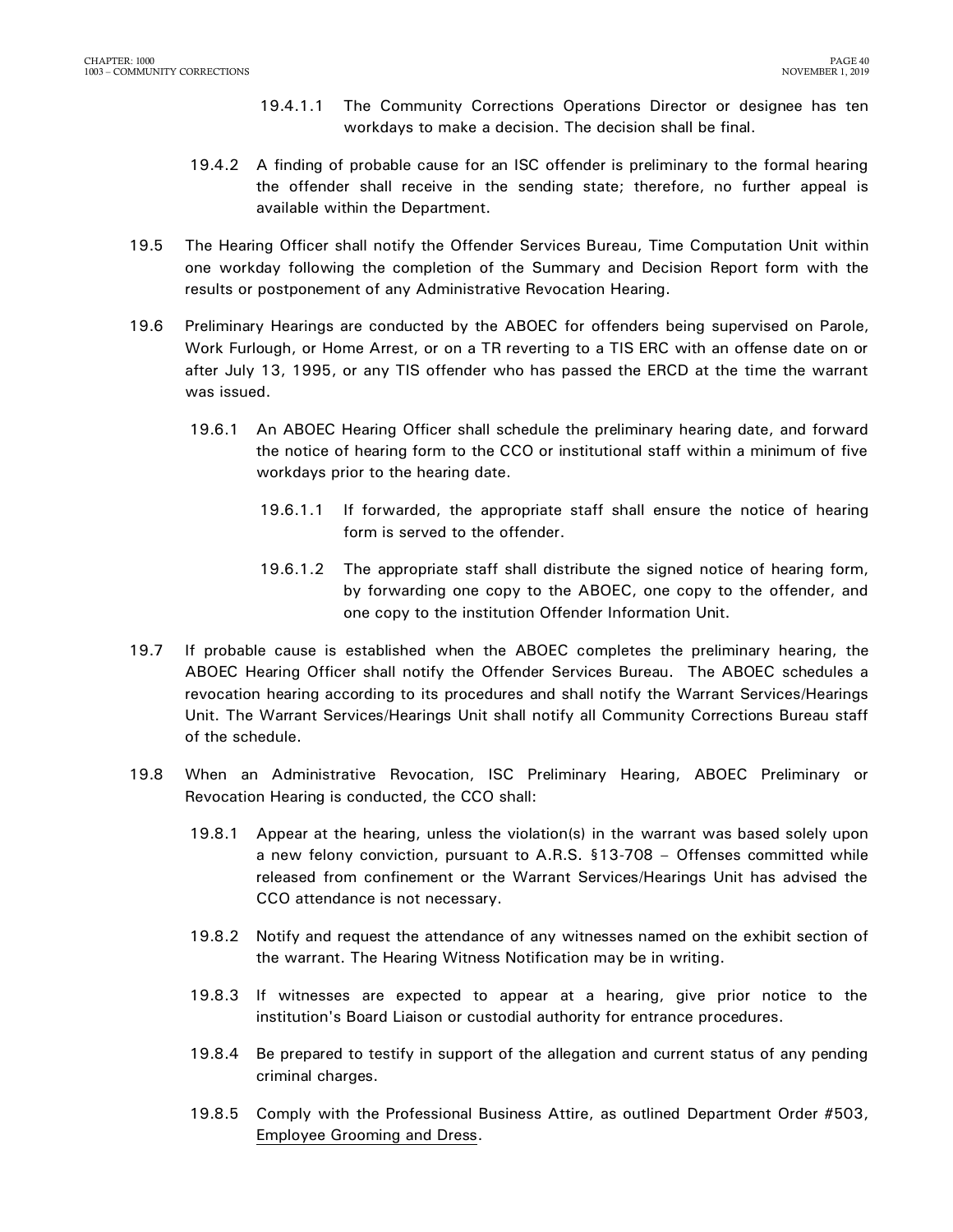- 19.9 The Warrant Services/Hearings Unit shall annotate all hearing results in the designated ADC database.
- 19.10 Reinstatements/No Probable Cause Found Upon notification that no probable cause was found or an offender was reinstated to Community Supervision, the CCO shall monitor impending release appointments for completion of ADC time computation actions and ABOEC results/special condition directives.
	- 19.10.1 ABOEC Reinstatements which require Approved Community Placement shall be conducted in accordance with Community Connections pre-release investigation guidelines. The offenders' release shall be processed upon approval of the Community Placement.
	- 19.10.2 ABOEC Reinstatements not requiring Approved Community Placement: All reinstatements not requiring ABOEC mandated community placements shall be processed within one workday of the completed time computation actions.
	- 19.10.3 The only exception shall be all ABOEC granted releases which must have an approved placement, in which case Community Corrections Bureau staff shall process a community investigation.
- 19.11 If reinstated by the ABOEC, an offender may be eligible to submit an ISC transfer request at any time after release from custody.
	- 19.11.1 If an offender is accepted for ISC transfer, the acceptance is valid for 120 calendar days, in accordance with ISC guidelines. The CCO shall process the reporting instructions and travel permit in accordance with ISC departure guidelines.

### <span id="page-42-0"></span>**20.0 DETAINERS AND JAIL HOLDS**

- 20.1 Release to Detainer Upon receipt of a detainer packet prepared by the institution, as outlined in Department Order #1001, Inmate Release System, the designated staff shall complete the Pre-Release Investigation Report and Release Authorization form and submit it to a Community Corrections Bureau Administrator or designee for final approval.
	- 20.1.1 The Pre-Release Investigation Report and Release Authorization form shall include release information directing the offender to contact the Warrant Services/Hearings Unit, if released from the detainer prior to expiration of sentence. Detainer packets for offenders that are "not eligible" for deportation shall include release information directing the offender to contact a field office, if released from detainer prior to expiration of sentence.
		- 20.1.1.1 Community Corrections Bureau staff shall provide the releasing institution, the Conditions of Supervision and Release form, directing the offender to report to the Warrant Services/Hearings Unit within one workday of release from the detainer.
		- 20.1.1.2 If an offender who was released to a United States ICE detainer is deported to their country of origin prior to their supervision end date, the assigned CCO shall verify the deportation with ICE. The CCO shall document the case file and complete the file closeout.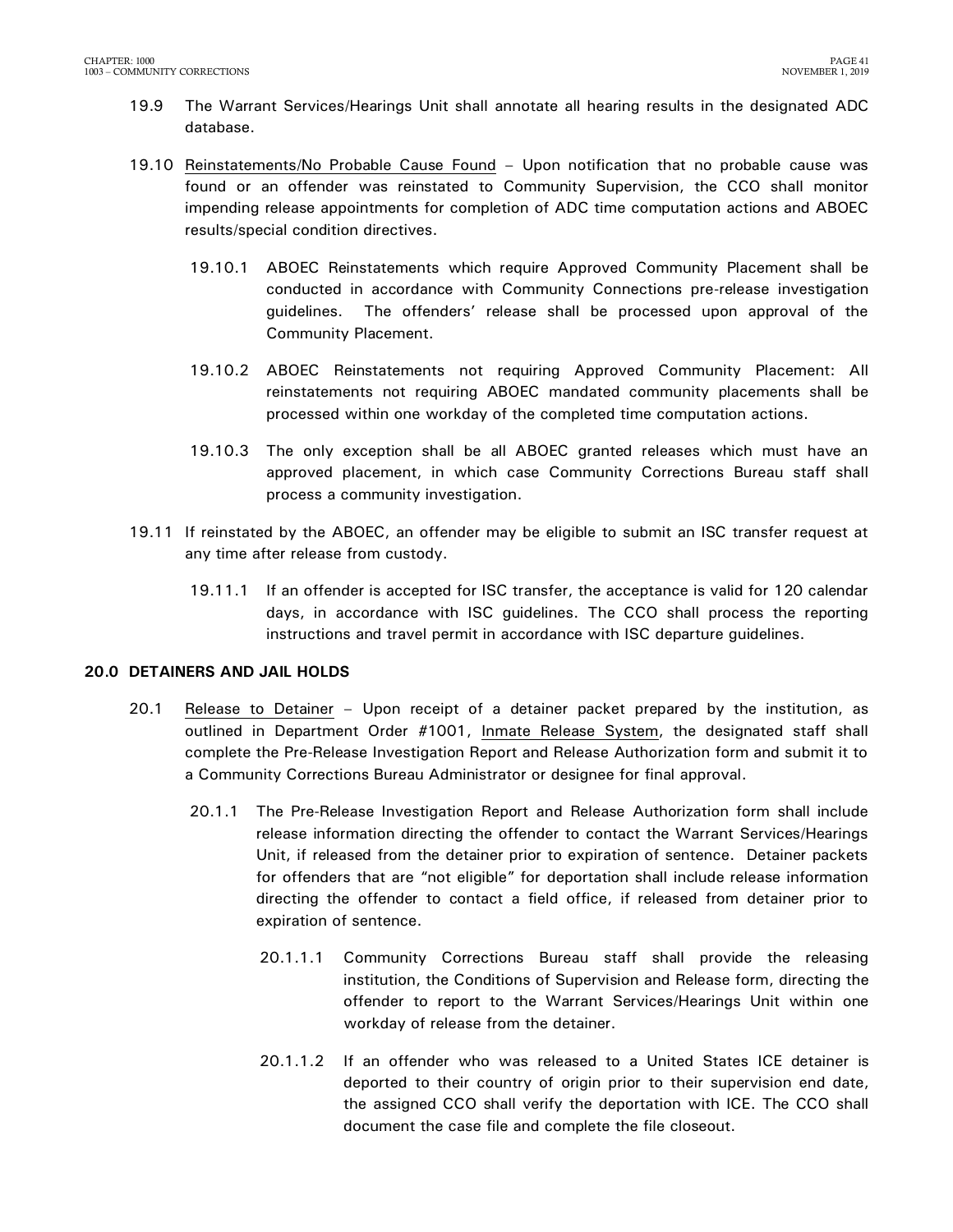- 20.1.2 ICE Detainers For all offenders that were originally released to an ICE detainer and then reported to Community Corrections upon discharge from ICE custody.
	- 20.1.2.1 The CCO shall advise the Warrant Services/Hearings Unit staff of the offender's arrival to Community Corrections during intake.
	- 20.1.2.2 The Warrant Services/Hearings Unit shall complete immediate notification to the Offender Services Bureau-ICE Liaison in order to complete verification of the offender's Criminal Alien status and complete any required OMS entries.
		- 20.1.2.2.1 The Offender Services Bureau Liaison shall update the designated Department database and coordinate issuance of the Department Release Identification (ID) card.

#### 20.2 Placement/Removal of Department Jail Holds

- 20.2.1 The CCO shall conduct jail holds/releases through the Community Corrections Warrant Services/Hearings Unit during standard business hours to include the full name, inmate number, date of birth and booking number of the offender, and the name of the staff member initiating the request and annotate all actions.
- 20.2.2 The Warrant Services/Hearings Unit shall:
	- 20.2.2.1 Release all Department jail holds upon Time Computation's verification once jailed offender has reached the Community Supervision End Date (CSED).
	- 20.2.2.2 Notify the Central Office Communications Center for all offenders who reach their CSED on a weekend or holiday. Central Office Communications Center shall release hold and forward a copy to the Warrant Services/Hearings Unit.
	- 20.2.2.3 Update the Release Violator information with the offender's CSED indicating completion of Community Supervision.
- 20.2.3 A CCO, CCS/CCO Senior or Community Corrections Manager shall authorize placement of a Department jail hold on any arrested offender known to be an absconder or escapee from active supervision or who is believed to be the subject of a new felony arrest.
- 20.2.4 A CCO, CCS/CCO Senior or Community Corrections Manager shall authorize placement of a Department jail hold on any offender who is believed to be the subject of a new misdemeanor arrest involving violence and/or crimes against children, or whose actions have resulted in contact with a law enforcement agency, in accordance with the following criteria:
	- 20.2.4.1 When there is reasonable cause to believe that the offender will abscond if released from custody or that the continued presence of the offender in the community would present a danger to the offender, to another person, or to property.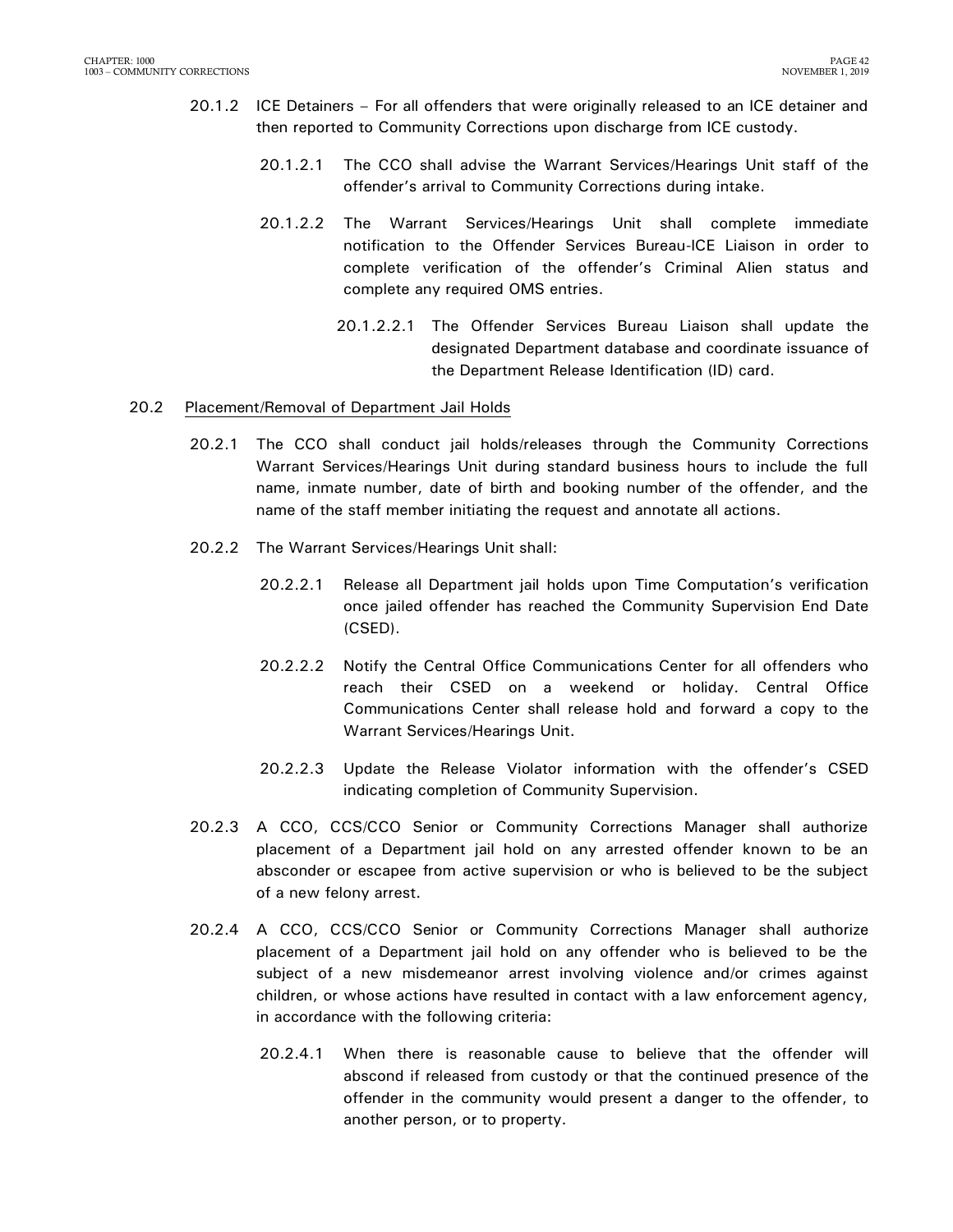- 20.2.4.2 After evaluating past criminal history, propensity for violence, and current community programming to determine reasonable cause to place a Department jail hold.
- 20.2.5 The CCO/Warrant Services/Hearings Unit staff shall document each change of status per area of responsibility within two business days of an arrest.
- 20.2.6 ACIC/NCIC The Warrant Services/Hearings Unit shall enter into the ACIC system the name and relevant data of any offender who is a subject of a Department Warrant of Arrest and who is not in custody.
	- 20.2.6.1 The Warrant Services/Hearings Unit may make entries into ACIC and/or the NCIC to facilitate the retaking of fugitives from active supervision.
	- 20.2.6.2 The Warrant Services/Hearings Unit and Central Communications shall obtain a warrant number prior to the ACIC/NCIC entries.
	- 20.2.6.3 NCIC entries shall not be made on Interstate Compact offenders unless a determination is made by the CCS/CCO Senior that the continued presence of the offender in the community poses an immediate threat to the safety of the public.
	- 20.2.6.4 NCIC entries shall be in accordance with the Arizona Criminal Justice Information System "Temporary Want" designator code and shall automatically be canceled after 48 hours. Extensions shall be approved by the Community Corrections Manager.
	- 20.2.6.5 The Warrant Services/Hearings Unit, upon apprehension of the fugitive, shall clear the ACIC/NCIC.
- 20.2.7 The Warrant Services/Hearings Unit shall:
	- 20.2.7.1 Enter into the ACIC/NCIC system the name and relevant data of any offender who is the subject of a Department Warrant of Arrest and who is believed to be an out of state fugitive under supervision of the Community Corrections Bureau.
	- 20.2.7.2 Complete an entry into the OMS Warrant System for any Arizona offender on absconder or escape status who is entered into ACIC and/or NCIC.
	- 20.2.7.3 Complete all Department documentation on any offender whom an ACIC and/or NCIC entry has been made.
	- 20.2.7.4 Complete a daily arrest list for distribution to all Community Corrections Bureau staff. The ABOEC shall be included in the daily distribution.

### <span id="page-44-0"></span>**21.0 ADMINISTRATIVE OPERATIONS**

- 21.1 Community Corrections office hours are 8:00 AM to 5:00 PM, Monday through Friday.
	- 21.1.1 Community Corrections officers shall be required to work flexible/variable evening and weekend hours as deemed appropriate for case management.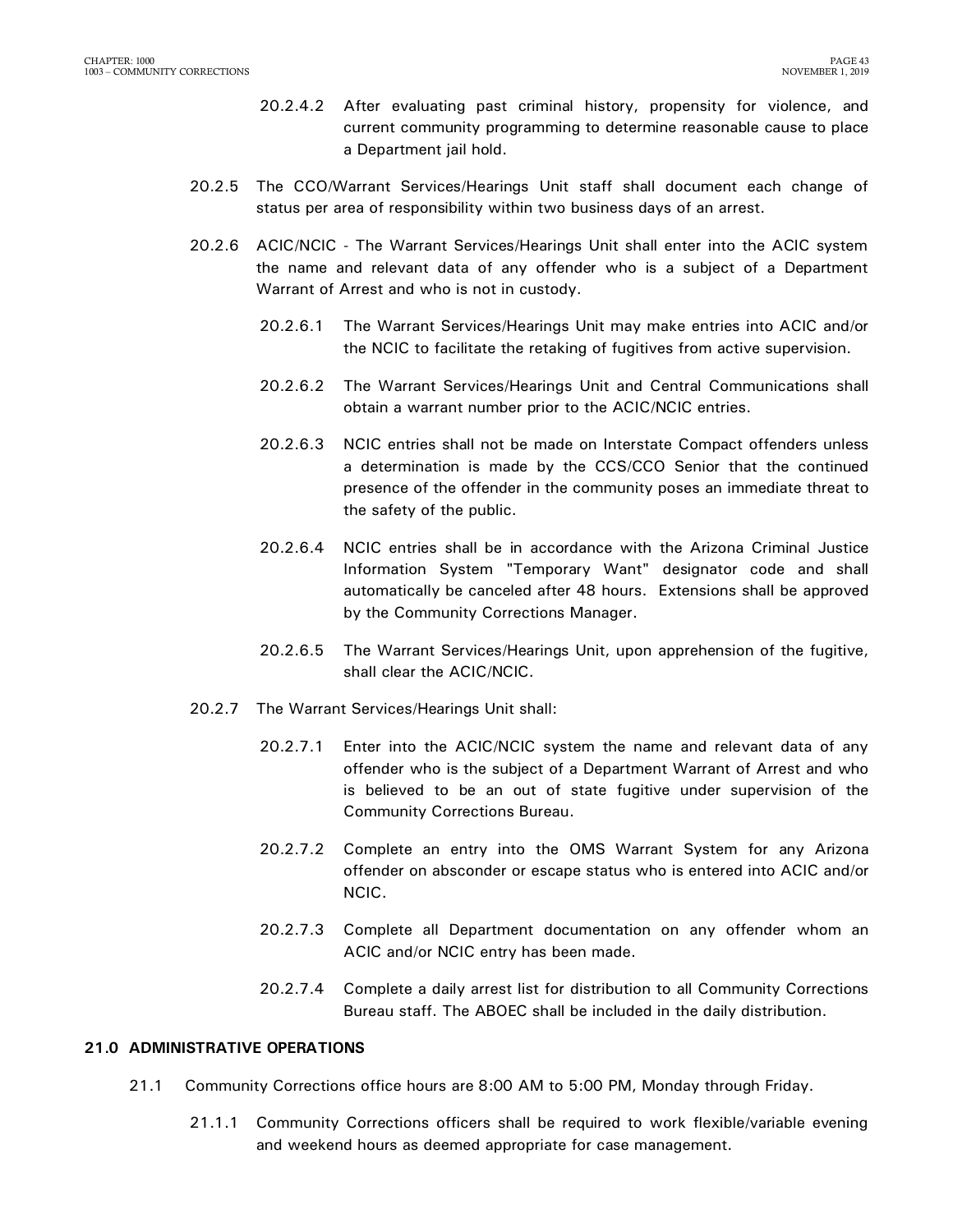### 21.2 Employee Training

- 21.2.1 All new Community Corrections staff shall:
	- 21.2.1.1 Successfully complete all required training respective to their designated area of responsibility.
	- 21.2.1.2 Satisfactorily complete Community Corrections Bureau required training within six months of completing the Community Corrections Academy.
- 21.2.2 All Community Corrections staff shall complete the Department Core training in accordance with Department Order **#**509, Employee Training and Education and the designated Community Corrections specific training.
- 21.3 State Equipment Inventory In accordance with Department Order #304, Inventory and Fixed Assets Management, Community Corrections Bureau staff shall complete a State Property Receipt/Return, Form 304-2, when issued any state property.

## **RESTRICTED SECTIONS**

- <span id="page-45-0"></span>**22.0 OFFENDER CONTACT – FREQUENCY AND METHOD – RESTRICTED**
- <span id="page-45-1"></span>**23.0 GLOBAL POSITIONS SYSTEM/ELECTRONIC MONITORING – RESTRICTED**
- <span id="page-45-2"></span>**24.0 FIELD SUPERVISION – SEARCH AND SEIZURE – RESTRICTED**
- <span id="page-45-3"></span>**25.0 ARREST OF OFFENDER – RESTRICTED**
- <span id="page-45-4"></span>**26.0 WEAPONS AND USE OF FORCE – RESTRICTED**

### <span id="page-45-5"></span>**IMPLEMENTATION**

The Assistant Director for Community Corrections shall update and maintain the Community Corrections Technical Manual, which addresses the activities outlined in this Department Order.

## <span id="page-45-6"></span>**DEFINITIONS/GLOSSARY**

Refer to the Glossary of Terms

## <span id="page-45-7"></span>**FORMS LIST**

1003-13, Warrant of Arrest 1003-14, ABOEC - Community Corrections Progress Report 1003-20, Proof of Warrant Service 1003-22, Interstate Compact Application for Inmates/Offenders 1003-23A, Administrative Probable Cause/Rescission Hearing – Notification/Waiver 1003-23B, Administrative Probable Cause Hearing Summary 1003-24A, ISC Probable Cause Hearing Notification/Waiver 1003-24B, ISC Probable Cause Hearing Summary 1003-25, Consent to Placement - Convicted Sex Offender 1003-27, Request for Arming – Community Corrections